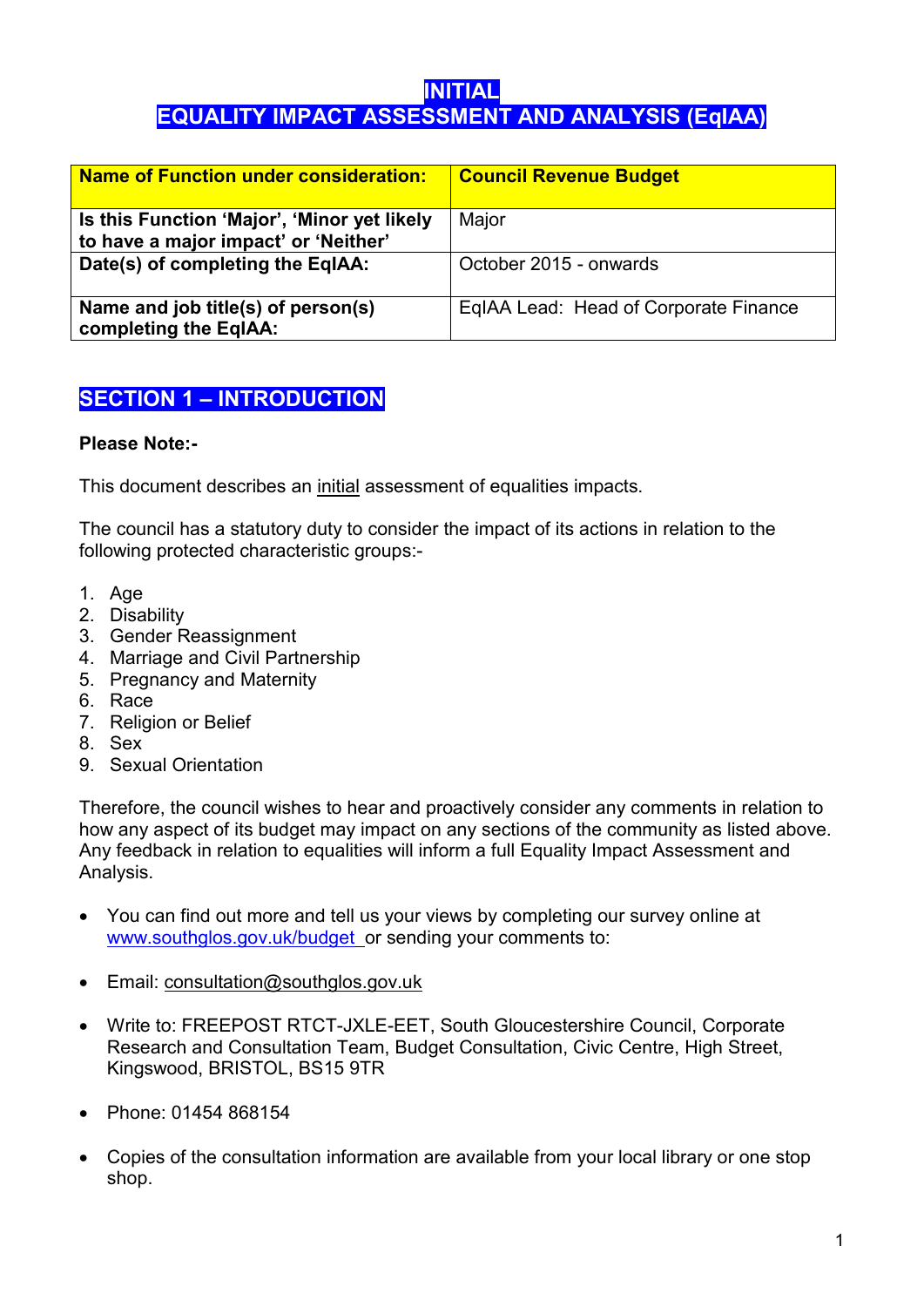The main purpose of the Council's revenue budget, is to set the Council annual revenue budget and council tax. The overall success of this process is measured through the delivery of the council's priorities within a balanced budget.

In respect of this, the key purpose of this EqIAA is to provide all parties with robust equalities information in order to provide clear information which will influence decisions in respect of budget setting. As such, this EqIAA also serves to remind the Council of its statutory duty, in the exercise of its functions, to have due regard to the need to:-

- 1. Eliminate discrimination, harassment, victimisation and any other conduct that is prohibited by the Equality Act 2010;
- 2. Advance equality of opportunity between persons who share a protected characteristic and persons who do not share it; this means:-
	- removing or minimising disadvantages suffered by persons who share a relevant protected characteristic that are connected to that characteristic.
	- taking steps to meet the needs of persons who share a relevant protected characteristic that are different from the needs of persons who do not share it.
	- encouraging persons who share a relevant protected characteristic to participate in public life or in any other activity in which participation by such persons is disproportionately low.
- 3. Foster good relations between persons who share a protected characteristic and persons who do not share it; this means:
	- tackling prejudice.
	- promoting understanding.

There are several issues worth raising within this introduction as follows:

- Extensive consultation is currently being conducted and this allows for information to be explicitly gathered and analysed with respect to 'protected characteristic' groups as defined by The Equality Act 2010.
- This EqIAA sets out an analysis of equalities issues as elicited through prior consultation and provides a wealth of information regarding the priorities and satisfaction levels of residents as disaggregated according to 'protected characteristic group'. The current consultation results, once available, will be added in to this document in order to update it and establish any trends emerging. This EqIAA will then form part of decision-making processes.
- Equalities monitoring is carried out by services on an on-going basis which allows for equalities impact to be specifically researched and assessed with ongoing development activities designed and implemented. Full details of this can be found in the Council's Annual Equalities Reports here: http://www.southglos.gov.uk/community-andliving/equality-and-diversity/monitoring-equalities-information-and-reports/ .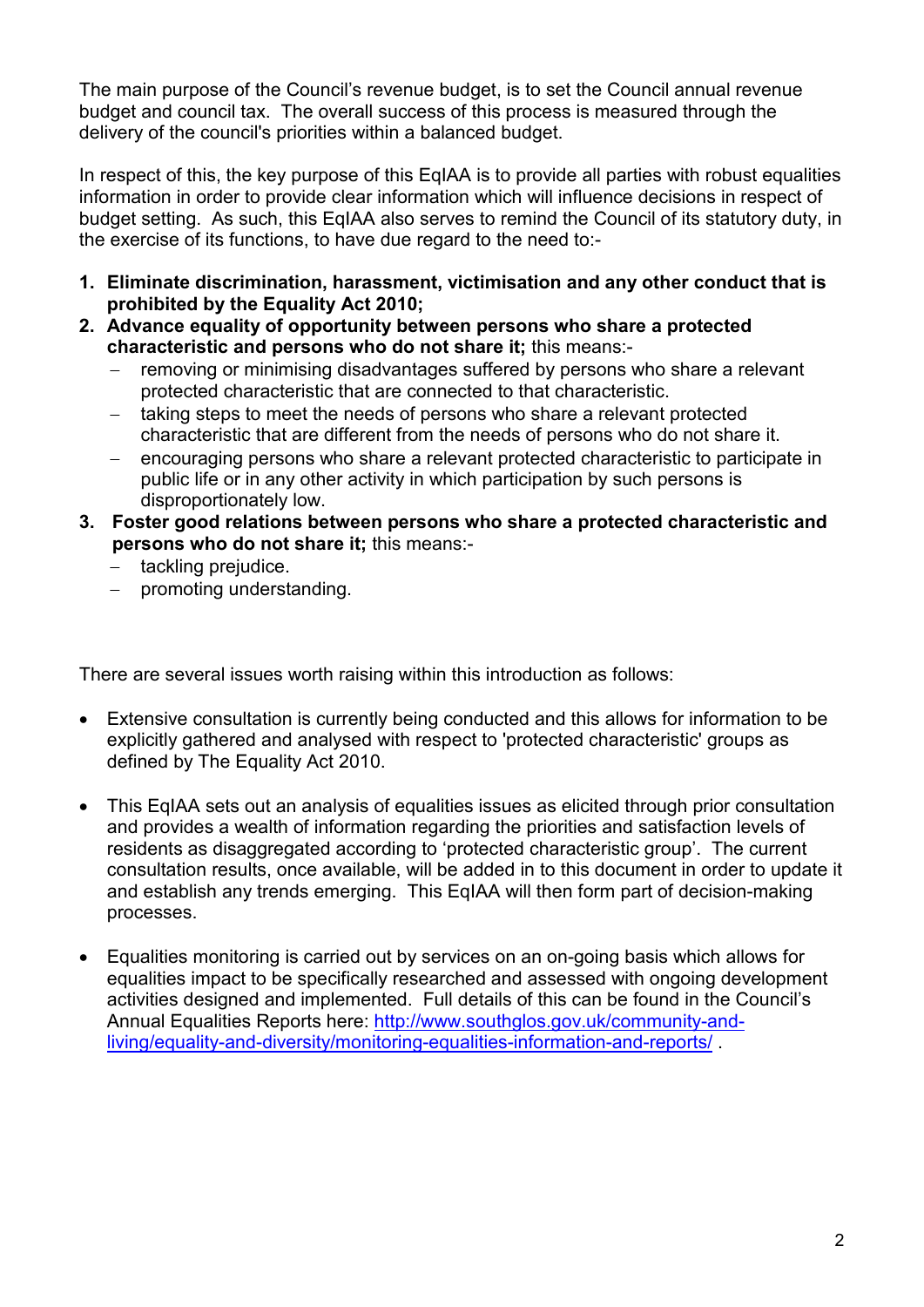# SECTION 2 – CONSULTATION & RESEARCH IN RELATION TO THE EqIAA

The extent of the council's consultation activity and the analysis of feedback information in respect of 'protected characteristic' groups will be inserted here once the consultation process has been completed. It will allow Members to consider equalities impacts in a robust way and fully consider the aims of the Public Sector Equality Duty throughout the budget setting process.

The following pages of this EqIAA provide information concerning the equalities issues emerging as a result of consultation previously conducted and where possible, provides a comparison against historical consultation results in order that any trends can be highlighted. Further information will be inserted post consultation in order to update the information shown.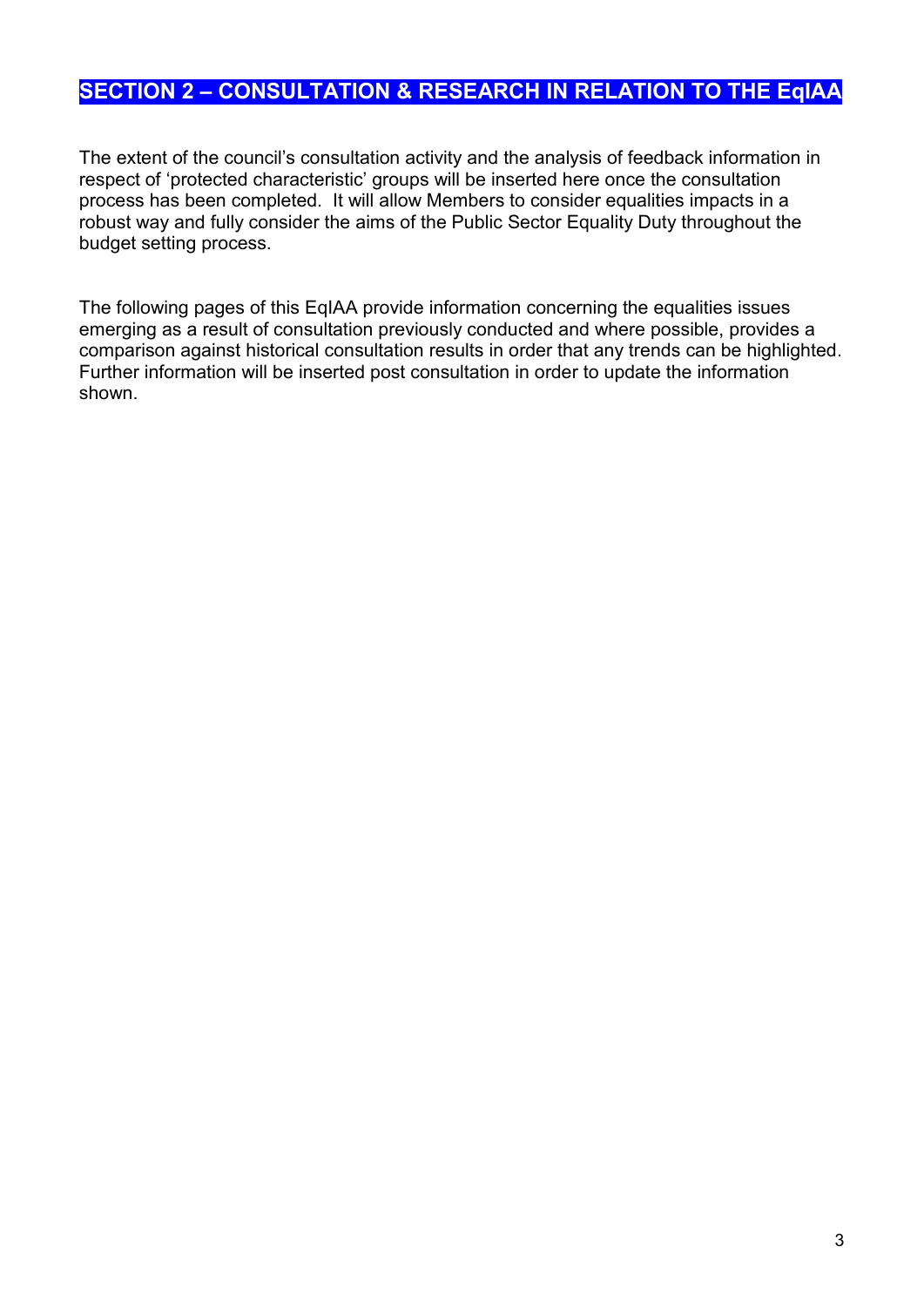### Consultation Results

*NB. Figures in the following tables show the results emerging from the 2014/15 and 2015/16 council budget consultations. Further results will be added post consultation.*

#### Cost Saving Proposals

The following table provides information regarding the level of support consultees gave to a range of cost saving proposals; differences of 5% or more when compared to the overall results received are highlighted.

| Cost saving proposals / Agreement with CSP approaches                                                  |         | Gender |      |          | Age      |                    |     | Disability              |       | Ethnicity  |
|--------------------------------------------------------------------------------------------------------|---------|--------|------|----------|----------|--------------------|-----|-------------------------|-------|------------|
|                                                                                                        | Overall | Female | Male | Under 45 | 46 to 65 | Over <sub>65</sub> |     | Disabled   Non-disabled | White | <b>BME</b> |
| Number of responses 2014/15                                                                            | 690     | 318    | 319  | 85       | 359      | 203                | 46  | 584                     | 592   | 27         |
| Number of responses 2015/16                                                                            | 1382    | 670    | 700  | 340      | 551      | 486                | 176 | 1184                    | 1252  | 31         |
| Support for targeting resources on the most vulnerable 2014/15                                         | 51%     | 54%    | 48%  | 54%      | 54%      | 47%                | 50% | 51%                     | 52%   | 59%        |
| Targeting resources on the most vulnerable and people most in need 2015/16                             | 67%     | 65%    | 68%  | 65%      | 67%      | 66%                | 69% | 67%                     | 68%   | 55%        |
| Support for reducing the quality of services provided 2014/15                                          | 25%     | 19%    | 29%  | 17%      | 25%      | 24%                | 19% | 23%                     | 22%   | 37%        |
| Reducing the quality of some services provided 2015/16                                                 | 20%     | 21%    | 18%  | 19%      | 20%      | 20%                | 20% | 20%                     | 19%   | 23%        |
| Support for increasing fees and charges 2014/15                                                        | 40%     | 37%    | 44%  | 30%      | 44%      | 39%                | 35% | 42%                     | 41%   | 29%        |
| Increasing fees and charges for some services 2015/16                                                  | 41%     | 43%    | 39%  | 38%      | 44%      | 40%                | 37% | 42%                     | 41%   | 39%        |
| Support for more use of volunteers 2014/15                                                             | 54%     | 56%    | 54%  | 60%      | 53%      | 58%                | 50% | 55%                     | 57%   | 52%        |
| Encouraging more people to volunteer their time 2015/16                                                | 56%     | 55%    | 57%  | 51%      | 51%      | 65%                | 60% | 55%                     | 56%   | 55%        |
| Support for making more services online 2014/15                                                        | 61%     | 60%    | 64%  | 89%      | 69%      | 37%                | 41% | 63%                     | 61%   | 74%        |
| Making more services available online 2015/16                                                          | 62%     | 63%    | 62%  | 80%      | 67%      | 44%                | 51% | 64%                     | 62%   | 61%        |
| Support for better use of council assets 2014/15                                                       | 84%     | 82%    | 86%  | 91%      | 86%      | 75%                | 85% | 84%                     | 84%   | 82%        |
| Making more efficient use of council assets such as land and buildings 2015/16                         | 86%     | 86%    | 86%  | 89%      | 87%      | 82%                | 81% | 87%                     | 86%   | 81%        |
| Support for stopping discretionary services 2014/15                                                    | 21%     | 18%    | 23%  | 18%      | 22%      | 18%                | 20% | 19%                     | 20%   | 15%        |
| Stopping provision of some discretionary services 2015/16                                              | 37%     | 39%    | 35%  | 34%      | 39%      | 37%                | 41% | 36%                     | 37%   | 26%        |
| Support for scaling back or stopping services 2014/15                                                  | 30%     | 21%    | 39%  | 20%      | 32%      | 29%                | 26% | 30%                     | 29%   | 44%        |
| Scaling back or stop providing some services 2015/16                                                   | 27%     | 31%    | 23%  | 29%      | 28%      | 23%                | 22% | 27%                     | 27%   | 19%        |
| Support for transferring services to commercial organisations 2014/15                                  | 28%     | 26%    | 32%  | 23%      | 30%      | 27%                | 26% | 28%                     | 29%   | 30%        |
| Transferring services commercial companies 2015/16                                                     | 27%     | 28%    | 25%  | 27%      | 28%      | 24%                | 21% | 27%                     | 27%   | 26%        |
| Support for transfering services to VCS 2014/15                                                        | 46%     | 49%    | 45%  | 54%      | 49%      | 43%                | 52% | 47%                     | 47%   | 49%        |
| Transferring services community groups, social enterprises and town and parish councils 2015/16        | 51%     | 52%    | 51%  | 50%      | 52%      | 51%                | 51% | 52%                     | 51%   | 58%        |
| Changing working practices to make better use of technology and more efficient ways of working 2015/16 | 86%     | 87%    | 84%  | 85%      | 88%      | 84%                | 85% | 86%                     | 86%   | 97%        |
| Working in partnership and sharing services with other councils and public sector agencies 2015/16     | 82%     | 83%    | 82%  | 83%      | 84%      | 81%                | 82% | 83%                     | 83%   | 77%        |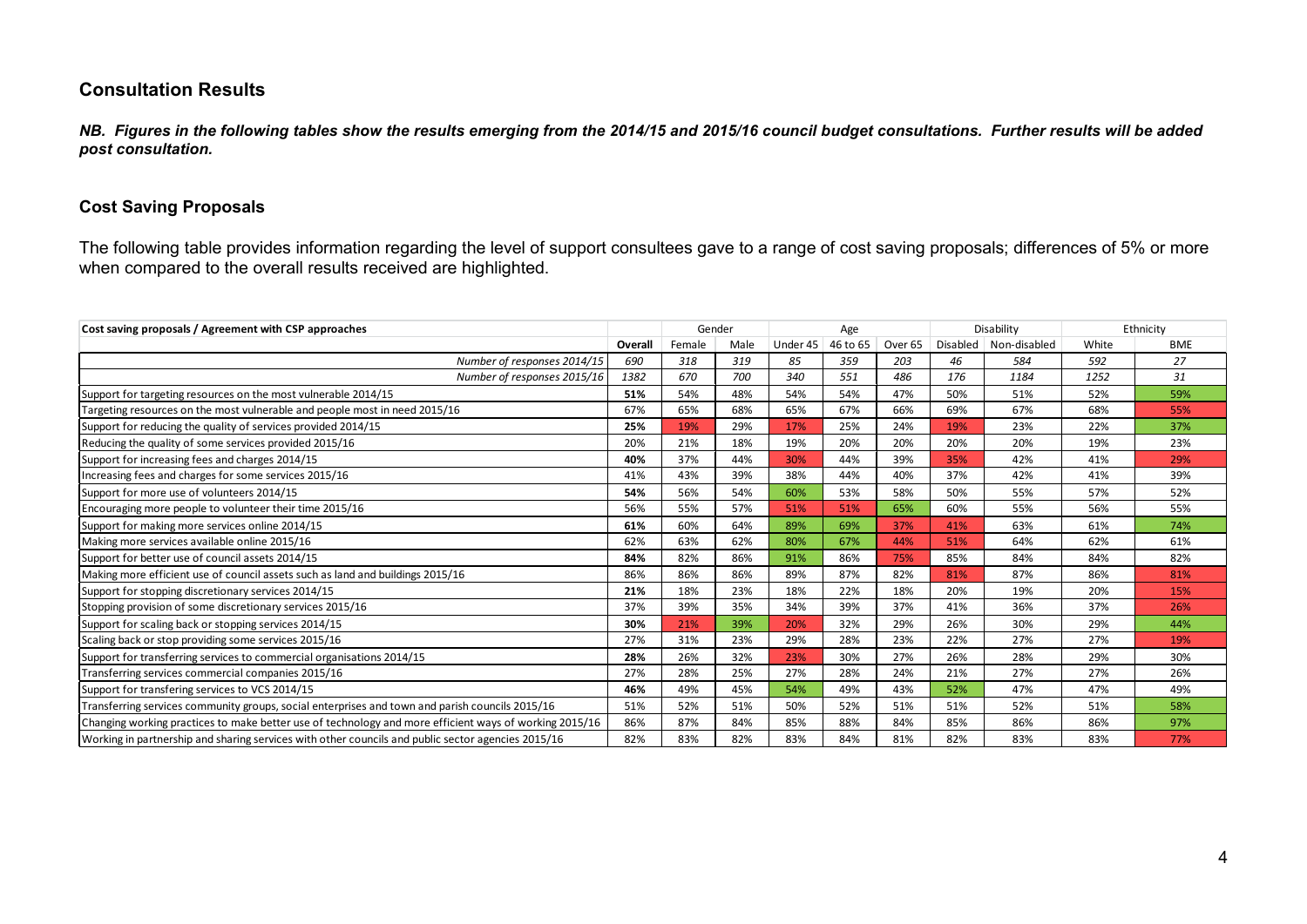### Council Tax Options

The following table provides information regarding council tax options; differences of 5% or more when compared to the overall results received are highlighted.

| <b>Council Tax options</b>                          |         |        | Gender |          | Age        |         |          | Disability   |       | Ethnicity  |
|-----------------------------------------------------|---------|--------|--------|----------|------------|---------|----------|--------------|-------|------------|
|                                                     | Overall | Female | Male   | Under 45 | $46$ to 65 | Over 65 | Disabled | Non-disabled | White | <b>BME</b> |
| Number of responses 2014/15                         | 690     | 318    | 319    | 85       | 359        | 203     | 46       | 584          | 592   | 27         |
| Number of responses 2015/16                         | 1382    | 670    | 700    | 340      | 551        | 486     | 176      | 1184         | 1252  | 31         |
| A council tax freeze in 2014/15 and 2015/16         | 30%     | 25%    | 34%    | 31%      | 28%        | 32%     | 33%      | 29%          | 28%   | 44%        |
| A council tax freeze in 2015/16.                    | 37%     | 40%    | 35%    | 40%      | 38%        | 34%     | 38%      | 37%          | 36%   | 48%        |
| A council tax freeze in one of the next two years   | 12%     | 14%    | 8%     | 12%      | 12%        | 10%     | 11%      | 12%          | 12%   | 7%         |
| A council tax increase of 2% in 2014/15 and 2015/16 | 34%     | 34%    | 35%    | 33%      | 38%        | 27%     | 28%      | 35%          | 35%   | 26%        |
| A council tax increase of 2% in 2015/16             | 42%     | 42%    | 43%    | 39%      | 44%        | 43%     | 36%      | 44%          | 44%   | 35%        |
| A council tax increase of more than 2% next year    | 7%      | 8%     | 7%     | 12%      | 8%         | 3%      | 7%       | 8%           | 7%    | 7%         |
| A council tax increase of more than 2% in 2015/16.  | 8%      | 8%     | 8%     | 10%      | 9%         | 7%      | 9%       | 8%           | 8%    | 6%         |
| No preference 2014/15                               | 5%      | 5%     | 6%     | 3%       | 5%         | 8%      | 8%       | 5%           | 6%    | 3%         |
| Don't know 2014/15                                  | 4%      | 3%     | 5%     | 7%       | 2%         | 5%      | 5%       | 4%           | 4%    | 3%         |

#### Agreement with Core Service Activities

The following table provides information regarding agreement with core service areas; differences of 5% or more when compared to the overall results received are highlighted.

|                                                | Total |        | Gender |                                           | Age |     |     | Disability |       | Ethnicity  |
|------------------------------------------------|-------|--------|--------|-------------------------------------------|-----|-----|-----|------------|-------|------------|
|                                                |       | Female | Male   | Under $45 \mid 46$ to $65 \mid$ Over $65$ |     |     | Yes | No         | White | <b>BME</b> |
| Number of responses 2015/16                    | 1382  | 670    | 700    | 340                                       | 551 | 486 | 176 | 1184       | 1252  | 31         |
| Delivering jobs, homes and infrastructure      | 69%   | 67%    | 72%    | 77%                                       | 68% | 65% | 67% | 70%        | 70%   | 61%        |
| Improving educational outcomes                 | 73%   | 70%    | 77%    | 85%                                       | 70% | 69% | 70% | 74%        | 74%   | 74%        |
| Maintaining safe and clean communities         | 88%   | 86%    | 90%    | 91%                                       | 88% | 86% | 85% | 89%        | 88%   | 90%        |
| Closing the gaps - income, education & health  | 55%   | 50%    | 59%    | 65%                                       | 50% | 53% | 56% | 55%        | 55%   | 58%        |
| Safeguarding vulnerable children and adults    | 80%   | 77%    | 83%    | 84%                                       | 79% | 79% | 78% | 81%        | 81%   | 68%        |
| Meeting assessed needs for children and adults | 66%   | 62%    | 70%    | 71%                                       | 63% | 65% | 65% | 66%        | 66%   | 61%        |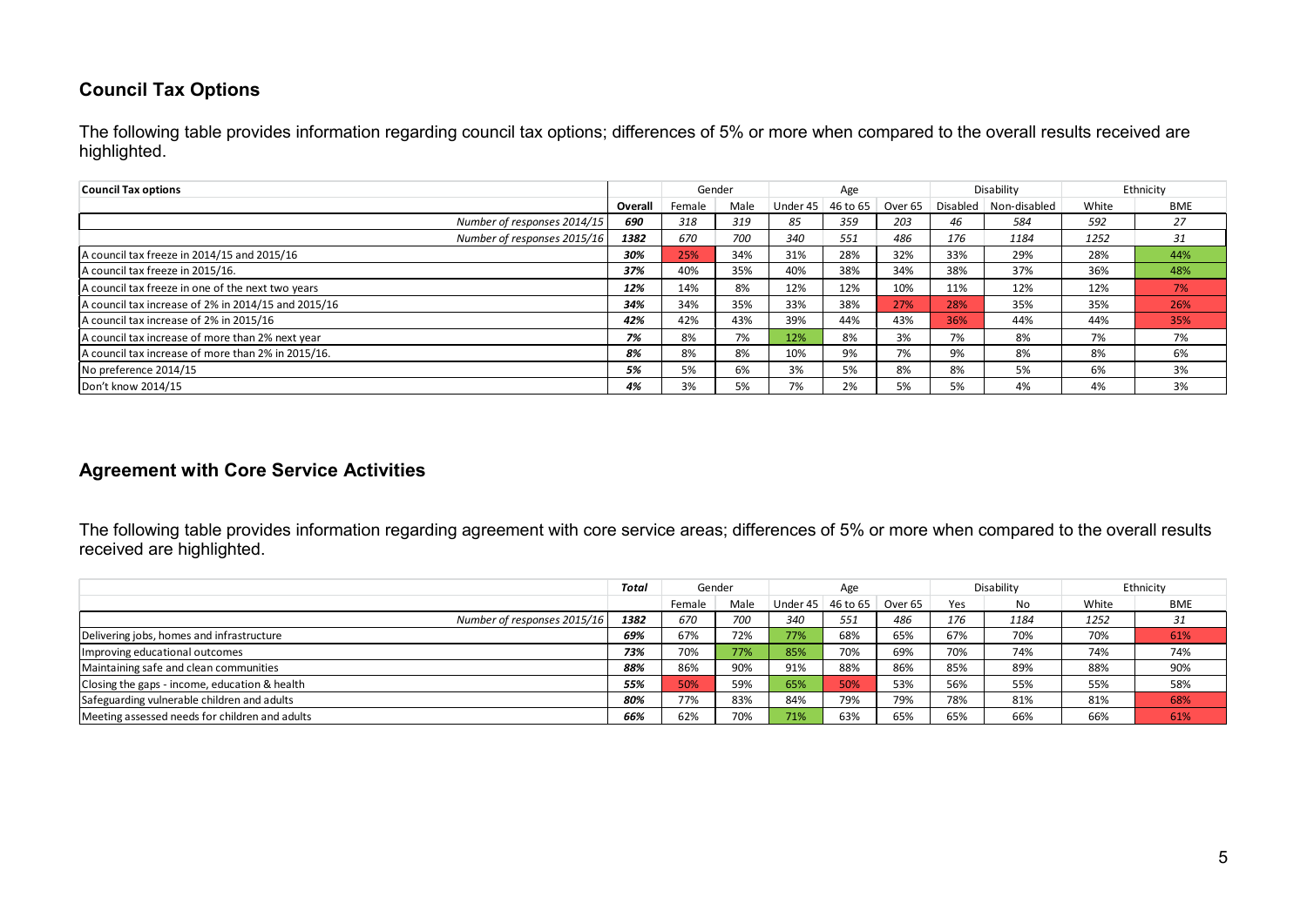#### Views on the Local Area and Satisfaction with Services

The following provides a range of information gained from the 2013/14 and 2014/15 consultation exercises as disaggregated according to 'equalities group'. This information will be added to post consultation in order to highlight any tends emerging.

|                                                                           | <b>Total</b> |        | Gender |     | Age                 |         | <b>Disability</b> |      | <b>Ethnic Orign</b> |                                                       |
|---------------------------------------------------------------------------|--------------|--------|--------|-----|---------------------|---------|-------------------|------|---------------------|-------------------------------------------------------|
|                                                                           |              | Female | Male   |     | Under $45$ 36 to 65 | Over 65 |                   |      |                     | Disabled Non disabled White British Non White British |
| Number of responses 2014/15                                               | 681          | 315    | 314    | 83  | 357                 | 200     | 46                | 576  | 584                 | 27                                                    |
| Number of responses 2015/16                                               | 1426         | 682    | 716    | 349 | 563                 | 491     | 185               | 1203 | 1275                | 35                                                    |
| Care for older people 2014/15                                             | 31%          | 32%    | 32%    | 22% | 26%                 | 39%     | 26%               | 32%  | 32%                 | 43%                                                   |
| Care for older people 2015/16                                             | 9%           | 11%    | 8%     | 5%  | 7%                  | 15%     | 19%               | 8%   | 9%                  | 14%                                                   |
|                                                                           |              |        |        |     |                     |         |                   |      |                     |                                                       |
| Care for physically disabled and those with learning difficulties 2014/15 | 31%          | 31%    | 31%    | 28% | 29%                 | 35%     | 29%               | 31%  | 34%                 | 14%                                                   |
| Care for people with disabilities 2015/16                                 | 7%           | 8%     | 6%     | 5%  | 6%                  | 10%     | 16%               | 6%   | 7%                  | 3%                                                    |
| Children's social services 2014/15                                        | 31%          | 37%    | 22%    | 32% | 28%                 | 34%     | 15%               | 34%  | 33%                 | 33%                                                   |
| Children's social services 2015/16                                        | 4%           | 4%     | 4%     | 5%  | 4%                  | 3%      | 5%                | 4%   | 4%                  | 9%                                                    |
| Environmental health 2014/15                                              | 53%          | 50%    | 56%    | 58% | 55%                 | 48%     | 29%               | 58%  | 55%                 | 69%                                                   |
| Environmental health and trading standards 2015/16                        | 9%           | 10%    | 8%     | 8%  | 8%                  | 10%     | 12%               | 9%   | 9%                  | 20%                                                   |
| Housing advice services 2014/15                                           | 33%          | 34%    | 31%    | 38% | 31%                 | 28%     | 18%               | 34%  | 33%                 | 50%                                                   |
| Housing advice services 2015/16                                           | 3%           | 4%     | 3%     | 3%  | 3%                  | 4%      | 8%                | 3%   | 4%                  | 3%                                                    |
| Keeping public land clear of litter and refuse 2014/15                    | 53%          | 55%    | 52%    | 59% | 55%                 | 49%     | 51%               | 55%  | 54%                 | 36%                                                   |
| Libraries 2014/15                                                         | 78%          | 79%    | 77%    | 82% | 76%                 | 80%     | 76%               | 80%  | 78%                 | 86%                                                   |
| Libraries 2015/16                                                         | 48%          | 45%    | 51%    | 57% | 40%                 | 52%     | 49%               | 48%  | 49%                 | 57%                                                   |
| Local transport information 2014/15                                       | 53%          | 52%    | 54%    | 55% | 52%                 | 54%     | 30%               | 55%  | 53%                 | 50%                                                   |
| Local bus services 2014/15                                                | 52%          | 52%    | 56%    | 50% | 47%                 | 65%     | 41%               | 54%  | 55%                 | 39%                                                   |
| Local bus services 2015/16                                                | 36%          | 38%    | 36%    | 25% | 33%                 | 49%     | 42%               | 36%  | 36%                 | 34%                                                   |
| Parks and open spaces 2014/15                                             | 73%          | 76%    | 73%    | 83% | 73%                 | 73%     | 53%               | 76%  | 75%                 | 65%                                                   |
| Parks and open spaces 2015/16                                             | 59%          | 59%    | 60%    | 69% | 57%                 | 56%     | 51%               | 61%  | 60%                 | 66%                                                   |
| Planning 2014/15                                                          | 32%          | 30%    | 35%    | 35% | 33%                 | 30%     | 12%               | 36%  | 35%                 | 17%                                                   |
| Planning 2015/16                                                          | 9%           | 10%    | 8%     | 9%  | 9%                  | 9%      | 10%               | 9%   | 9%                  | 3%                                                    |
| Public Health 2014/15                                                     | 50%          | 51%    | 49%    | 47% | 43%                 | 64%     | 42%               | 52%  | 53%                 | 31%                                                   |
| Public Health (not including NHS services) 2015/16                        | 5%           | 6%     | 5%     | 5%  | 6%                  | 5%      | 6%                | 5%   | 5%                  | 11%                                                   |
| Schools 2014/15                                                           | 62%          | 62%    | 61%    | 64% | 63%                 | 54%     | 44%               | 63%  | 61%                 | 57%                                                   |
| Schools 2015/16                                                           | 18%          | 17%    | 21%    | 39% | 16%                 | 7%      | 12%               | 20%  | 18%                 | 31%                                                   |
| Sport and leisure facilities 2014/15                                      | 68%          | 72%    | 64%    | 81% | 69%                 | 59%     | 42%               | 71%  | 69%                 | 67%                                                   |
| Sport and leisure facilities 2015/16                                      | 34%          | 33%    | 37%    | 52% | 32%                 | 26%     | 32%               | 35%  | 35%                 | 49%                                                   |
| State of our roads 2014/15                                                | 23%          | 25%    | 23%    | 35% | 24%                 | 19%     | 10%               | 25%  | 23%                 | 27%                                                   |
| Highways and roads 2015/16                                                | 25%          | 24%    | 26%    | 32% | 21%                 | 24%     | 26%               | 25%  | 25%                 | 29%                                                   |
| Trading standards 2014/15                                                 | 29%          | 31%    | 30%    | 13% | 38%                 | 20%     | 27%               | 31%  | 31%                 | 40%                                                   |
| Environmental health and trading standards 2015/16                        | 9%           | 10%    | 8%     | 8%  | 8%                  | 10%     | 12%               | 9%   | 9%                  | 20%                                                   |
| Traffic congestion 2014/15                                                | 16%          | 15%    | 18%    | 17% | 16%                 | 18%     | 16%               | 17%  | 16%                 | 28%                                                   |
| Town centre cleanliness                                                   | 54%          | 58%    | 53%    | 57% | 52%                 | 59%     | 42%               | 57%  | 56%                 | 54%                                                   |
| Waste and recycling services 2014/15                                      | 70%          | 73%    | 69%    | 67% | 70%                 | 76%     | 52%               | 73%  | 72%                 | 59%                                                   |
| Waste and recycling services 2015/16                                      | 64%          | 62%    | 66%    | 62% | 60%                 | 71%     | 59%               | 66%  | 65%                 | 63%                                                   |
| Welfare benefits and council tax reduction 2014/15                        | 34%          | 42%    | 25%    | 33% | 32%                 | 40%     | 22%               | 36%  | 36%                 | 18%                                                   |
| Welfare benefits and council tax reduction 2015/16                        | 12%          | 11%    | 13%    | 9%  | 10%                 | 16%     | 23%               | 10%  | 12%                 | 17%                                                   |

*NB. Consultation conducted in 2013/14 used the age bandings: "Under 45", "45 to 65" and "Over 65". In 2014/15, the following bandings were used: "Under 35", "35 to 65" and "Over 65"*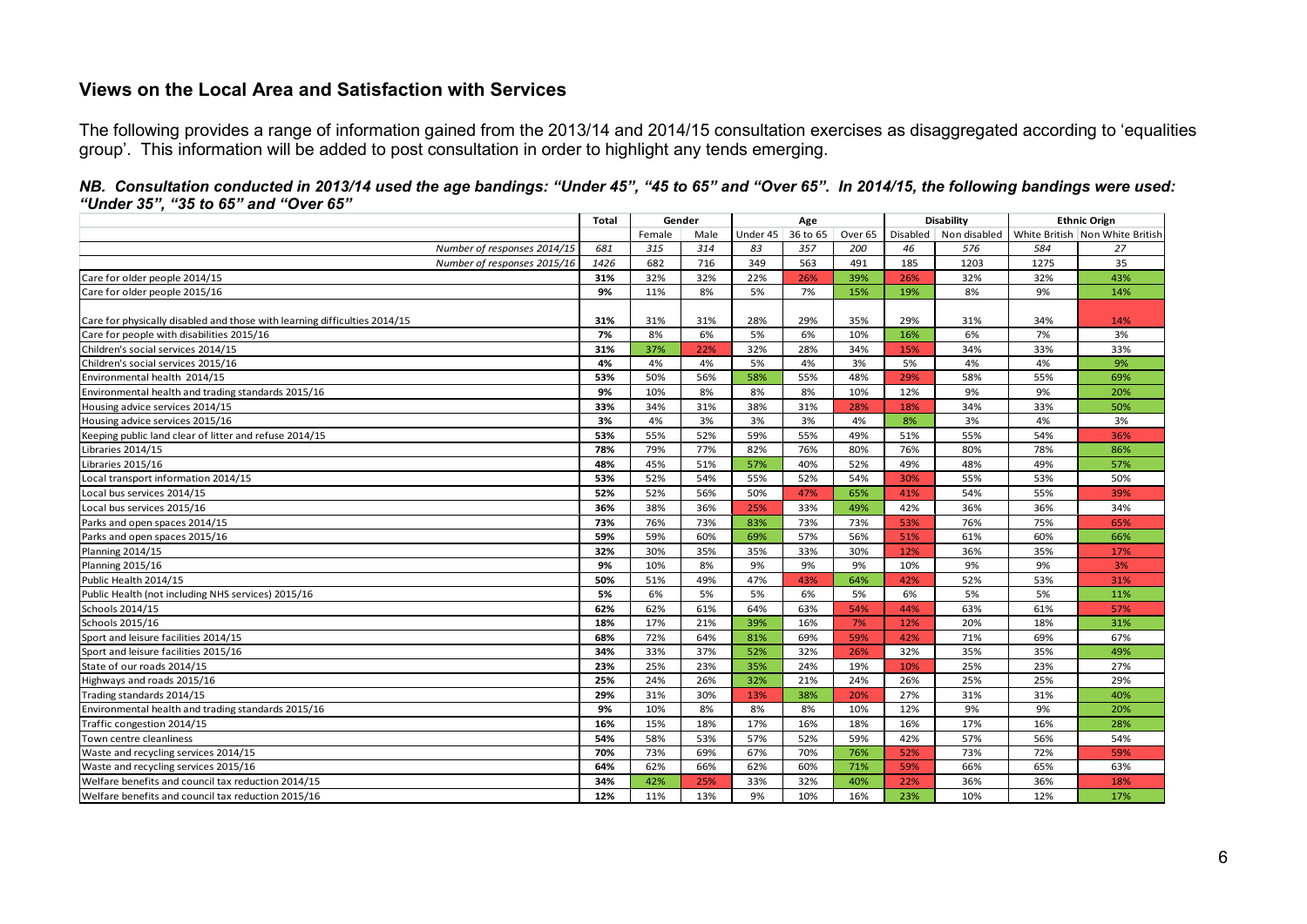|                                                                                     |         | Gender |      | Age      |          |                    | Disability |                         | Ethnicity |            |
|-------------------------------------------------------------------------------------|---------|--------|------|----------|----------|--------------------|------------|-------------------------|-----------|------------|
|                                                                                     | Overall | Female | Male | Under 45 | 46 to 65 | Over <sub>65</sub> |            | Disabled   Non-disabled | White     | <b>BME</b> |
| Number of responses 2014/15                                                         | 690     | 318    | 319  | 85       | 359      | 203                | 46         | 584                     | 592       | 27         |
| Number of responses 2015/16                                                         | 1382    | 670    | 700  | 340      | 551      | 486                | 176        | 1184                    | 1252      | 31         |
| Satisfaction with area as a place to live 2014/15                                   | 83%     | 83%    | 83%  | 81%      | 84%      | 82%                | 65%        | 84%                     | 83%       | 78%        |
| Satisfaction with the area as a place to live 2015/16                               | 81%     | 80%    | 82%  | 80%      | 82%      | 80%                | 82%        | 81%                     | 82%       | 74%        |
| Satisfaction with the way SGC runs things 2014/15                                   | 63%     | 69%    | 60%  | 66%      | 65%      | 63%                | 50%        | 65%                     | 65%       | 60%        |
| Satisfaction with the way the council runs things 2015/16                           | 60%     | 57%    | 63%  | 60%      | 55%      | 66%                | 62%        | 60%                     | 61%       | 48%        |
| Agree that SGC provides value for money 2014/15                                     | 47%     | 50%    | 46%  | 47%      | 46%      | 51%                | 35%        | 49%                     | 49%       | 37%        |
| Agreement that the council provides value for money 2015/16                         | 45%     | 43%    | 47%  | 44%      | 41%      | 51%                | 47%        | 45%                     | 46%       | 39%        |
| Agree that SGC keeps people informed 2014/15                                        | 54%     | 54%    | 54%  | 59%      | 54%      | 54%                | 33%        | 56%                     | 55%       | 44%        |
| Agreement that the council keeps you informed about services 2015/16                | 53%     | 55%    | 52%  | 45%      | 53%      | 59%                | 57%        | 53%                     | 55%       | 55%        |
| Agreement that the council keeps you informed about proposals for change 2015/16    | 45%     | 46%    | 43%  | 38%      | 43%      | 51%                | 44%        | 45%                     | 45%       | 42%        |
| Agree that SGC acts on the concerns of residents 2014/15                            | 46%     | 47%    | 47%  | 47%      | 46%      | 46%                | 22%        | 49%                     | 45%       | 52%        |
| Agreement that the council acts on the concerns of residents 2015/16                | 38%     | 37%    | 38%  | 36%      | 31%      | 45%                | 38%        | 38%                     | 38%       | 42%        |
| Agreement that residents can influence local decisions 2014/15                      | 18%     | 22%    | 17%  | 26%      | 18%      | 17%                | 19%        | 19%                     | 18%       | 26%        |
| Agreement that respondents can influence decisions affecting the local area 2015/16 | 18%     | 17%    | 19%  | 17%      | 15%      | 21%                | 22%        | 17%                     | 19%       | 6%         |
| Agreement that people from different backgrounds get on well together 2014/15       | 52%     | 48%    | 57%  | 54%      | 56%      | 45%                | 41%        | 54%                     | 53%       | 52%        |
| Agreement that public agencies seek peoples views on issues 2014/15                 | 32%     | 33%    | 31%  | 38%      | 33%      | 29%                | 33%        | 33%                     | 33%       | 33%        |
| Agreement that public agencies sucessfully tackle local issues 2014/15              | 32%     | 36%    | 28%  | 32%      | 34%      | 29%                | 26%        | 32%                     | 32%       | 33%        |
| Agreement that South Glos has stayed the same or got better 2014/15                 | 69%     | 71%    | 68%  | 64%      | 67%      | 74%                | 65%        | 70%                     | 70%       | 59%        |
| Over the past 2 years, has the South Gloucestershire area                           |         |        |      |          |          |                    |            |                         |           |            |
| Got better 2015/16                                                                  | 12%     | 13%    | 11%  | 13%      | 9%       | 13%                | 17%        | 11%                     | 12%       | 19%        |
| Stayed the same 2015/16                                                             | 61%     | 56%    | 65%  | 61%      | 60%      | 60%                | 49%        | 62%                     | 61%       | 52%        |
| Got worse 2015/16                                                                   | 25%     | 27%    | 22%  | 21%      | 29%      | 23%                | 27%        | 24%                     | 24%       | 26%        |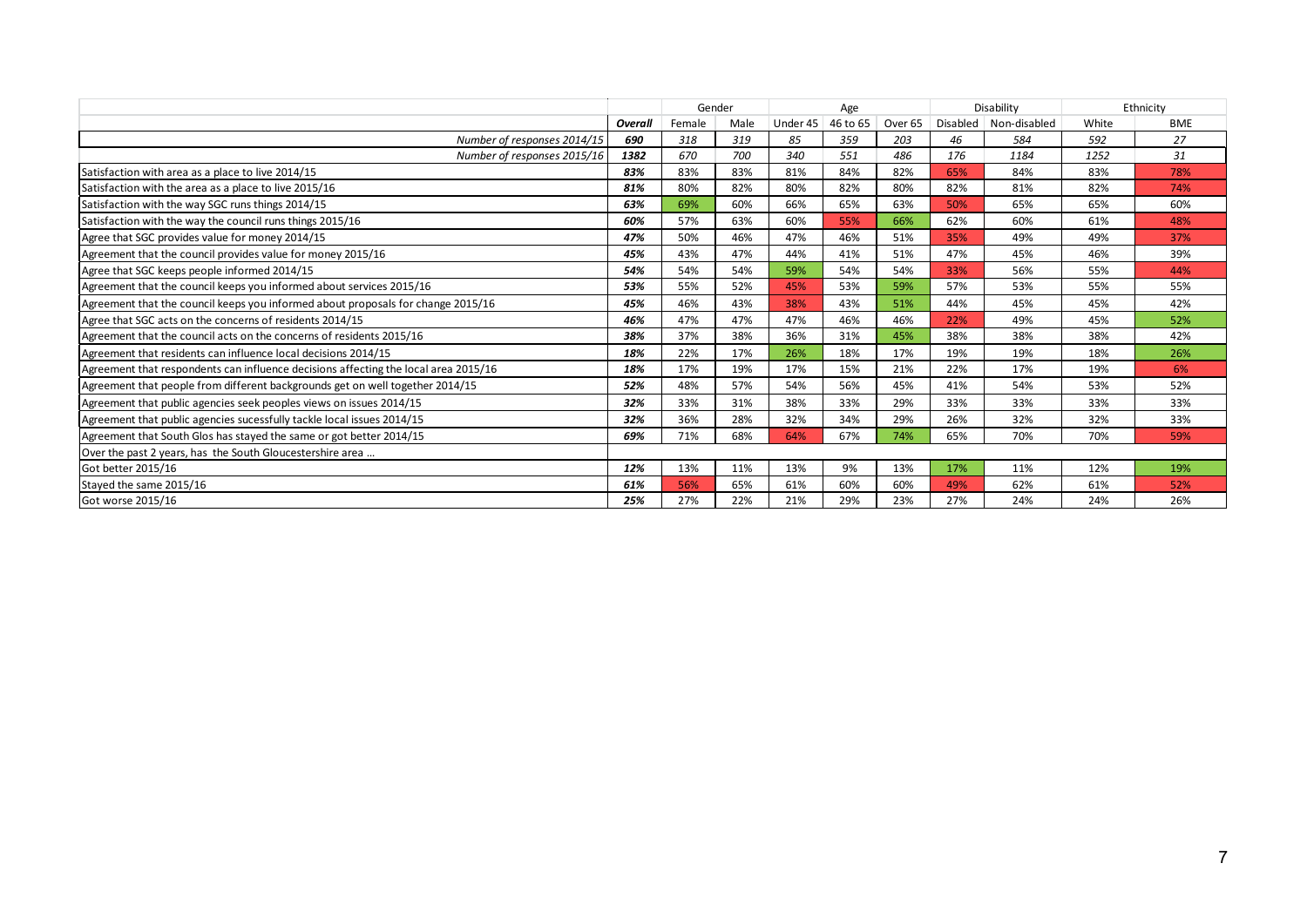# Equalities Information, Data and Analysis

The following information provides an analysis of the key issues emerging via consultation in relation to 'protected characteristic' groups. In addition, comparisons are made against the 2014/15 and 2015/16 consultation results.

This information will be updated post consultation.

### **Overview**

It is clear to see that both trends and data emerging in individual years show differences in views, particularly in relation to:

- Younger People
- Older People

The following groups show marked differences in views:

- Disabled People
- People from Black, Asian and Minority Ethnic backgrounds (BAME)

Key information includes:-

Younger People continue to:

- Be most satisfied with parks and open spaces and sports & leisure facilities.
- Support the provision of services online.

Have expressed particular support for council core service areas of:

- Education.
- Delivering jobs, homes and infrastructure.
- Closing gaps in income, education and health.
- Meeting assessed needs for children and adults.

Younger people have expressed a particular dissatisfaction with:

- Local bus services.
- The way the council keeps them informed about proposed change.

In contrast, Older People:

- Continue to be more satisfied than other groups with care for older people, although satisfaction levels are low at 15% - the lowest reported level yet.
- Are particularly satisfied with local bus services, although this is only at a level of 49% satisfaction – a drop of 16 percentage points on last year.
- Satisfaction with public health has significantly reduced.
- Satisfaction with waste and recycling services remains at a high level for older people.
- Satisfaction with the way the council runs things remains steady with around two-thirds of older people being satisfied.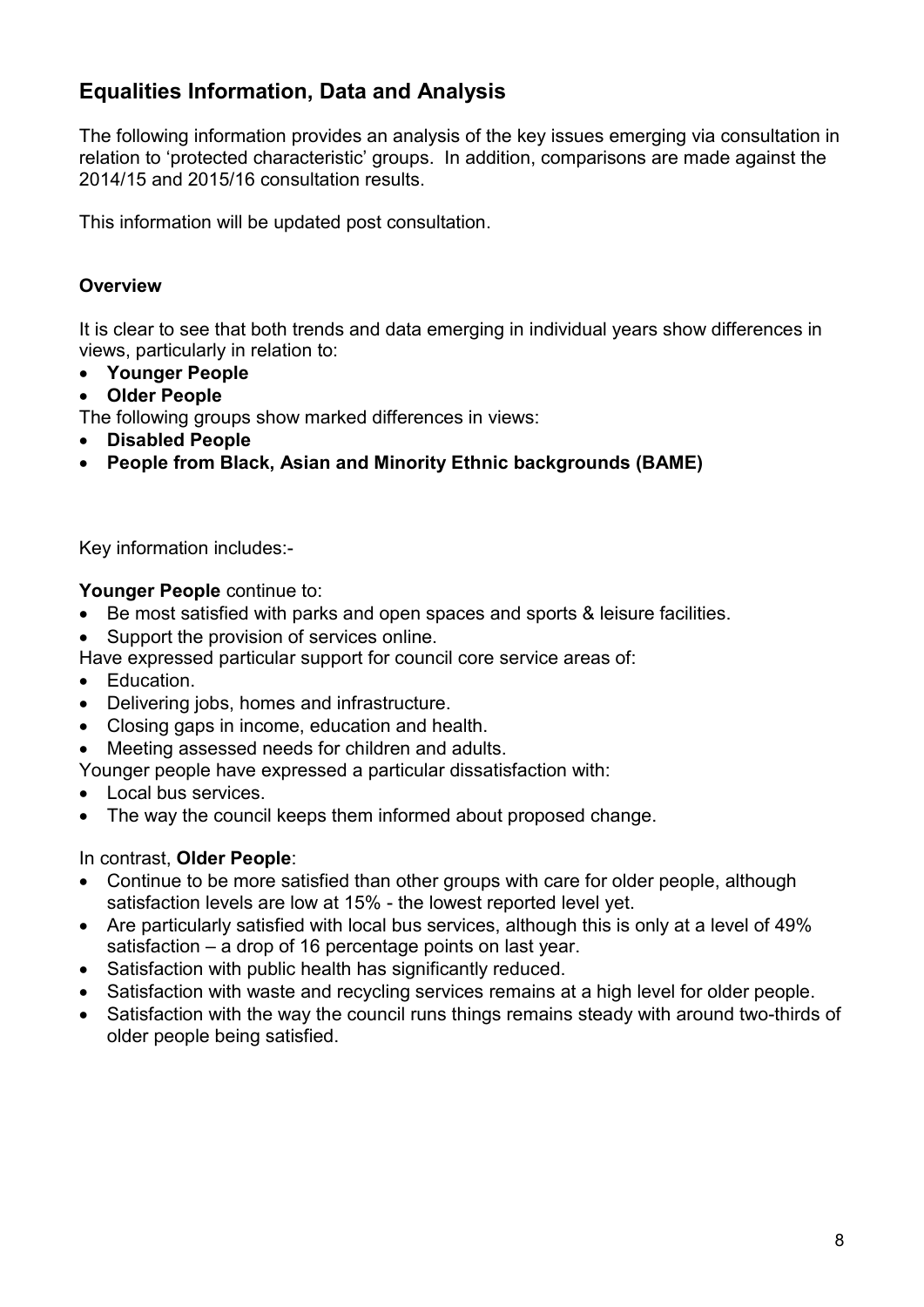People from a BAME background

- Continue to be more satisfied than other groups with care for older people, although satisfaction levels are low at 14% - a drop of 29 percentage points on last year.
- Continue to be most satisfied with environmental health and trading standards, although this level of satisfaction has seen a drop of 49 percentage points on last year.
- Continue to be particularly satisfied with libraries, although this level of satisfaction has seen a drop of 29 percentage points on last year.
- Appear more satisfied this year with schools when compared to other groups, although this satisfaction level is at a low of 31%.
- Continue to have high levels of satisfaction with sports and leisure facilities although this again, has dropped from two-thirds to half of people stating their satisfaction.
- Have low levels of satisfaction with welfare benefits and council tax reduction at just 17% satisfaction, although this is higher than other groups.
- Over half of people want to see resources targeted on the most vulnerable and people most in need.
- There is a low level of support for stopping some discretionary services and scaling back of services.
- The highest agreement level with a core service area is that of maintaining safe and clean communities.
- Are particularly unlikely to feel that they can influence decisions affecting their local area.

### Disabled People

- Disabled people have reported their lowest levels of satisfaction yet with care for older people, care for people with disabilities, housing advice services, parks and open spaces and schools.
- Have a low level of support for making services available online, however, in comparison to previous years, support is increasing.
- The highest agreement level with a core service area is that of maintaining safe and clean communities.

Disabled people are particularly unlikely to want to see a council tax increase.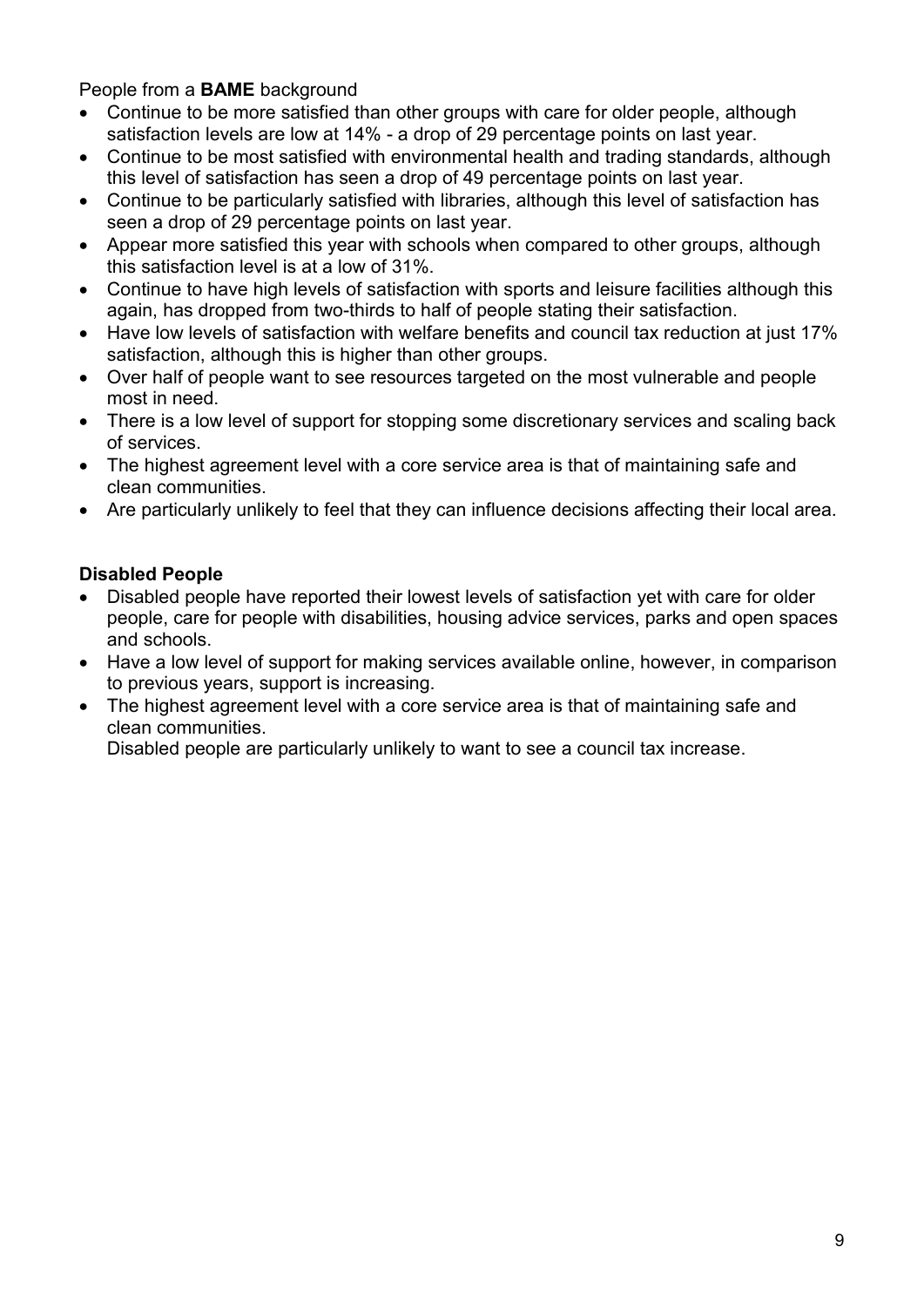# Gender

### Female - 2013/14

| Satisfaction/agreement/support                                                                                                                                                                                                    | Dissatisfaction/disagreement/object                                                                                                                                                                          |
|-----------------------------------------------------------------------------------------------------------------------------------------------------------------------------------------------------------------------------------|--------------------------------------------------------------------------------------------------------------------------------------------------------------------------------------------------------------|
| Females are more likely to agree that:<br>The police and other local public services<br>seek people's views on local issues (44%)                                                                                                 | Females are more likely to feel that:<br>Groups hanging around the streets is a<br>٠<br>problem (37%)                                                                                                        |
| Females are less likely to:<br>Object to the council ensuring that fees and<br>charges are in line with other councils and<br>service providers (9%)                                                                              | Females are:<br>Less likely to support a reduction in the<br>quality of some services provided (22%)<br>Least likely to support an increase fees and<br>$\bullet$<br>charges for some services (30%) and the |
| Females are more likely to be satisfied with:<br>Refuse collection (88%) and doorstep<br>recycling (83%)<br>Town centre cleanliness (67%)<br>Sport and leisure facilities (54%)<br>Libraries (62%)<br>Parks and open spaces (70%) | most likely to object to this approach (43%)<br>Least likely to want the council to scale back<br>٠<br>or stop providing some services (21%)                                                                 |

### Female - 2014/15

| <b>Felliale - 2014/19</b>                                                                                                                                                         |                                     |
|-----------------------------------------------------------------------------------------------------------------------------------------------------------------------------------|-------------------------------------|
| Satisfaction/agreement/support                                                                                                                                                    | Dissatisfaction/disagreement/object |
| Females are more likely to be satisfied with:<br>Children's Social Services (37%)<br>Welfare benefits and council tax reduction<br>(42%)<br>The way South Gloucestershire Council |                                     |
| runs things (69%)                                                                                                                                                                 |                                     |

### Female – 2015/16

| Satisfaction/agreement/support | Dissatisfaction/disagreement/object                                                                                                    |
|--------------------------------|----------------------------------------------------------------------------------------------------------------------------------------|
|                                | Females are:                                                                                                                           |
|                                | The least likely to agree that the council should<br>have a core focus on:<br>Closing the gaps - income, education &<br>health $(50%)$ |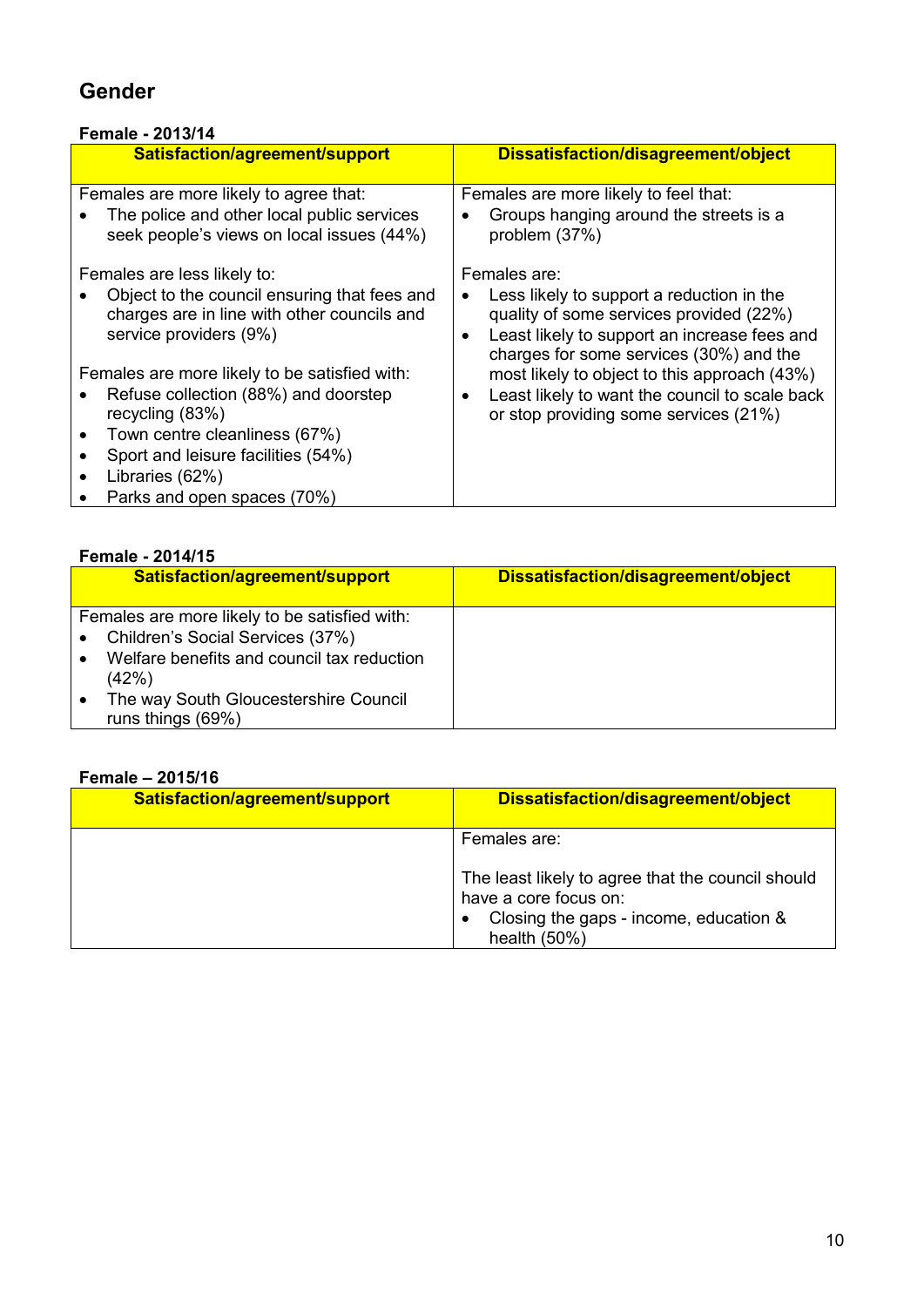| Male - 2013/14                                |                                                               |
|-----------------------------------------------|---------------------------------------------------------------|
| Satisfaction/agreement/support                | Dissatisfaction/disagreement/object                           |
|                                               |                                                               |
| Males are:                                    | Males are                                                     |
| More likely to feel safe in South             | The most likely to feel that they are not able                |
| Gloucestershire after dark (63%)              | to influence decisions affecting the local                    |
| Less likely to feel that groups hanging       | area. (59%)                                                   |
| around the streets is a problem (21%)         | Less likely to feel that the police and other<br>$\bullet$    |
| More likely to support an increase fees and   | local public services seek people's views on                  |
| charges for some services (46%)               | local issues (33%)                                            |
| Most likely to want the council to scale back | The most likely to support a reduction in the<br>$\bullet$    |
|                                               | quality of some services provided (32%), but                  |
| or stop providing some services (37%)         |                                                               |
| More satisfied with environmental health      | at the same time also object to the reduction                 |
| and trading standards (26%)                   | in the quality of services (48%)                              |
|                                               | More likely to object to the council offering<br>$\bullet$    |
|                                               | concessions at the same percentage                            |
|                                               | discount of the full price across all services                |
|                                               | where available (18%)                                         |
|                                               | Less satisfied with town centre cleanliness                   |
|                                               | (57%)                                                         |
|                                               | Less satisfied with sport and leisure facilities<br>$\bullet$ |
|                                               | (42%)                                                         |
|                                               |                                                               |

#### Male - 2014/15

| <b>MAIC - 2014/19</b>                                                                                                                                                                                                                                                                                                                                                                                            |                                                                                                                                                                             |
|------------------------------------------------------------------------------------------------------------------------------------------------------------------------------------------------------------------------------------------------------------------------------------------------------------------------------------------------------------------------------------------------------------------|-----------------------------------------------------------------------------------------------------------------------------------------------------------------------------|
| Satisfaction/agreement/support                                                                                                                                                                                                                                                                                                                                                                                   | Dissatisfaction/disagreement/object                                                                                                                                         |
| Males are:                                                                                                                                                                                                                                                                                                                                                                                                       | Males are                                                                                                                                                                   |
| More likely to feel safe in South<br>Gloucestershire after dark (63%)<br>Less likely to feel that groups hanging<br>around the streets is a problem (21%)<br>More likely to support an increase fees and<br>charges for some services (46%)<br>Most likely to want the council to scale back<br>or stop providing some services (37%)<br>More satisfied with environmental health<br>and trading standards (26%) | The least likely to be satisfied with<br>Children's social services (22%)<br>The least likely to be satisfied with welfare<br>٠<br>benefits and council tax reduction (25%) |
|                                                                                                                                                                                                                                                                                                                                                                                                                  |                                                                                                                                                                             |

| Male - 2015/16                                                                      |                                     |
|-------------------------------------------------------------------------------------|-------------------------------------|
| Satisfaction/agreement/support                                                      | Dissatisfaction/disagreement/object |
| Males are:<br>More likely to agree that the council should have<br>a core focus on: |                                     |
| Improving educational outcomes (77%)                                                |                                     |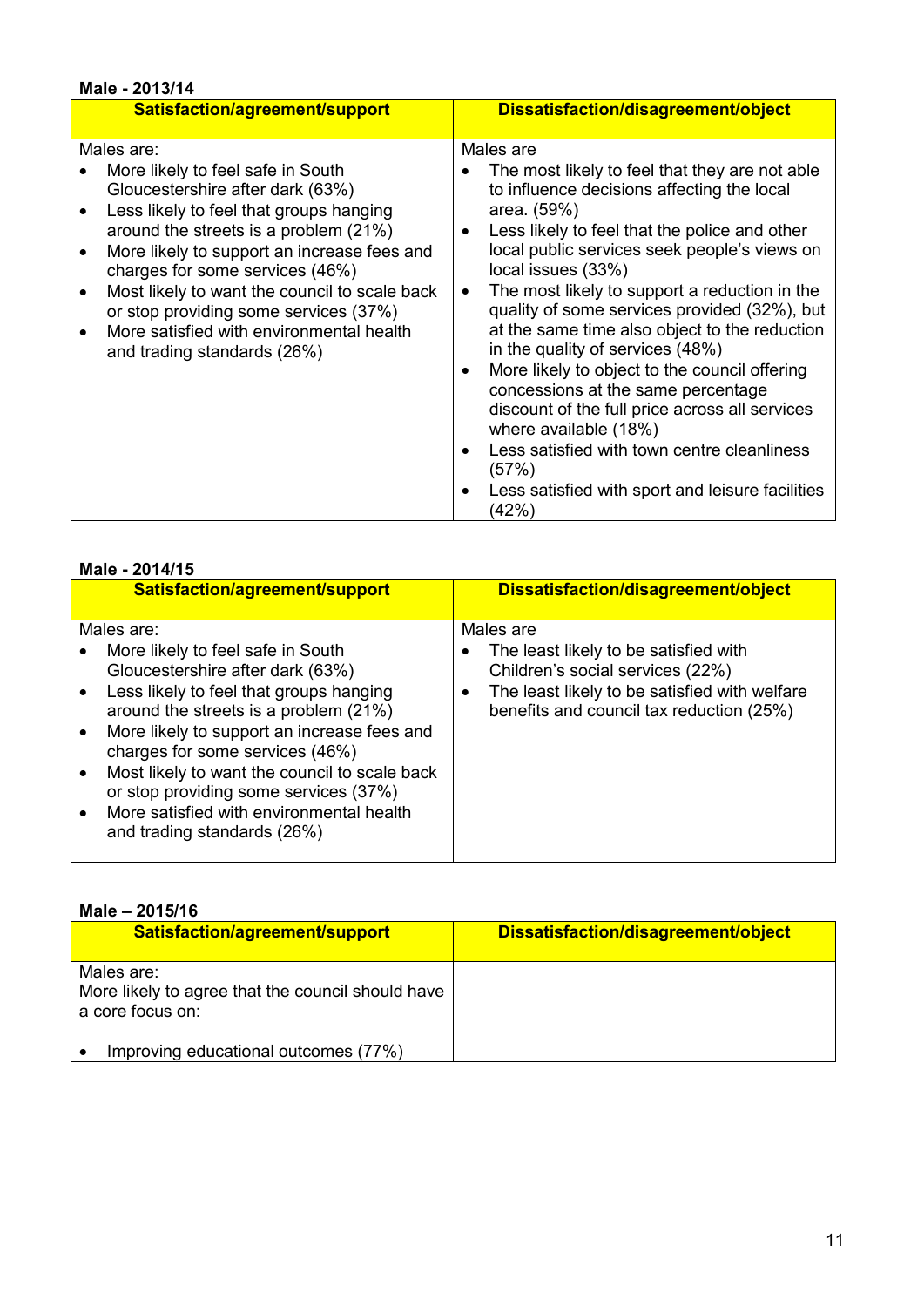# Age

### Under 45s - 2013/14

|           | Satisfaction/agreement/support                   |           | Dissatisfaction/disagreement/object            |
|-----------|--------------------------------------------------|-----------|------------------------------------------------|
|           | Under 45s are:                                   |           | Under 45s are:                                 |
|           |                                                  |           |                                                |
| $\bullet$ | The most satisfied of any group with the         |           | More likely to feel that Noisy neighbours or   |
|           | local area as a place to live (91%)              |           | loud parties are a problem (20%)               |
| $\bullet$ | More satisfied with the way South                | $\bullet$ | The least likely to support a reduction in the |
|           | Gloucestershire Council runs things (82%)        |           | quality of some services provided (21%)        |
| $\bullet$ | The most likely to feel that they are able to    | $\bullet$ | Less likely to support the use of volunteers   |
|           | influence decisions affecting the local area.    |           | to deliver services (56%)                      |
|           | (29%)                                            | $\bullet$ | The least likely to support the council        |
| $\bullet$ | The most likely to feel safe in South            |           | offering concessions at the same               |
|           | Gloucestershire after dark (65%)                 |           | percentage discount of the full price across   |
| $\bullet$ | Less likely to feel that rubbish or litter lying |           | all services where available (44%) and the     |
|           | around is a problem (25%)                        |           | most likely to object to this (19%)            |
| $\bullet$ | more likely to support the targeting of          | $\bullet$ | The least satisfied with care for physically   |
|           | resources on the most vulnerable and             |           | disabled and those with learning difficulties  |
|           | people most in need as a way the council         |           | (6%)                                           |
|           | could save money (69%)                           | $\bullet$ | The most dissatisfied with local transport     |
| $\bullet$ | The most likely to support the approach of       |           | information (20%)                              |
|           | making more services available online            | $\bullet$ | Less satisfied with local bus services (38%)   |
|           | (73%)                                            |           |                                                |
| $\bullet$ | More satisfied with environmental health         |           |                                                |
|           | and trading standards (26%)                      |           |                                                |
| $\bullet$ | More satisfied with Schools (47%)                |           |                                                |
| $\bullet$ | More satisfied with the state of our roads       |           |                                                |
|           | (45%)                                            |           |                                                |
| $\bullet$ | More satisfied with keeping public land clear    |           |                                                |
|           | of litter and refuse (55%)                       |           |                                                |
| $\bullet$ | The most satisfied with town centre              |           |                                                |
|           | cleanliness (71%)                                |           |                                                |
| $\bullet$ | The most satisfied with sport and leisure        |           |                                                |
|           | facilities (70%)                                 |           |                                                |
| ٠         | The most satisfied with Libraries (75%)          |           |                                                |
| $\bullet$ | The most satisfied with Parks and open           |           |                                                |
|           | spaces $(74%)$                                   |           |                                                |
|           |                                                  |           |                                                |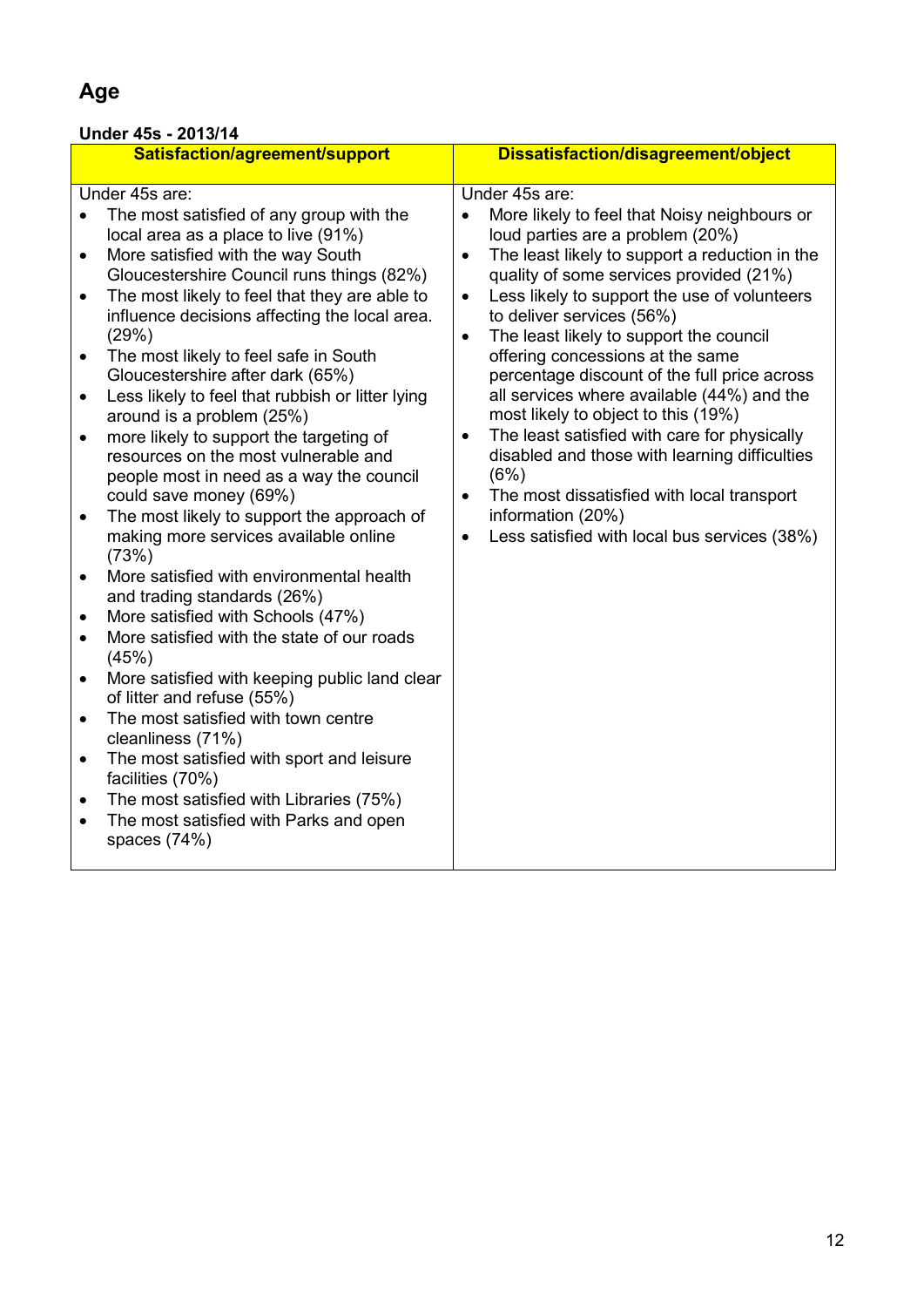#### Under 35s – 2014/15 Satisfaction/agreement/support Dissatisfaction/disagreement/object Under 35s are: More likely than average to be satisfied with: • Housing advice services (38%) • Keeping public land clear of litter and refuse (59%) The most likely to be satisfied with: • Parks and open spaces (83%) • Sports and leisure facilities (81%) • State of our roads (35%) • The most likely to agree that they can influence decisions affecting their local area (26%) • The most likely to agree that public agencies seek people's views on issues (38%) • The most likely to feel safe after dark (66%) Under 35s are: Less likely to be satisfied with care for older people (22%) The least likely to be satisfied with Trading Standards (13%) Have a lower than average agreement level that South Gloucestershire has become a better place to live or has remained the same (63%) More likely than average to feel that people being drunk or rowdy in public places and that groups hanging around the streets is a problem (21% and 27% respectively)

#### Under 45s – 2015/16

| Satisfaction/agreement/support                                                                                                                                                                                                                                                                   | Dissatisfaction/disagreement/object                                                                                                                                           |
|--------------------------------------------------------------------------------------------------------------------------------------------------------------------------------------------------------------------------------------------------------------------------------------------------|-------------------------------------------------------------------------------------------------------------------------------------------------------------------------------|
| Under 45s are:                                                                                                                                                                                                                                                                                   | Under 45s are:                                                                                                                                                                |
| The most likely to be satisfied with:<br>Libraries (57%)<br>Parks and open spaces (69%)<br>Schools (39%)<br>٠<br>Sports & Leisure facilities (52%)<br>Highways and Roads (32%)                                                                                                                   | The least likely to be satisfied with:<br>Local bus services (25%)<br>The least likely to agree that:<br>The council keeps them informed about<br>$\bullet$<br>services (45%) |
| The most likely to agree with cost saving<br>proposals to:<br>Make more services available online (80%)                                                                                                                                                                                          | The least likely to agree with cost saving<br>proposals to:<br>Encourage more people to volunteer their<br>time $(51%)$                                                       |
| More likely to agree that the council should have<br>a core focus on:<br>Improving educational outcomes (85%)<br>Delivering jobs, homes and infrastructure<br>$\bullet$<br>(77%)<br>Improving educational outcomes (65%)<br>$\bullet$<br>Meeting assessed needs for children and<br>adults (71%) |                                                                                                                                                                               |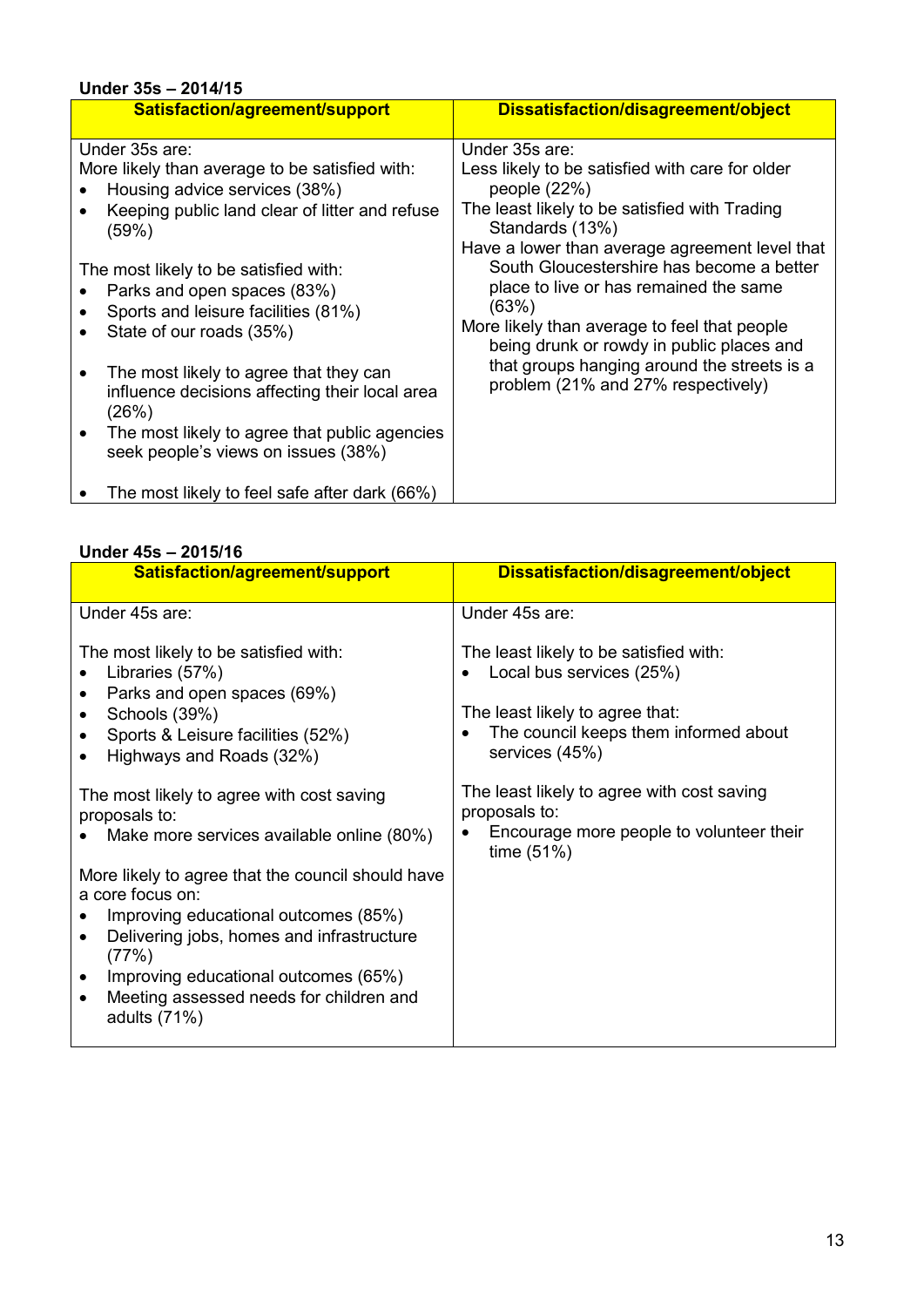### 46 – 65s – 2013/14

| Satisfaction/agreement/support | Dissatisfaction/disagreement/object                                                                                                                                                                                                                                                                                                                                                                                                                                                                                                                                                                                                                                                                                                                                                                                                                                                                                                                                                                                                                                                                                                                                                                                                                           |
|--------------------------------|---------------------------------------------------------------------------------------------------------------------------------------------------------------------------------------------------------------------------------------------------------------------------------------------------------------------------------------------------------------------------------------------------------------------------------------------------------------------------------------------------------------------------------------------------------------------------------------------------------------------------------------------------------------------------------------------------------------------------------------------------------------------------------------------------------------------------------------------------------------------------------------------------------------------------------------------------------------------------------------------------------------------------------------------------------------------------------------------------------------------------------------------------------------------------------------------------------------------------------------------------------------|
|                                |                                                                                                                                                                                                                                                                                                                                                                                                                                                                                                                                                                                                                                                                                                                                                                                                                                                                                                                                                                                                                                                                                                                                                                                                                                                               |
| 40 – 005 – ZUTJ/T4             | 46 - 65s are:<br>The least likely to be satisfied with the way<br>South Gloucestershire Council runs things<br>(65%)<br>The least likely of all groups to feel that the<br>$\bullet$<br>council provides value for money (49%)<br>less likely to feel that the police and other<br>$\bullet$<br>local public services seek people's views on<br>local issues (33%) and are less likely to feel<br>that these issues are being successfully<br>dealt with (33%)<br>More likely to feel that people using or<br>$\bullet$<br>dealing drugs is a problem (34%)<br>More likely to feel that people being drunk or<br>$\bullet$<br>rowdy in public places is a problem (31%)<br>More likely to feel that groups hanging<br>$\bullet$<br>around the streets is a problem (34%)<br>less likely to support the targeting of<br>$\bullet$<br>resources on the most vulnerable and<br>people most in need as a way the council<br>could save money (54%)<br>Less likely to want the council to ensure<br>$\bullet$<br>fees and charges are in line with other<br>councils and service providers (54%)<br>More dissatisfied with the state of our roads<br>٠<br>(56%)<br>Less likely to be satisfied with refuse<br>$\bullet$<br>collection (76%) and doorstep recycling |
|                                | (73%)<br>Less likely to be satisfied local tip /<br>$\bullet$<br>household waste and recycling centres<br>(74%)                                                                                                                                                                                                                                                                                                                                                                                                                                                                                                                                                                                                                                                                                                                                                                                                                                                                                                                                                                                                                                                                                                                                               |
|                                | The least satisfied with local transport<br>information (35%)                                                                                                                                                                                                                                                                                                                                                                                                                                                                                                                                                                                                                                                                                                                                                                                                                                                                                                                                                                                                                                                                                                                                                                                                 |
|                                | The least satisfied with local bus services<br>$\bullet$<br>(35%)                                                                                                                                                                                                                                                                                                                                                                                                                                                                                                                                                                                                                                                                                                                                                                                                                                                                                                                                                                                                                                                                                                                                                                                             |
|                                | The least satisfied with Libraries (49%)<br>$\bullet$                                                                                                                                                                                                                                                                                                                                                                                                                                                                                                                                                                                                                                                                                                                                                                                                                                                                                                                                                                                                                                                                                                                                                                                                         |

#### $36 - 65s - 2014/15$

| .<br>----                                                                                    |                                                                                                                              |  |
|----------------------------------------------------------------------------------------------|------------------------------------------------------------------------------------------------------------------------------|--|
| Satisfaction/agreement/support                                                               | Dissatisfaction/disagreement/object                                                                                          |  |
| $35 - 65$ s are:<br>More likely than average to be satisfied with<br>Trading Standards (38%) | $35 - 65s$ are:<br>Less likely than average to be satisfied with:<br>Care for older people (26%)<br>Local bus services (47%) |  |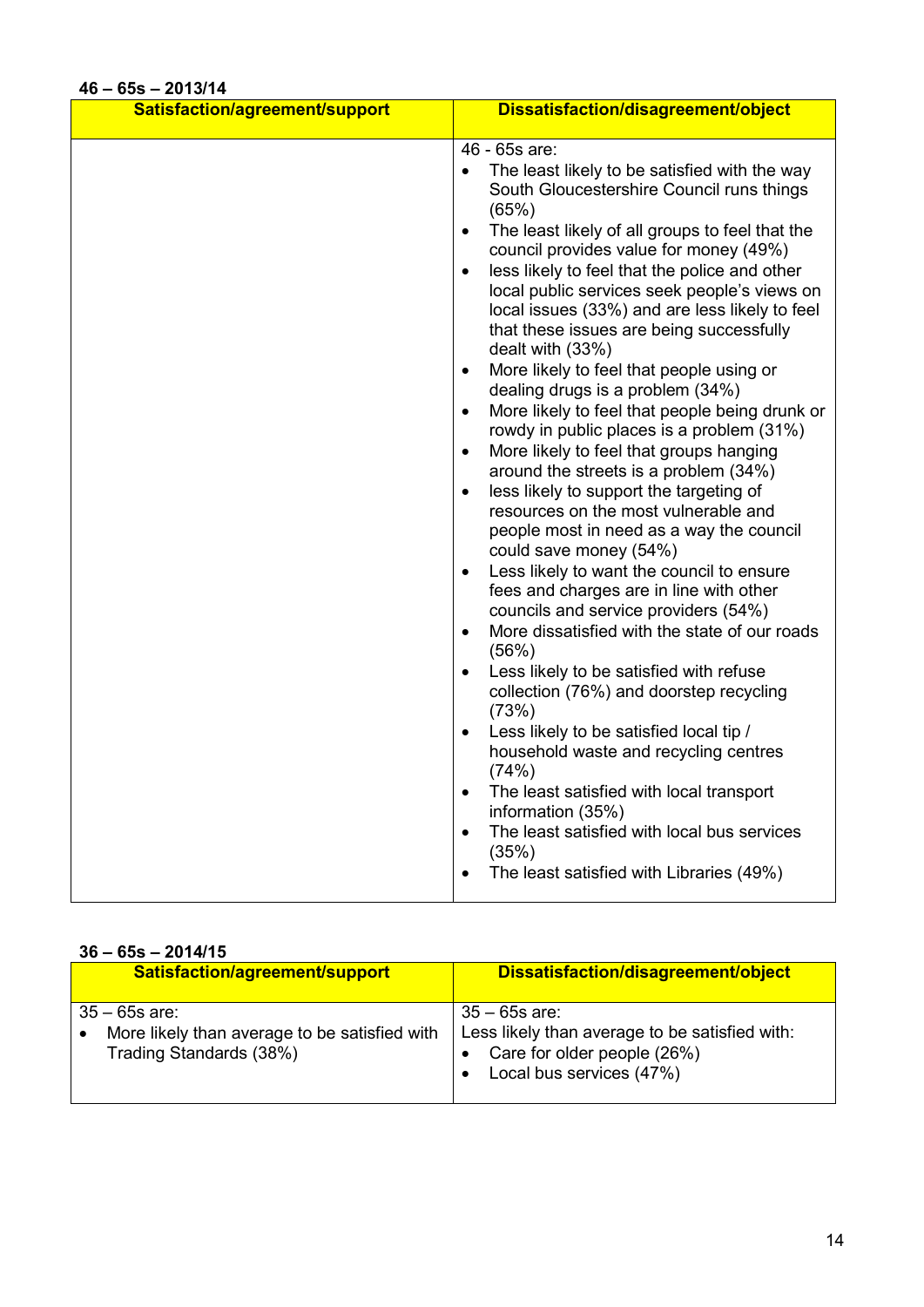# 46 – 65s – 2015/16

| Satisfaction/agreement/support                                                                      | Dissatisfaction/disagreement/object                                                                                                    |
|-----------------------------------------------------------------------------------------------------|----------------------------------------------------------------------------------------------------------------------------------------|
| $45 - 65s$ are:                                                                                     | $45 - 65s$ are:                                                                                                                        |
| More likely to agree with cost saving proposals<br>to:<br>Make more services available online (67%) | The least likely to agree with cost saving<br>proposals to:<br>Encourage more people to volunteer their<br>time $(51%)$                |
|                                                                                                     | The least likely to agree that the council should<br>have a core focus on:<br>Closing the gaps - income, education &<br>health $(50%)$ |
|                                                                                                     | Less likely to be satisfied with:<br>The way the council runs things (55%)                                                             |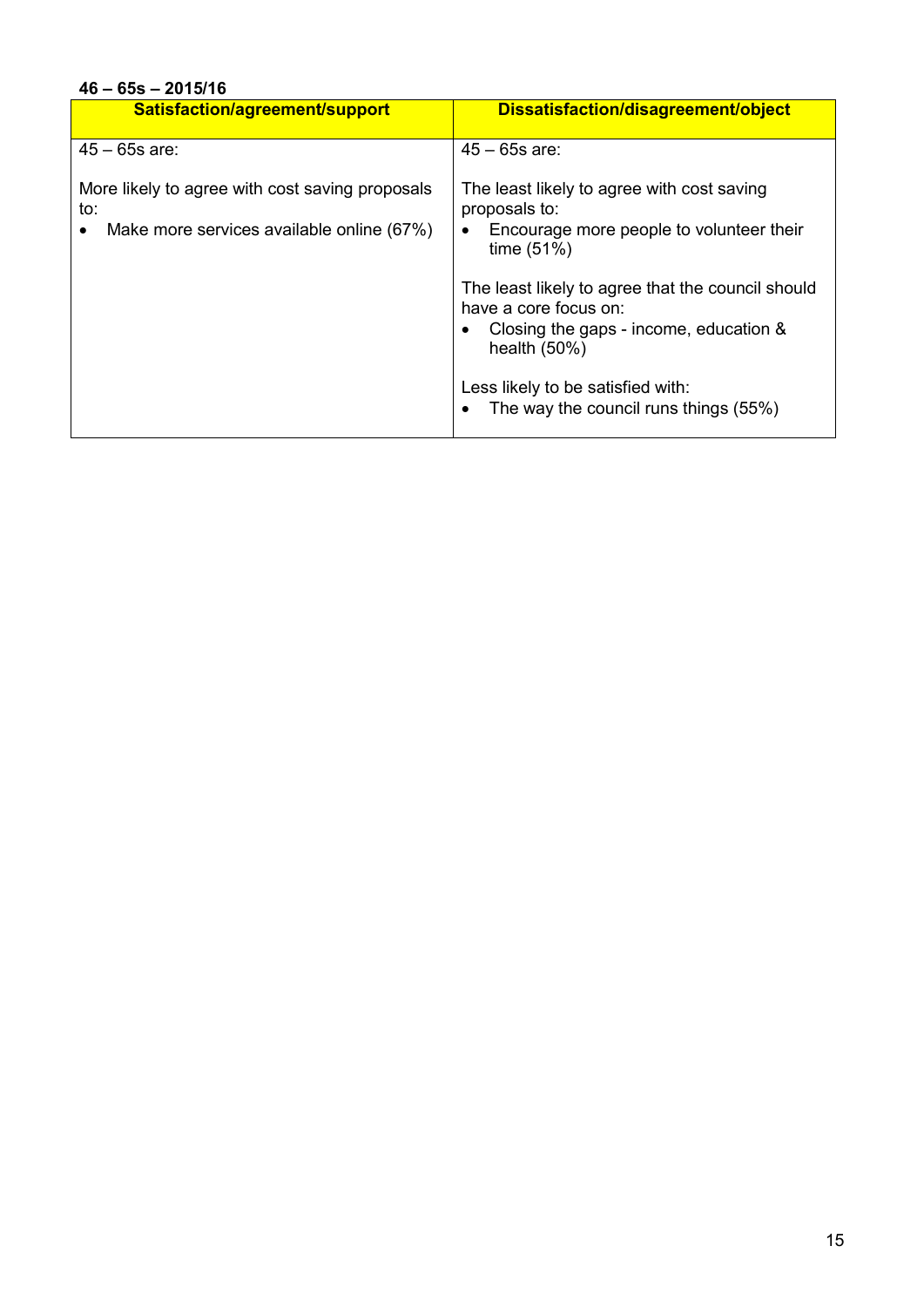| Over 65s - 2013/14                                                                                                                                                                                                                                                                                                                                                                                                                                                                                                                                                                                                                                                                                                                                                                                                                                                                                                                                                                                                                                                                                                                                                                                                                                                                                                                                                                                                                                                                                                                                                                                                                                                                                                                                                                            |                                                                                                                                                                                                                                                                                                                                                                                                                                                                                      |  |  |  |
|-----------------------------------------------------------------------------------------------------------------------------------------------------------------------------------------------------------------------------------------------------------------------------------------------------------------------------------------------------------------------------------------------------------------------------------------------------------------------------------------------------------------------------------------------------------------------------------------------------------------------------------------------------------------------------------------------------------------------------------------------------------------------------------------------------------------------------------------------------------------------------------------------------------------------------------------------------------------------------------------------------------------------------------------------------------------------------------------------------------------------------------------------------------------------------------------------------------------------------------------------------------------------------------------------------------------------------------------------------------------------------------------------------------------------------------------------------------------------------------------------------------------------------------------------------------------------------------------------------------------------------------------------------------------------------------------------------------------------------------------------------------------------------------------------|--------------------------------------------------------------------------------------------------------------------------------------------------------------------------------------------------------------------------------------------------------------------------------------------------------------------------------------------------------------------------------------------------------------------------------------------------------------------------------------|--|--|--|
| Satisfaction/agreement/support                                                                                                                                                                                                                                                                                                                                                                                                                                                                                                                                                                                                                                                                                                                                                                                                                                                                                                                                                                                                                                                                                                                                                                                                                                                                                                                                                                                                                                                                                                                                                                                                                                                                                                                                                                | Dissatisfaction/disagreement/object                                                                                                                                                                                                                                                                                                                                                                                                                                                  |  |  |  |
| Over 65s are:<br>More likely to agree that the council<br>$\bullet$<br>provides value for money (61%)<br>More likely to feel that the local area is a<br>$\bullet$<br>place where people from different<br>backgrounds get on well together (61%)<br>The least likely to feel that Noisy neighbours<br>$\bullet$<br>or loud parties are a problem (8%)<br>The least likely to feel that people using or<br>$\bullet$<br>dealing drugs is a problem (23%)<br>The least likely to feel that groups hanging<br>$\bullet$<br>around the streets is a problem (20%)<br>The most likely to support the use of<br>٠<br>volunteers to deliver services (67%)<br>More likely to want the council to ensure<br>$\bullet$<br>fees and charges are in line with other<br>councils and service providers (70%)<br>More likely to want the council to ensure that<br>٠<br>fees and charges cover the full cost of<br>providing the service (69%) and are nearly<br>100% less likely to object to this approach<br>(6%)<br>More likely to support the council offering<br>٠<br>concessions at the same percentage<br>discount of the full price across all services<br>where available (60%) and are the least<br>likely to object to this (5%)<br>More satisfied with care for older people<br>$\bullet$<br>(24%)<br>The most likely to be satisfied with refuse<br>٠<br>collection (93%) and doorstep recycling<br>(88%)<br>More likely to be satisfied with local tip /<br>household waste and recycling centres<br>(85%)<br>The most satisfied with local transport<br>$\bullet$<br>information (54%)<br>The most satisfied with local bus services<br>٠<br>(69%)<br>More satisfied with housing advice services,<br>٠<br>welfare and council tax benefits for which<br>the council is responsible (21%) | Over 65s are:<br>Less likely to object to a reduction in the<br>quality of some services provided, however<br>46% still object to this.<br>Less likely to support an increase fees and<br>$\bullet$<br>charges for some services (31%)<br>Less likely to support to the approach of<br>$\bullet$<br>making more services available online<br>(44% )<br>The least satisfied with Schools (19%)<br>$\bullet$<br>Less satisfied with sport and leisure facilities<br>$\bullet$<br>(38%) |  |  |  |
|                                                                                                                                                                                                                                                                                                                                                                                                                                                                                                                                                                                                                                                                                                                                                                                                                                                                                                                                                                                                                                                                                                                                                                                                                                                                                                                                                                                                                                                                                                                                                                                                                                                                                                                                                                                               |                                                                                                                                                                                                                                                                                                                                                                                                                                                                                      |  |  |  |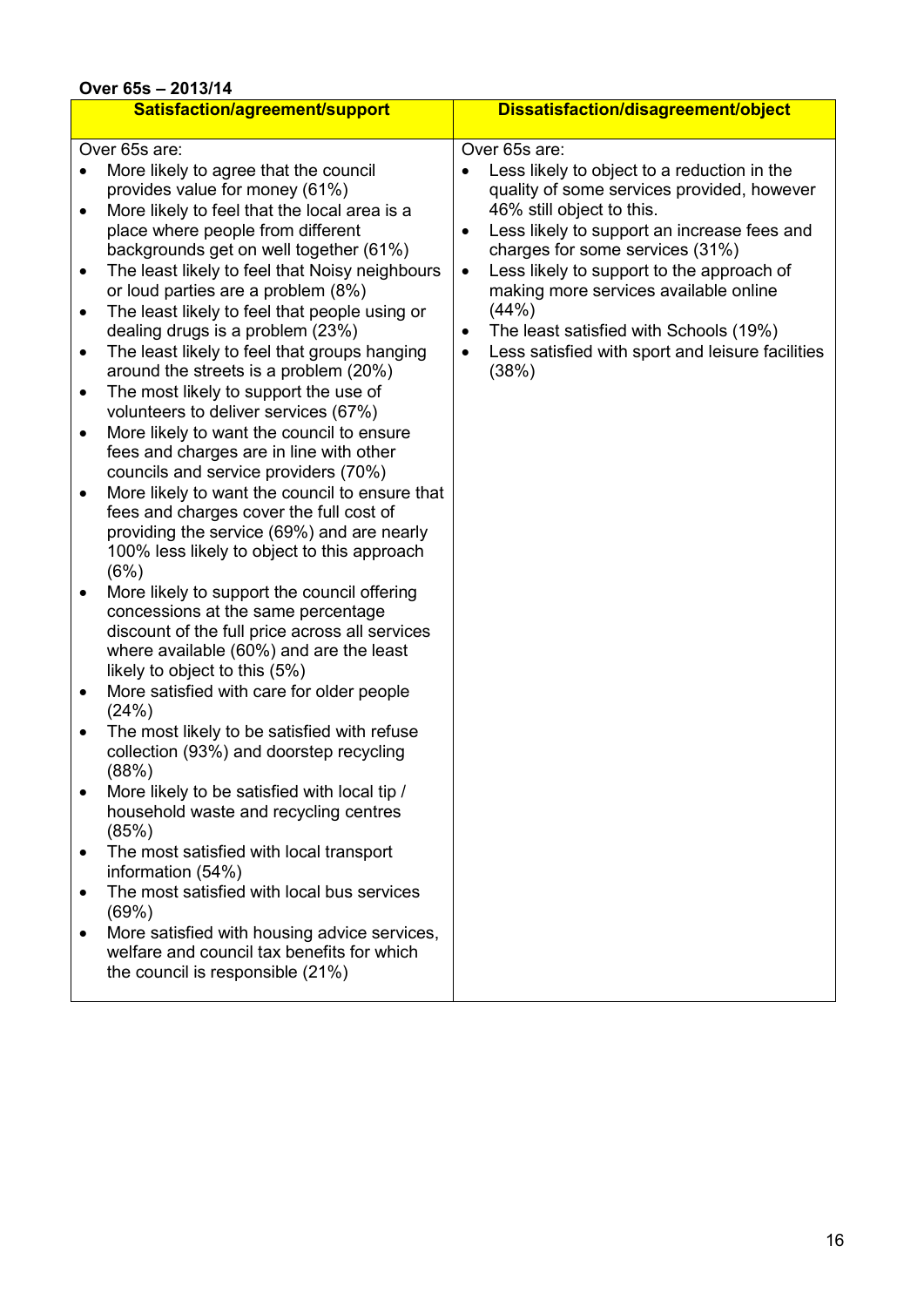# Over 65s – 2014/15

| Satisfaction/agreement/support                                                                                                       | Dissatisfaction/disagreement/object                                                                                                                             |  |  |
|--------------------------------------------------------------------------------------------------------------------------------------|-----------------------------------------------------------------------------------------------------------------------------------------------------------------|--|--|
| Over 65s are:                                                                                                                        | Over 65s are:                                                                                                                                                   |  |  |
| More likely than average to be satisfied with:<br>Care for older people (39%)<br>Welfare benefits and council tax reduction<br>(40%) | Less likely than average to be satisfied with:<br>Environmental Health (48%)<br>$\bullet$<br>Housing advice services (28%)<br>Schools (54%)                     |  |  |
| The most satisfied with:<br>Local bus services (65%)<br>Public health (64%)<br>Waste and recycling services (76%)                    | Sport and leisure facilities (59%)<br>Trading Standards (20%)<br>$\bullet$<br>Less likely than average to believe that<br>people from different backgrounds get |  |  |
| The most likely to agree that South<br>Gloucestershire has become a better place<br>to live or has remained the same (74%)           | on well together (45%)<br>Less likely than average to feel safe<br>after dark and during the day (50% and<br>84% respectively)                                  |  |  |

#### Over 65s – 2015/16

| Satisfaction/agreement/support                                                                                                                                                                                                                                                                                                                                                        | Dissatisfaction/disagreement/object                                                                                                                                                           |
|---------------------------------------------------------------------------------------------------------------------------------------------------------------------------------------------------------------------------------------------------------------------------------------------------------------------------------------------------------------------------------------|-----------------------------------------------------------------------------------------------------------------------------------------------------------------------------------------------|
| Over 65s are:                                                                                                                                                                                                                                                                                                                                                                         | Over 65s are:                                                                                                                                                                                 |
| The most satisfied with:<br>Local bus services (49%)<br>Waste and recycling services (71%)<br>$\bullet$<br>The way the council runs things (66%)<br>$\bullet$<br>That the council keeps them informed about<br>services (59%)<br>That the council keeps them informed about<br>$\bullet$<br>proposals for change (51%)<br>That the council acts on the concerns of<br>residents (45%) | The least satisfied with:<br>Schools (7%)<br>Sport and leisure facilities (26%)<br>The most likely to disagree with cost saving<br>proposals to:<br>Make more services available online (44%) |
| More likely than average to be satisfied with:<br>Care for older people (15%)                                                                                                                                                                                                                                                                                                         |                                                                                                                                                                                               |
| More likely to agree with cost saving proposals<br>to:<br>Encourage more people to volunteer (65%)                                                                                                                                                                                                                                                                                    |                                                                                                                                                                                               |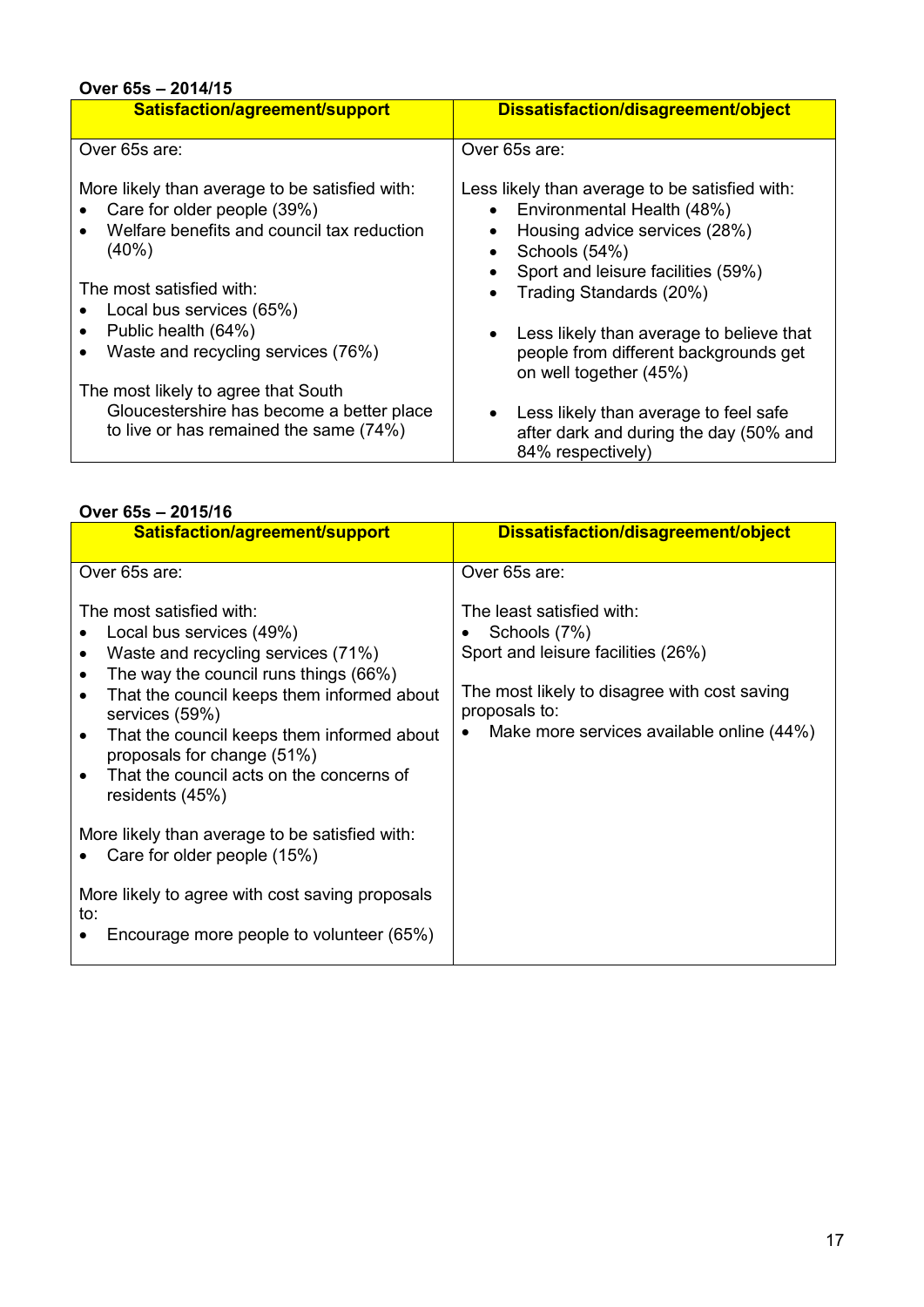# Race

# 2013/14

| Satisfaction/agreement/support |                                                                                                                                                                                                                                                                                                                                    |                | Dissatisfaction/disagreement/object                                                                                                                                                                                                                                                                                                                       |
|--------------------------------|------------------------------------------------------------------------------------------------------------------------------------------------------------------------------------------------------------------------------------------------------------------------------------------------------------------------------------|----------------|-----------------------------------------------------------------------------------------------------------------------------------------------------------------------------------------------------------------------------------------------------------------------------------------------------------------------------------------------------------|
|                                | People from a BME background are:                                                                                                                                                                                                                                                                                                  |                | People from a BME background are:                                                                                                                                                                                                                                                                                                                         |
| $\bullet$                      | The most likely of any group to be satisfied<br>with the way South Gloucestershire Council<br>runs things (83%)<br>The most likely of any group to feel that                                                                                                                                                                       |                | More likely to agree that the council<br>provides value for money (61%), however<br>are 100% more likely to be disagree that the<br>council provides value for money (33%).                                                                                                                                                                               |
|                                | South Gloucestershire has become a better<br>place to live over the last 2 years (17%)                                                                                                                                                                                                                                             | $\bullet$      | This shows a split in opinion.<br>Least likely to feel that the local area is a                                                                                                                                                                                                                                                                           |
| $\bullet$<br>$\bullet$         | The most likely to support the targeting of<br>resources on the most vulnerable and<br>people most in need as a way the council<br>could save money (72%)<br>The most likely to support an increase fees<br>and charges for some services (53%)<br>More likely to support the approach of<br>making more services available online | ٠<br>$\bullet$ | place where people from different<br>backgrounds get on well together (47%)<br>More likely to feel unsafe after dark (28%)<br>The most likely to disagree that the police<br>and other local public services seek<br>people's views on local issues (47%) and<br>are most likely to feel that these issues are<br>not being successfully dealt with (33%) |
| $\bullet$                      | (67%)<br>The most likely to support the council<br>ensuring that fees and charges are in line                                                                                                                                                                                                                                      |                | although a high percentage (47%) feel that<br>they are being successfully dealt with.<br>The most likely to feel that noisy neighbours                                                                                                                                                                                                                    |
|                                | with other councils and service providers<br>(76%) and the least likely to object (6%)                                                                                                                                                                                                                                             | $\bullet$      | or loud parties are a problem (28%)<br>Most likely to feel that rubbish or litter lying                                                                                                                                                                                                                                                                   |
| ٠                              | The most likely to want the council to ensure<br>that fees and charges cover the full cost of<br>providing the service (78%)                                                                                                                                                                                                       | $\bullet$      | around is a problem (35%)<br>More likely to feel that people using or<br>dealing drugs is a problem (36%)                                                                                                                                                                                                                                                 |
| ٠<br>$\bullet$                 | The most satisfied with Schools (56%)<br>The most satisfied with the state of our                                                                                                                                                                                                                                                  |                | The most likely to object to a reduction in<br>the quality of some services provided (76%)                                                                                                                                                                                                                                                                |
| $\bullet$                      | roads $(47%)$<br>More satisfied with local bus services (61%)                                                                                                                                                                                                                                                                      | $\bullet$      | The least likely to support the use of<br>volunteers to deliver services (53%) and the                                                                                                                                                                                                                                                                    |
| $\bullet$                      | More satisfied with sport and leisure<br>facilities (67%)                                                                                                                                                                                                                                                                          | ٠              | most likely to object to this approach (29%)<br>The least likely to support the transfer of                                                                                                                                                                                                                                                               |
| $\bullet$<br>$\bullet$         | More satisfied with Libraries (71%)<br>More satisfied with Parks and open spaces<br>(72%)                                                                                                                                                                                                                                          |                | services to other organisations like<br>community groups, social enterprises or<br>commercial companies (33%) and the most<br>likely to object to this approach (50%)                                                                                                                                                                                     |
|                                |                                                                                                                                                                                                                                                                                                                                    |                | More likely to object to the council offering<br>concessions at the same percentage<br>discount of the full price across all services<br>where available (18%)                                                                                                                                                                                            |
|                                |                                                                                                                                                                                                                                                                                                                                    | $\bullet$      | The most dissatisfied with care for older<br>people $(12%)$                                                                                                                                                                                                                                                                                               |
|                                |                                                                                                                                                                                                                                                                                                                                    |                | The most dissatisfied with care for physically<br>disabled and those with learning difficulties<br>(12%)                                                                                                                                                                                                                                                  |
|                                |                                                                                                                                                                                                                                                                                                                                    |                | The most satisfied with Children's social<br>services (18%), however at the same time<br>are more than 100% more likely to be<br>dissatisfied with these services (12%)                                                                                                                                                                                   |
|                                |                                                                                                                                                                                                                                                                                                                                    | $\bullet$      | The most satisfied with environmental health<br>and trading standards (29%), however at the<br>same time are more than 300% more likely<br>to be dissatisfied with these services (18%)                                                                                                                                                                   |
|                                |                                                                                                                                                                                                                                                                                                                                    |                | More satisfied with keeping public land clear                                                                                                                                                                                                                                                                                                             |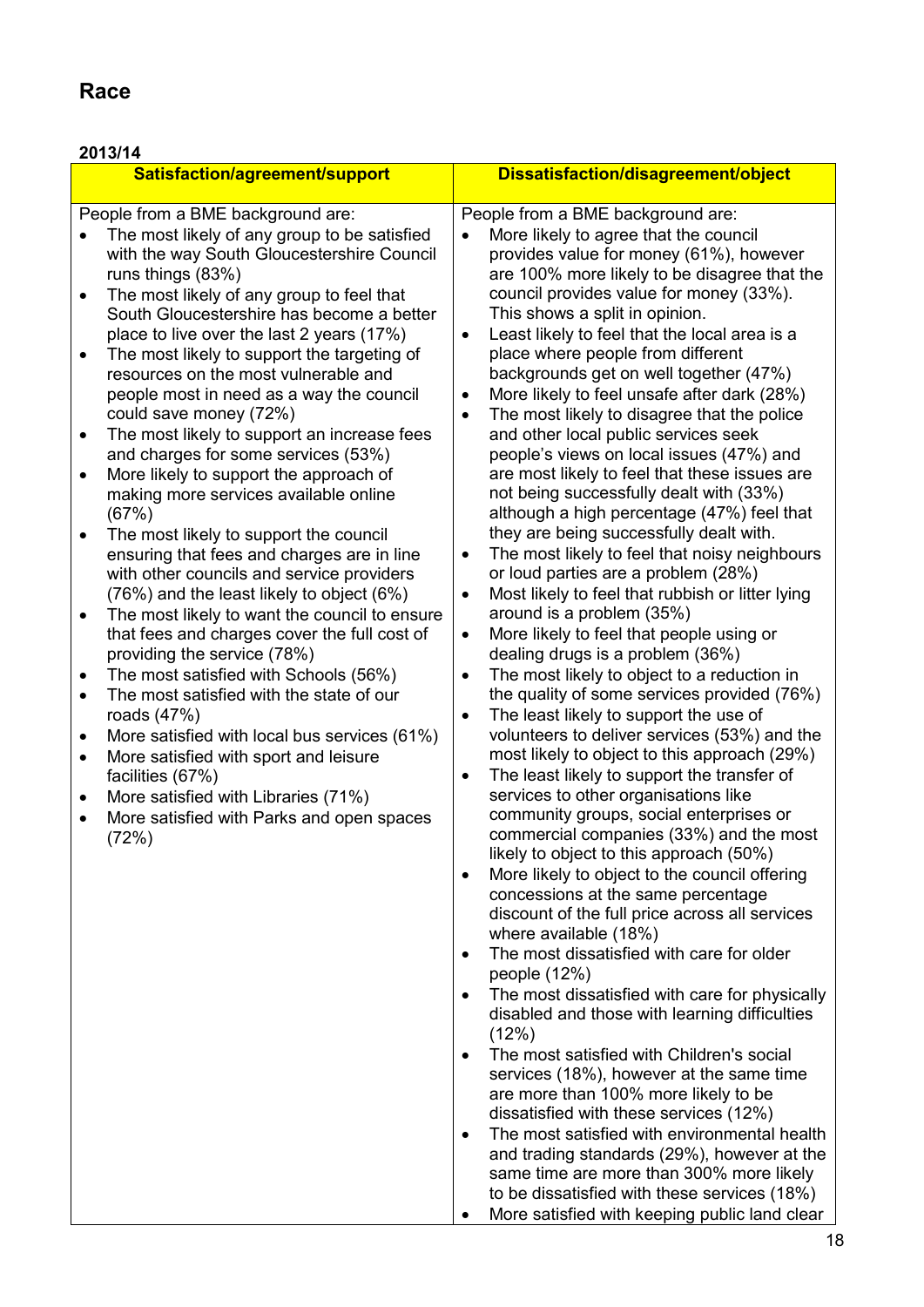| of litter and refuse (56%), however at the                                                                                                                                                                           |
|----------------------------------------------------------------------------------------------------------------------------------------------------------------------------------------------------------------------|
| same time are more likely to be dissatisfied<br>with this $(39%)$                                                                                                                                                    |
| The most dissatisfied with town centre<br>cleanliness (24%)                                                                                                                                                          |
| Least likely to be satisfied with refuse<br>collection (72%) and doorstep recycling<br>(72%)                                                                                                                         |
| 100% more likely to be dissatisfied with local<br>tip / household waste and recycling centres<br>(12%)                                                                                                               |
| The most dissatisfied with traffic congestion<br>٠<br>(51%)                                                                                                                                                          |
| More satisfied with housing advice services,<br>welfare and council tax benefits for which<br>the council is responsible (31%), however at<br>the same time are over 3 times more likely<br>to be dissatisfied (13%) |
|                                                                                                                                                                                                                      |

#### 2014/15

| 20 I TI I J                                                                                                                                                                                                                                                                                                                                                                  |                                                                                                                                                                                                                                                                                                                                                              |
|------------------------------------------------------------------------------------------------------------------------------------------------------------------------------------------------------------------------------------------------------------------------------------------------------------------------------------------------------------------------------|--------------------------------------------------------------------------------------------------------------------------------------------------------------------------------------------------------------------------------------------------------------------------------------------------------------------------------------------------------------|
| Satisfaction/agreement/support                                                                                                                                                                                                                                                                                                                                               | Dissatisfaction/disagreement/object                                                                                                                                                                                                                                                                                                                          |
| People from a BME background are:                                                                                                                                                                                                                                                                                                                                            | People from a BME background are:                                                                                                                                                                                                                                                                                                                            |
| The most likely to be satisfied with:<br>Care for older people (43%)<br>Environmental Health (69%)<br>$\bullet$<br>Housing advice services (50%)<br>$\bullet$<br>Libraries (86%)<br>$\bullet$<br>Trading Standards (40%)<br>$\bullet$<br>Traffic congestion (28%)<br>$\bullet$<br>More satisfied than average with the way<br>٠<br>South Gloucestershire Council runs things | The most likely to be dissatisfied with:<br>Care for physically disabled and those with<br>$\bullet$<br>learning difficulties (14%)<br>Keeping public land clear of litter and refuse<br>$\bullet$<br>(36%)<br>Local bus services (39%)<br>$\bullet$<br>Public health (31%)<br>$\bullet$<br>Welfare benefits and council tax reduction<br>$\bullet$<br>(18%) |
| (78%)<br>Most likely to agree that South<br>$\bullet$<br>Gloucestershire Council acts on the<br>concerns of local residents (52%)                                                                                                                                                                                                                                            | More likely than average to be dissatisfied with:<br>Parks and open spaces (65%)<br>$\bullet$<br>Planning (17%)<br>$\bullet$<br>Schools (57%)<br>$\bullet$                                                                                                                                                                                                   |
| Most likely to agree that they can influence<br>$\bullet$<br>decisions affecting their local area (26%)                                                                                                                                                                                                                                                                      | Less likely than average to be satisfied with:<br>The local areas as a place to live (78%)<br>Less likely than average to agree that:<br>South Gloucestershire Council provides<br>value for money (37%)<br>South Gloucestershire has become a better<br>place to live or has remained the same<br>(59%)                                                     |
|                                                                                                                                                                                                                                                                                                                                                                              | Less likely than average to feel:<br>Safe after dark or during the day (48% and<br>85% respectively)<br>The most likely to feel that:<br>Noisy neighbours are a problem (19%)<br>$\bullet$                                                                                                                                                                   |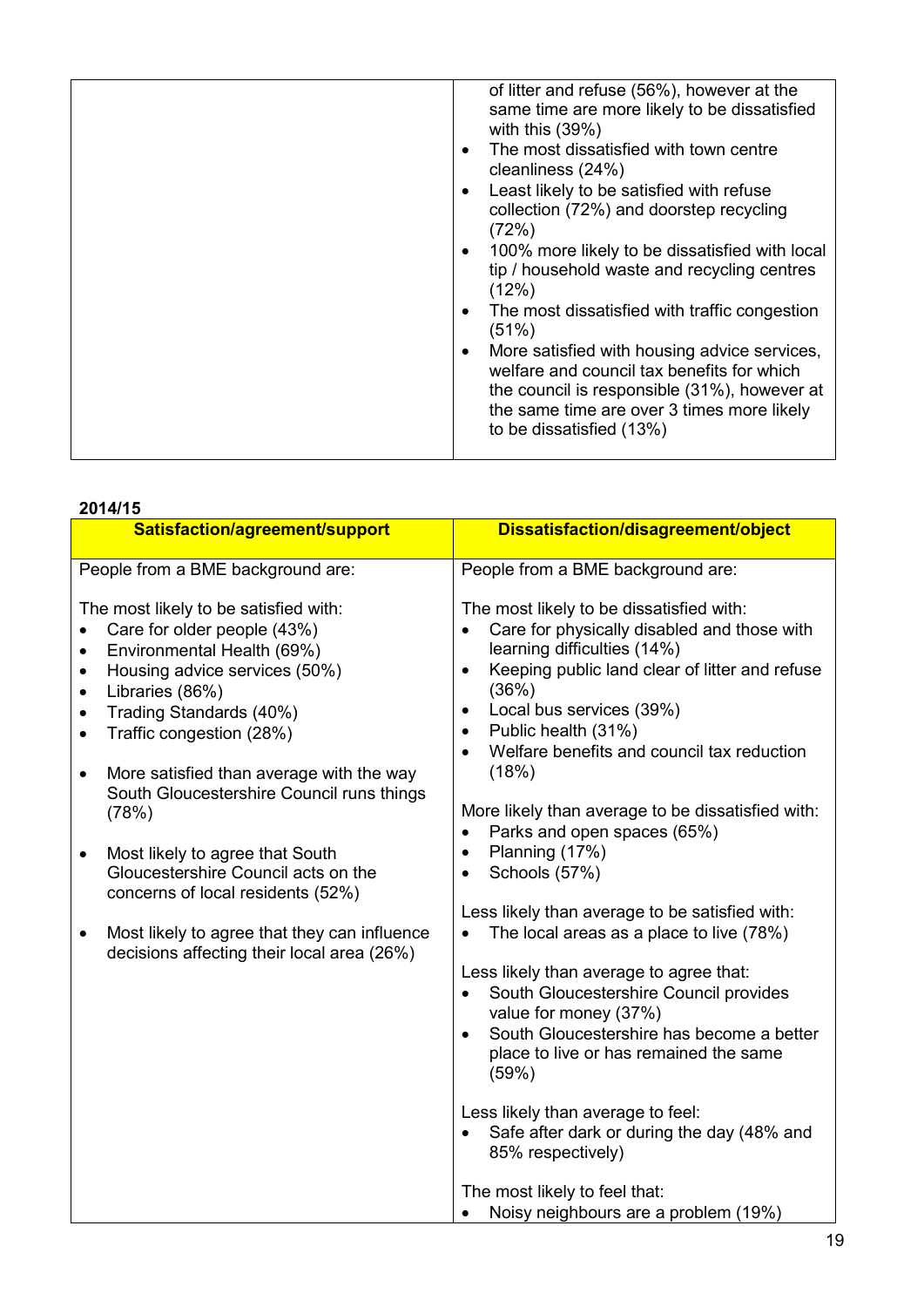| Rubbish and litter lying around is a problem<br>$\bullet$<br>(41%)<br>Vandalism, graffiti and other deliberate<br>$\bullet$<br>damage to property or vehicles is a problem<br>(34%)<br>People using or dealing drugs is a problem<br>$\bullet$<br>(30%)<br>Groups hanging around the streets is a<br>٠<br>problem (33%) |
|-------------------------------------------------------------------------------------------------------------------------------------------------------------------------------------------------------------------------------------------------------------------------------------------------------------------------|
| More likely than average to feel that:<br>People being drunk or rowdy in public<br>places is a problem (22%)<br>There is a problem with people not treating<br>$\bullet$<br>each other with respect and consideration<br>(26%)                                                                                          |

| 2015/16                                                                                                                                                                                                                                                                                                                                                                                                                                                                                                                                |                                                                                                                                                                                                                                                                                                                                                                                                                                                                                                                                                                                                                |  |  |  |
|----------------------------------------------------------------------------------------------------------------------------------------------------------------------------------------------------------------------------------------------------------------------------------------------------------------------------------------------------------------------------------------------------------------------------------------------------------------------------------------------------------------------------------------|----------------------------------------------------------------------------------------------------------------------------------------------------------------------------------------------------------------------------------------------------------------------------------------------------------------------------------------------------------------------------------------------------------------------------------------------------------------------------------------------------------------------------------------------------------------------------------------------------------------|--|--|--|
| Satisfaction/agreement/support                                                                                                                                                                                                                                                                                                                                                                                                                                                                                                         | Dissatisfaction/disagreement/object                                                                                                                                                                                                                                                                                                                                                                                                                                                                                                                                                                            |  |  |  |
| People from a BME background are:                                                                                                                                                                                                                                                                                                                                                                                                                                                                                                      | People from a BME background are:                                                                                                                                                                                                                                                                                                                                                                                                                                                                                                                                                                              |  |  |  |
| The most satisfied with:<br>Children's social services (9%)<br>$\bullet$<br>Environmental health & trading standards<br>$\bullet$<br>(20%)<br>Libraries (57%)<br>$\bullet$<br>Public health (11%)<br>$\bullet$                                                                                                                                                                                                                                                                                                                         | The least likely to be satisfied with:<br>Planning (3%)<br>$\bullet$<br>The area as a place to live (74%)<br>$\bullet$<br>The way the council runs things (48%)<br>$\bullet$<br>That they can influence decisions affecting<br>$\bullet$<br>the local area (6%)                                                                                                                                                                                                                                                                                                                                                |  |  |  |
| More satisfied than average with:<br>Care for older people (14%)<br>Parks and open spaces (66%)<br>$\bullet$<br>Schools (31%)<br>$\bullet$<br>Sport and leisure facilities (49%)<br>٠<br>Welfare benefits and council tax reduction<br>(17%)<br>The most likely to agree with cost saving<br>proposals to:<br>Transfer services community groups, social<br>enterprises and town and parish councils<br>(58%)<br>Change working practices to make better<br>$\bullet$<br>use of technology and more efficient ways of<br>working (97%) | The least likely to agree with cost saving<br>proposals to:<br>Target resources on the most vulnerable<br>and people most in need 2015/16 (55%)<br>Scaling back or stop providing some<br>$\bullet$<br>services (19%)<br>Stop provision of some discretionary<br>$\bullet$<br>services (26%)<br>Work in partnership and sharing services<br>$\bullet$<br>with other councils and public sector<br>agencies 2015/16 (77%)<br>Make more efficient use of council assets<br>$\bullet$<br>such as land and buildings (81%)<br>The least likely to want to see:<br>A council tax increase of 2% in 2015/16<br>(35%) |  |  |  |
| Most likely to:<br>Want to see a council tax freeze in one of<br>the next two years (48%)                                                                                                                                                                                                                                                                                                                                                                                                                                              | The least likely to agree with core service<br>activities:<br>Delivering jobs, homes and infrastructure<br>$\bullet$<br>(61%)<br>Safeguarding vulnerable children and adults<br>$\bullet$<br>(68%)<br>Meeting assessed needs for children and<br>adults $(61%)$                                                                                                                                                                                                                                                                                                                                                |  |  |  |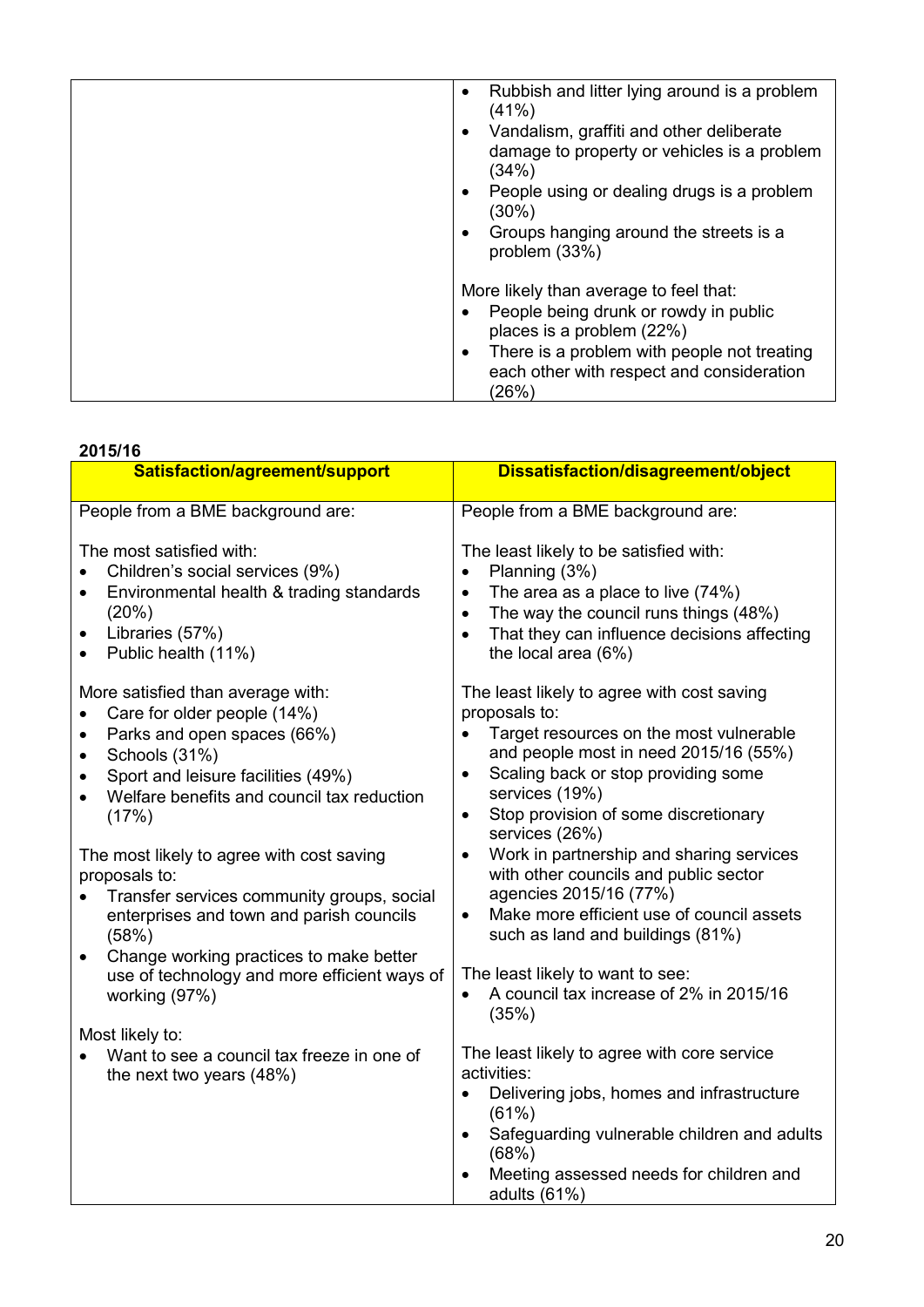# **Disability**

| 2013/14                                                                                                                                                                                                                                                                                                                                                                                                                                                                                                                                                                                                                                                                                                                                                                                                                                                                                                   |                                                                                                                                                                                                                                                                                                                                                                                                                                                                                                                                                                                                                                                                                                                                                                                                                                                                                                                                                                                                                                                                                                                                                                                                                                                                                                                                                                                                                                                                                                                                                                                                                                                                                                                                                                                                                                                                                                                                                                                                                                                                                                                                                                                                                                                                                                                |  |  |  |  |
|-----------------------------------------------------------------------------------------------------------------------------------------------------------------------------------------------------------------------------------------------------------------------------------------------------------------------------------------------------------------------------------------------------------------------------------------------------------------------------------------------------------------------------------------------------------------------------------------------------------------------------------------------------------------------------------------------------------------------------------------------------------------------------------------------------------------------------------------------------------------------------------------------------------|----------------------------------------------------------------------------------------------------------------------------------------------------------------------------------------------------------------------------------------------------------------------------------------------------------------------------------------------------------------------------------------------------------------------------------------------------------------------------------------------------------------------------------------------------------------------------------------------------------------------------------------------------------------------------------------------------------------------------------------------------------------------------------------------------------------------------------------------------------------------------------------------------------------------------------------------------------------------------------------------------------------------------------------------------------------------------------------------------------------------------------------------------------------------------------------------------------------------------------------------------------------------------------------------------------------------------------------------------------------------------------------------------------------------------------------------------------------------------------------------------------------------------------------------------------------------------------------------------------------------------------------------------------------------------------------------------------------------------------------------------------------------------------------------------------------------------------------------------------------------------------------------------------------------------------------------------------------------------------------------------------------------------------------------------------------------------------------------------------------------------------------------------------------------------------------------------------------------------------------------------------------------------------------------------------------|--|--|--|--|
| Satisfaction/agreement/support                                                                                                                                                                                                                                                                                                                                                                                                                                                                                                                                                                                                                                                                                                                                                                                                                                                                            | Dissatisfaction/disagreement/object                                                                                                                                                                                                                                                                                                                                                                                                                                                                                                                                                                                                                                                                                                                                                                                                                                                                                                                                                                                                                                                                                                                                                                                                                                                                                                                                                                                                                                                                                                                                                                                                                                                                                                                                                                                                                                                                                                                                                                                                                                                                                                                                                                                                                                                                            |  |  |  |  |
| Disabled People are:<br>Less likely to object to the targeting of<br>resources on the most vulnerable and<br>people most in need as a way the council<br>could save money (18%)<br>More likely to want the council to ensure that<br>$\bullet$<br>fees and charges cover the full cost of<br>providing the service (67%)<br>More likely to support the council offering<br>$\bullet$<br>concessions at the same percentage<br>discount of the full price across all services<br>where available (60%) and are less likely to<br>object to this (7%)<br>More satisfied with care for older people<br>٠<br>(23%)<br>The most satisfied with care for physically<br>$\bullet$<br>disabled and those with learning difficulties<br>(17%)<br>More satisfied with local transport<br>$\bullet$<br>information (53%)<br>Slightly more satisfied are more satisfied<br>$\bullet$<br>with local bus services (52%) | Disabled People are:<br>The least satisfied of any group with the<br>local area as a place to live with 78% being<br>satisfied and 10% being dissatisfied.<br>Less likely to be satisfied with the way South<br>$\bullet$<br>Gloucestershire Council runs things (66%)<br>and are the most likely to state they are<br>dissatisfied (19%)<br>The most likely to feel that the council does<br>$\bullet$<br>not act on the concerns of local residents<br>(44% )<br>The most likely of any group to feel that<br>$\bullet$<br>South Gloucestershire has become a worse<br>place to live over the last 2 years (28%)<br>The most likely to disagree with the<br>$\bullet$<br>statement that the local area is a place<br>where people from different backgrounds<br>get on well together (17%)<br>The least likely to feel safe in South<br>$\bullet$<br>Gloucestershire after dark (44%). 39% of<br>Disabled People feel unsafe after dark.<br>Disabled People are 300% more likely than<br>average to feel unsafe in South<br>Gloucestershire during the day (11%).<br>Less likely to agree that the police and other<br>$\bullet$<br>local public services are successfully<br>dealing with these issues in your local area<br>(34%)<br>The most likely to feel that vandalism, graffiti<br>$\bullet$<br>and other deliberate damage to property or<br>vehicles is a problem (31%)<br>The most likely to feel that people using or<br>٠<br>dealing drugs is a problem (42%)<br>The most likely to feel that people being<br>$\bullet$<br>drunk or rowdy in public places is a problem<br>(36%)<br>The most likely to feel that groups hanging<br>$\bullet$<br>around the streets is a problem (38%)<br>Less likely to object to a reduction in the<br>$\bullet$<br>quality of some services provided, however<br>45% still object to this.<br>Less likely to support an increase fees and<br>$\bullet$<br>charges for some services (32%)<br>The least likely to support to the approach of<br>$\bullet$<br>making more services available online<br>(43%)<br>The least likely to want the council to ensure<br>$\bullet$<br>fees and charges are in line with other<br>councils and service providers (53%) and<br>the most likely to object to this (19%)<br>The least likely to want the council to ensure |  |  |  |  |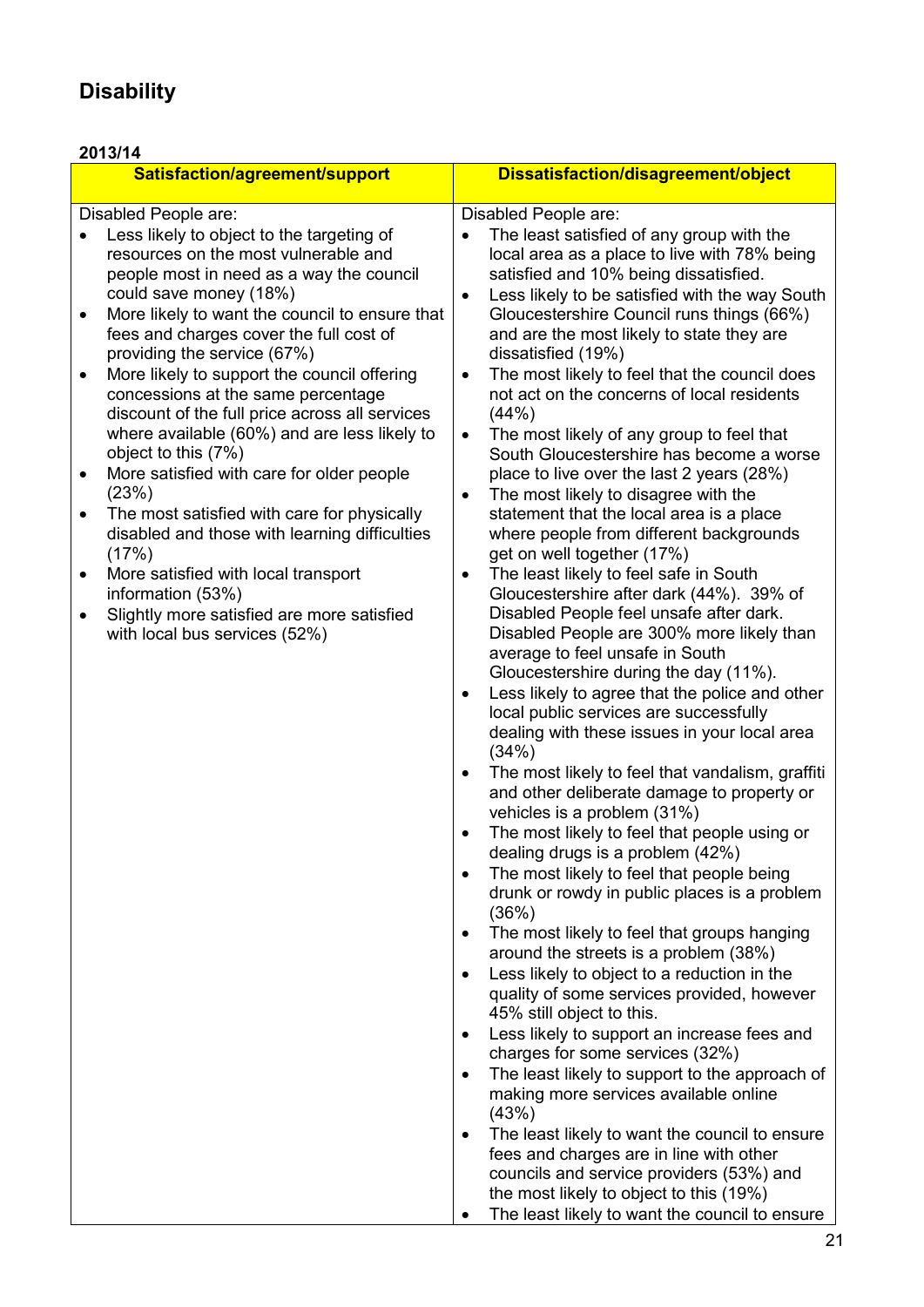| fees and charges are in line with other<br>councils and service providers (53%) and<br>are the most likely to object to this (19%)<br>The most dissatisfied with the state of our<br>$\bullet$<br>roads $(58%)$<br>The least likely to be satisfied with local tip /<br>household waste and recycling centres<br>(67%)<br>More dissatisfied with town centre |
|--------------------------------------------------------------------------------------------------------------------------------------------------------------------------------------------------------------------------------------------------------------------------------------------------------------------------------------------------------------|
|                                                                                                                                                                                                                                                                                                                                                              |
|                                                                                                                                                                                                                                                                                                                                                              |
| cleanliness (17%)                                                                                                                                                                                                                                                                                                                                            |
| More dissatisfied with traffic congestion<br>(51%)                                                                                                                                                                                                                                                                                                           |
| The least likely to be satisfied with sport and<br>٠<br>leisure facilities (36%)                                                                                                                                                                                                                                                                             |

#### 2014/15

| Satisfaction/agreement/support | Dissatisfaction/disagreement/object                                                                                                                                                                                                                                                                                                                                                                                                                                                                                                                                                                                                                                                                                                                                                       |
|--------------------------------|-------------------------------------------------------------------------------------------------------------------------------------------------------------------------------------------------------------------------------------------------------------------------------------------------------------------------------------------------------------------------------------------------------------------------------------------------------------------------------------------------------------------------------------------------------------------------------------------------------------------------------------------------------------------------------------------------------------------------------------------------------------------------------------------|
|                                | Disabled People are:<br>The least satisfied with:<br>Children's social sevices (15%)<br>Environmental Health (29%)<br>$\bullet$<br>Housing advice services (18%)<br>$\bullet$<br>Local transport information (30%)<br>$\bullet$<br>Parks and open spaces (53%)<br>$\bullet$<br>Planning (12%)<br>$\bullet$<br>Sport and leisure facilities (42%)<br>$\bullet$<br>The state of our roads (10%)<br>$\bullet$<br>Town centre cleanliness (42%)<br>$\bullet$<br>Waste and recycling services (52%)<br>$\bullet$<br>The local area as a place to live (65%)<br>$\bullet$<br>Less satisfied than average with:<br>Care for older people (26%)<br>Local bus services (41%)<br>$\bullet$<br>Public Health (42%) Schools (44%)<br>$\bullet$<br>Welfare benefits and council tax reduction<br>(22%) |
|                                | Least likely to agree that:<br>South Gloucestershire Council provides<br>$\bullet$<br>value for money (35%)<br>South Gloucestershire Council keeps people<br>$\bullet$<br>informed (33%)<br>South Gloucestershire Council acts on the<br>$\bullet$<br>concerns of local residents (22%)<br>People from different backgrounds get on<br>$\bullet$<br>well together (41%)<br>Public agencies successfully tackle local<br>$\bullet$<br>issues $(26%)$<br>They feel safe after dark (42%)<br>$\bullet$<br>That they feel safe during the day (76%)<br>$\bullet$                                                                                                                                                                                                                              |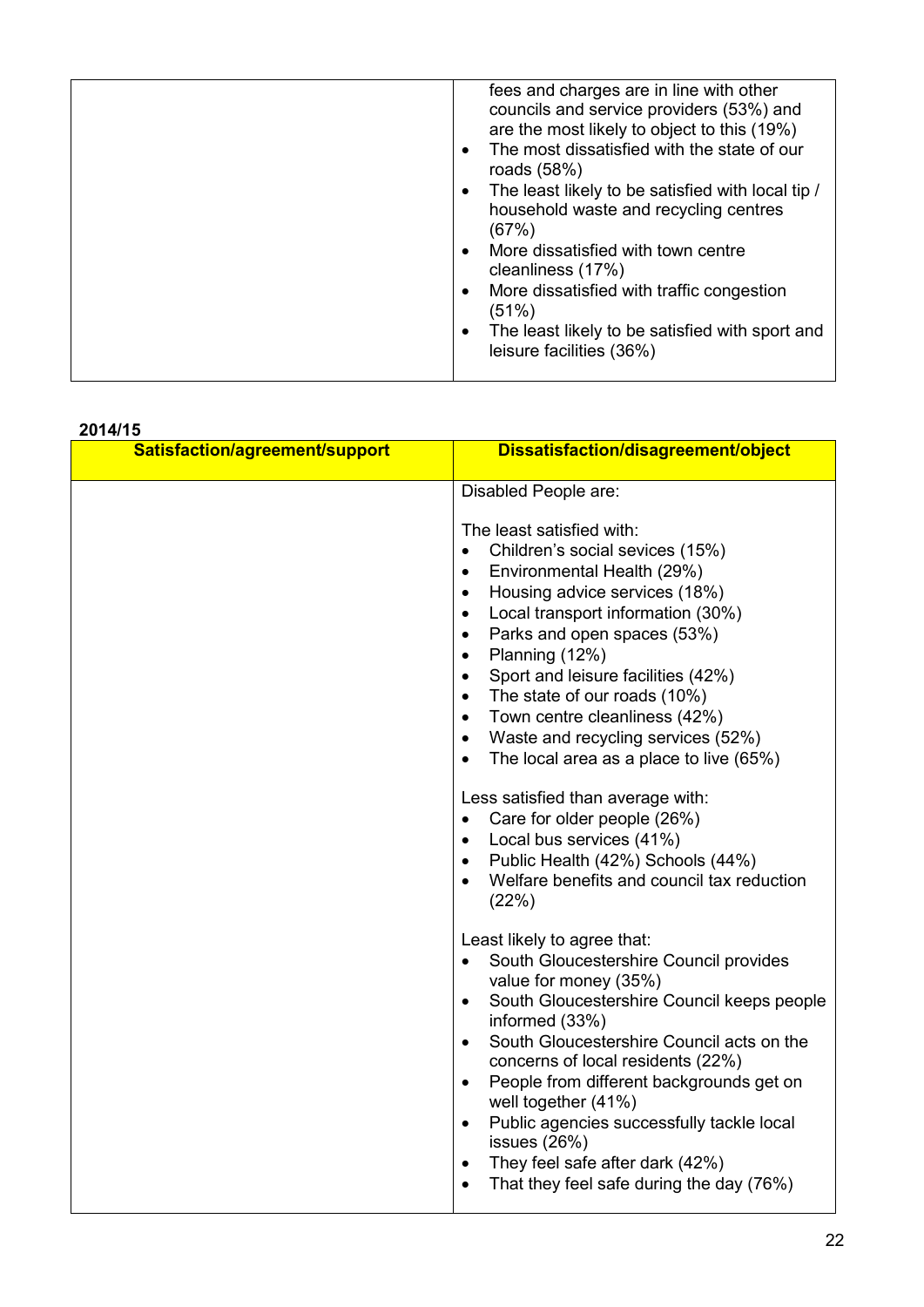| More likely than average to feel that:                                                                |
|-------------------------------------------------------------------------------------------------------|
| Noisy neighbours are a problem (20%)                                                                  |
| Vandalism, graffiti and other deliberate                                                              |
| damage to property or vehicles is a problem<br>(24%)                                                  |
| People using or dealing drugs is a problem<br>(24%)                                                   |
| Groups hanging around the streets is a<br>problem (26%)                                               |
| Most likely to feel that:                                                                             |
|                                                                                                       |
| People being drunk or rowdy in public<br>places is a problem (31%)                                    |
| There is a problem with people not treating<br>$\bullet$<br>each other with respect and consideration |
| (27%)                                                                                                 |

| 2015/16                                                                                                                                                     |                                                                                                                                                                                                                                                                                                                                                                                                                                                                                                                               |  |  |  |
|-------------------------------------------------------------------------------------------------------------------------------------------------------------|-------------------------------------------------------------------------------------------------------------------------------------------------------------------------------------------------------------------------------------------------------------------------------------------------------------------------------------------------------------------------------------------------------------------------------------------------------------------------------------------------------------------------------|--|--|--|
| Satisfaction/agreement/support                                                                                                                              | Dissatisfaction/disagreement/object                                                                                                                                                                                                                                                                                                                                                                                                                                                                                           |  |  |  |
| Disabled People are:                                                                                                                                        | Disabled People are:                                                                                                                                                                                                                                                                                                                                                                                                                                                                                                          |  |  |  |
| The most likely to be satisfied with:<br>Care for older people (19%)<br>Housing advice services (8%)<br>Welfare benefits and council tax reduction<br>(23%) | The least satisfied with:<br>Parks and open spaces (51%)<br>٠<br>Waste and recycling (59%)<br>$\bullet$<br>Less satisfied than average with:<br>Schools (12%)<br>Less likely to agree with cost saving proposals<br>to:<br>Making more services available online<br>$\bullet$<br>(51%)<br>The least likely to agree with cost saving<br>proposals to:<br>Make more efficient use of council assets<br>such as land and buildings (81%)<br>Less likely than average to want to see:<br>A council tax increase of 2% in 2015/16 |  |  |  |
|                                                                                                                                                             | (36%)                                                                                                                                                                                                                                                                                                                                                                                                                                                                                                                         |  |  |  |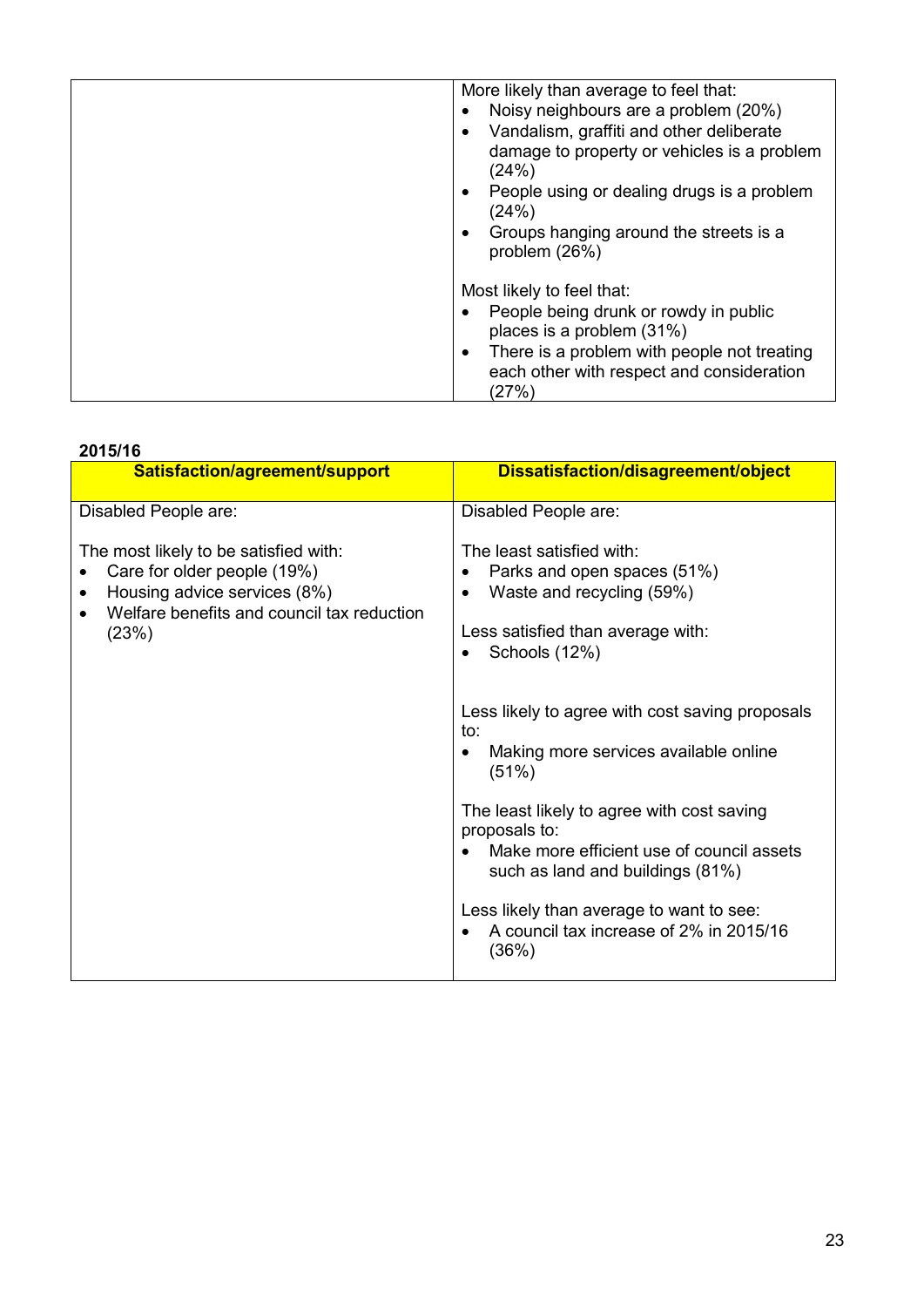# National Information

*Source: Equality and Human Rights Commission, Triennial Review 2010. "How Fair is Britain? Equality, Human Rights and Good Relations in 2010"* NB. The Equality and Human Rights Commission published a follow-up report entitled "*Is Britain Fairer? The state of equality and human rights in 2015*" on 30 October 2015. A review of this publication will be conducted in order to provide this EqIAA with updated details and comparisons for consideration.

The following information is also included as in order that comparison can be drawn between local and national issues.

### Legal and physical security

| Trends measured in crime surveys suggest that levels of violent<br>crime are falling overall in England and Wales: this is not<br>reflected in the number of incidents targeting particular groups<br>such as hate crime and 'intimate violence' (including rape,<br>domestic and partner abuse).                                                                                                                                                                                                                                                                                                                                                                                                                                                                                                                                                                                                                                                                                                    | $\overline{\phantom{0}}$             | Recognition in law of hate crimes based on disability, sexual orientation or transgender status<br>is relatively new: there is now more reliable data about the incidence of racially and religiously<br>motivated crime, which shows that it remains a persistent issue.<br>Although levels of 'less serious sexual assault' have fallen dramatically in England and Wales<br>since 2005/06, levels of rape have remained stable over this period.                                                                                                                                                                                                                                                                                                                                                                                                                                                                       |
|------------------------------------------------------------------------------------------------------------------------------------------------------------------------------------------------------------------------------------------------------------------------------------------------------------------------------------------------------------------------------------------------------------------------------------------------------------------------------------------------------------------------------------------------------------------------------------------------------------------------------------------------------------------------------------------------------------------------------------------------------------------------------------------------------------------------------------------------------------------------------------------------------------------------------------------------------------------------------------------------------|--------------------------------------|---------------------------------------------------------------------------------------------------------------------------------------------------------------------------------------------------------------------------------------------------------------------------------------------------------------------------------------------------------------------------------------------------------------------------------------------------------------------------------------------------------------------------------------------------------------------------------------------------------------------------------------------------------------------------------------------------------------------------------------------------------------------------------------------------------------------------------------------------------------------------------------------------------------------------|
|                                                                                                                                                                                                                                                                                                                                                                                                                                                                                                                                                                                                                                                                                                                                                                                                                                                                                                                                                                                                      | $\qquad \qquad$                      | Levels of domestic and partner abuse recorded in crime surveys have fallen only slightly. The<br>number of cases being reported to the police or referred for prosecution is rising.                                                                                                                                                                                                                                                                                                                                                                                                                                                                                                                                                                                                                                                                                                                                      |
| The prison population in England and Wales is growing. Ethnic<br>minorities are substantially over-represented in the custodial<br>system in England and Wales. Evidence suggests that many of<br>those who face sentences have mental health issues, learning<br>disabilities, have been in care or experienced abuse.                                                                                                                                                                                                                                                                                                                                                                                                                                                                                                                                                                                                                                                                              | $\overline{\phantom{0}}$             | The number of women prisoners has nearly doubled since 1995 in England and Wales, and<br>since 2000 in Scotland: currently around 5% of prisoners are women. There is evidence that<br>a higher proportion of women in prison have experienced domestic violence than have<br>women in the population as a whole.<br>On average, five times more Black people than White people are imprisoned in England and<br>Wales, where 1 in 4 people in prison is from an ethnic minority background.<br>Muslim people currently make up 12% of the prison population in England and Wales.<br>There is now greater disproportionality in the number of Black people in prisons in Britain<br>than in the USA.                                                                                                                                                                                                                     |
| Women are disproportionately affected by sexual assault and<br>domestic abuse. People with mental health conditions report<br>higher than average levels of abuse - as do LGB people. There<br>has been a large rise in the number of rapes of children aged<br>under 16 reported to the police.<br>Domestic violence has a higher rate of repeat-victimisation than<br>any other violent or acquisitive crime. It is under-reported in<br>general, particularly amongst women from ethnic and religious<br>minority communities. It is also underreported by disabled<br>women abused by but dependent on their carers. Evidence<br>suggests new immigrants and asylum seekers may not know<br>what support is available.<br>The number of rape cases being prosecuted and convicted has<br>not kept pace with the increase in the number of rape cases<br>reported to the police since 2002: the attrition rate is significant<br>and overall the reporting and conviction rate is stubbornly low. | $\qquad \qquad -$<br>$\qquad \qquad$ | Women experience over three-quarters of domestic violence and sexual assault, and<br>encounter more extreme forms than do men.<br>1 in 4 women have experienced some form of domestic abuse in England and Wales since<br>reaching the age of 16; and 1 in 7 women in Scotland have experienced a physical form of<br>partner abuse since reaching the age of 16.<br>Over a quarter of all rapes reported to the police in 2009/10 in England and Wales were<br>committed against children aged under-16: over half of all male rapes reported to the police<br>that year were of children aged under-16.<br>Three-quarters of domestic violence offences in England and Wales are repeat offences: the<br>rate of repeat-offending is higher for domestic violence than for most other crimes.<br>Despite some improvements in levels of reporting, the rate of conviction for rape is lower than<br>for similar crimes. |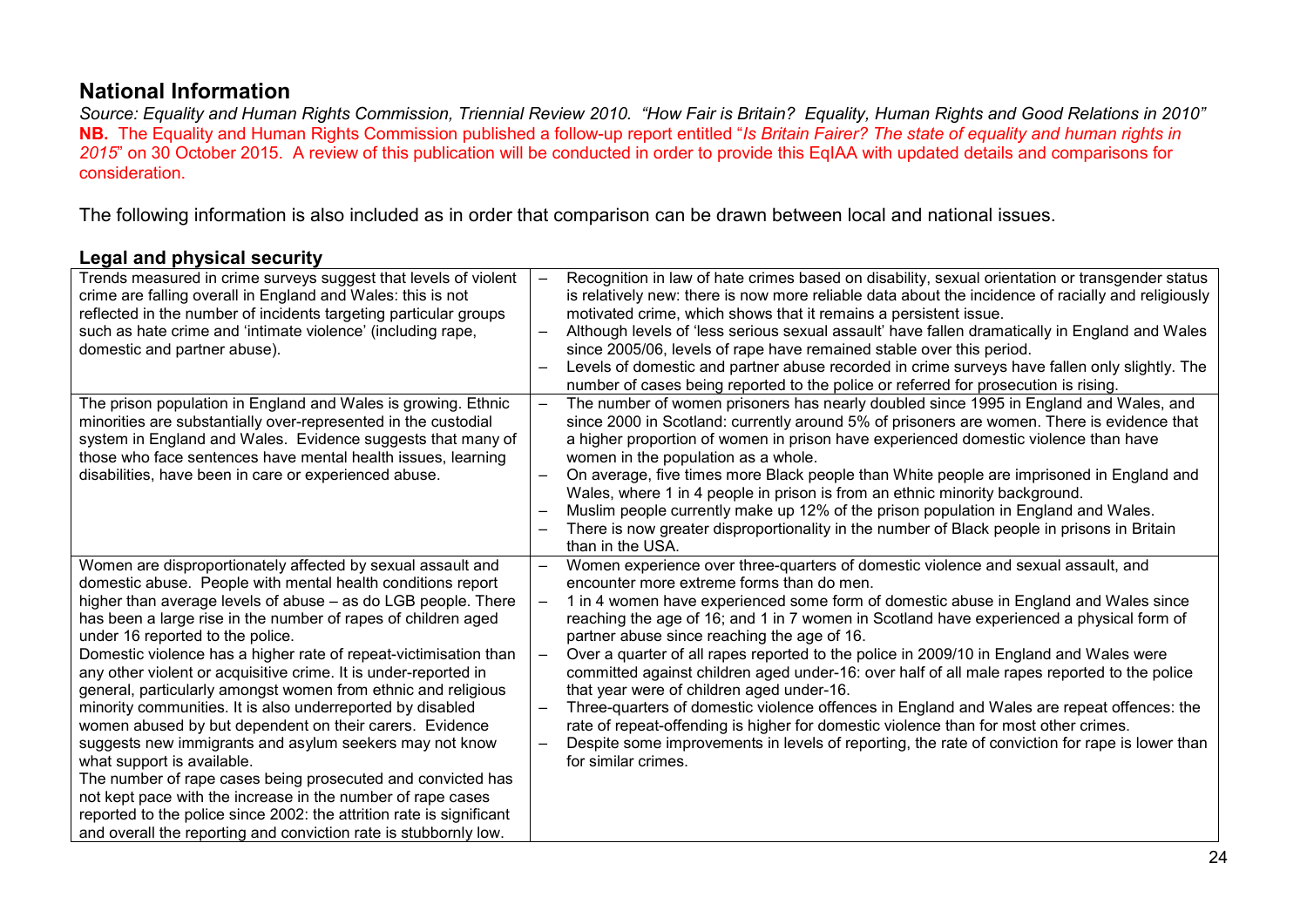| Incidents targeting people because of who they are (e.g., hate<br>crimes) are under-reported, meaning many victims are unable to<br>access the support they need, or to secure justice.<br>Nevertheless, for those cases that are prosecuted, conviction<br>rates are rising apart from disability hate crime where the<br>conviction rate fell by 1% between 2007/08 and 2008/09. | In England and Wales, the number of cases of racially and religiously motivated crime being<br>reported to the police has fallen slightly since 2006/07. However, the conviction rate for<br>racially and religiously motivated and for homophobic and transphobic crimes has risen.<br>The number of racially motivated crimes reported to the police has risen in Scotland – as<br>have the numbers of cases resulting in court proceedings: the number of cases of religiously<br>motivated crime resulting in court proceedings, meanwhile, has fluctuated.<br>The majority of incidents recorded by the police involve harassment, but the majority of cases<br>that are prosecuted are crimes against the person. Incidents targeting different groups take a<br>variety of forms: for example, religiously motivated crime affects community institutions as<br>well as individuals; hate crime targeting LGB people can involve sexual assault; and disability<br>related hate crime often targets people's property. |
|------------------------------------------------------------------------------------------------------------------------------------------------------------------------------------------------------------------------------------------------------------------------------------------------------------------------------------------------------------------------------------|-------------------------------------------------------------------------------------------------------------------------------------------------------------------------------------------------------------------------------------------------------------------------------------------------------------------------------------------------------------------------------------------------------------------------------------------------------------------------------------------------------------------------------------------------------------------------------------------------------------------------------------------------------------------------------------------------------------------------------------------------------------------------------------------------------------------------------------------------------------------------------------------------------------------------------------------------------------------------------------------------------------------------------|
| Experience of the criminal justice system $-$ either as victims or<br>as suspects – can be markedly different depending on social<br>group with a consequent impact on confidence in the system.                                                                                                                                                                                   | Rates of stop and search for Black and Asian people suggest that there may be<br>disproportionality; and Black people are much less likely than White people to believe that<br>their complaints about the police will be taken seriously, and are more likely to worry about<br>police harassment.<br>Young people with LLTI/disabilities are significantly less likely than those without to believe<br>that the criminal justice system is fair, or that it meets the needs of victims.<br>Survey data suggests that LGB people are more likely to worry about and to experience<br>discrimination by the police, whether they were reporting a crime or suspected of committing<br>one.<br>A small-scale study of the attitudes of transgender people suggest that while the majority<br>expect fair treatment, around 1 in 5 have experienced problems when reporting crimes.                                                                                                                                            |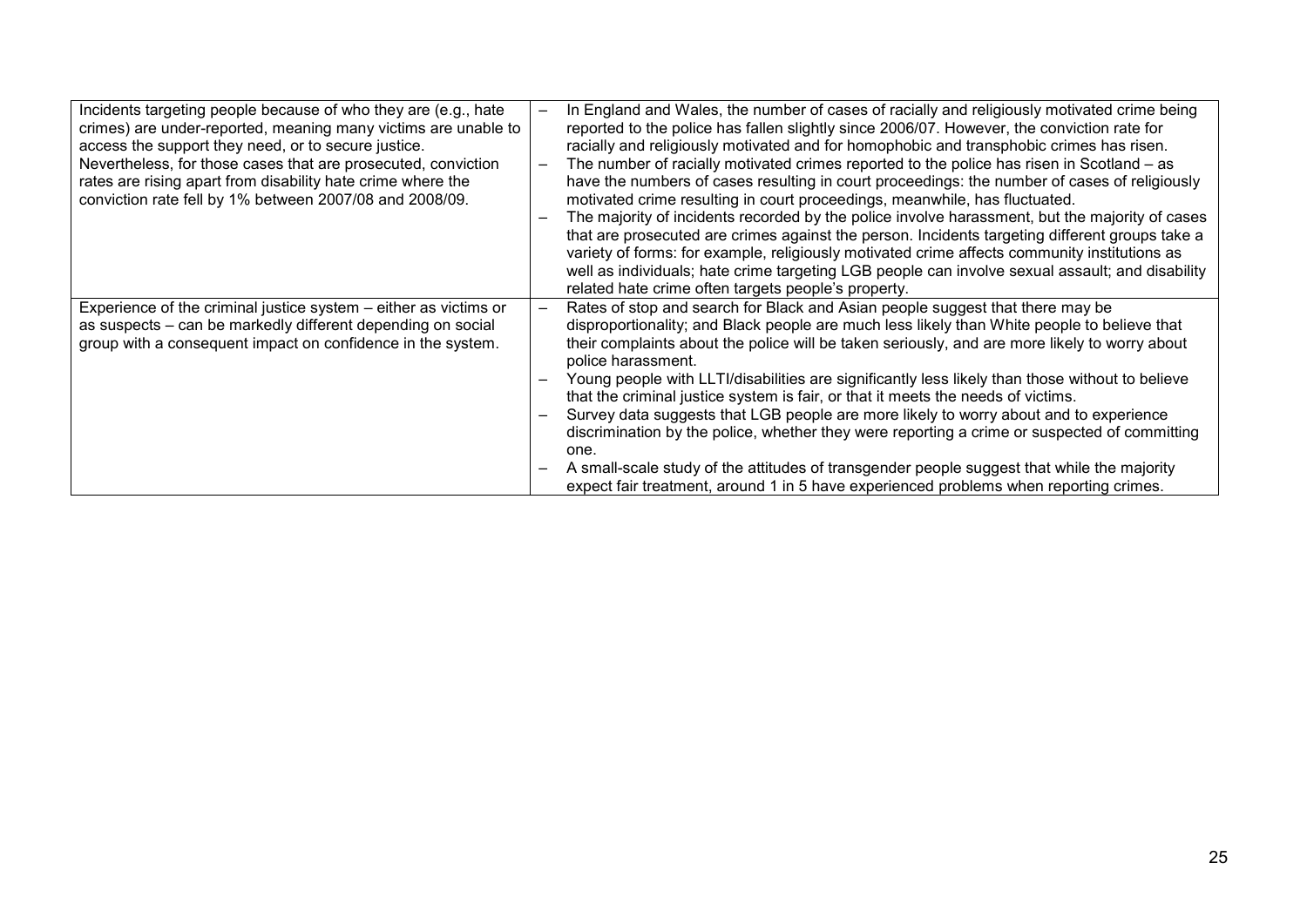# Health

| Geography matters, as does socio-economic circumstance - incidence of ill<br>health is closely associated with area deprivation, especially among those under<br>65.<br>The available evidence points to poorer health outcomes for many equality<br>groups, partially but not completely explained by generally worse socioeconomic<br>circumstances. This also includes higher mortality rates from specific medical<br>conditions. | In Scotland deaths from coronary heart disease have been the highest in<br>Western Europe since the 1980s.<br>In Scotland, the overall death rate from cancer is higher for both men and<br>women compared to men and women in England and Wales.<br>Two-thirds of Welsh women over 75 report having a limiting long-term illness<br>$\overline{\phantom{m}}$<br>or disability compared to only half of women in England or Scotland.                                                                  |
|---------------------------------------------------------------------------------------------------------------------------------------------------------------------------------------------------------------------------------------------------------------------------------------------------------------------------------------------------------------------------------------------------------------------------------------|--------------------------------------------------------------------------------------------------------------------------------------------------------------------------------------------------------------------------------------------------------------------------------------------------------------------------------------------------------------------------------------------------------------------------------------------------------------------------------------------------------|
| Some ethnic minority groups appear to have worse general self-reported health<br>than the White British majority, particularly Bangladeshi and Pakistani people.<br>These health disparities persist even taking socio-economic circumstances into<br>account.                                                                                                                                                                        | In England and Wales, at the last census a quarter of Bangladeshi and<br>$\overline{\phantom{0}}$<br>Pakistani women reported a limiting-long term illness or disability. In older<br>age groups (65years and over), this rose to nearly two thirds of Pakistani<br>women.<br>Chinese people report the best health, Gypsy and Traveller people the worst,<br>though small sample sizes suggest such a finding should be treated with<br>caution.                                                      |
| Groups vulnerable to pressures such as poverty and victimisation show high<br>rates of mental illness. The risk of having poor mental health scores is higher for<br>certain ethnic groups with high poverty rates.                                                                                                                                                                                                                   | Around 1 in 10 people in England, Scotland and Wales report potential<br>mental health problems, Women are more likely to report potential problems,<br>but under-reporting may mean that levels of mental health problems for men<br>are higher than they appear.<br>The risk of mental health problems is nearly twice as likely for Bangladeshi<br>men than for White men.<br>Mental health is an issue of concern for both the lesbian, gay and bisexual<br>population and transgender population. |
| The number of people of normal or healthy weight is declining and obesity is on<br>the rise. Only around 30-40% of men and women in Britain are of a normal or<br>healthy weight.                                                                                                                                                                                                                                                     | Men are more likely to be overweight than women however, among<br>$\overline{\phantom{m}}$<br>Pakistani, Bangladeshi and Black African populations, women are less likely<br>to be of normal/ healthy weight than men (data available for England only).                                                                                                                                                                                                                                               |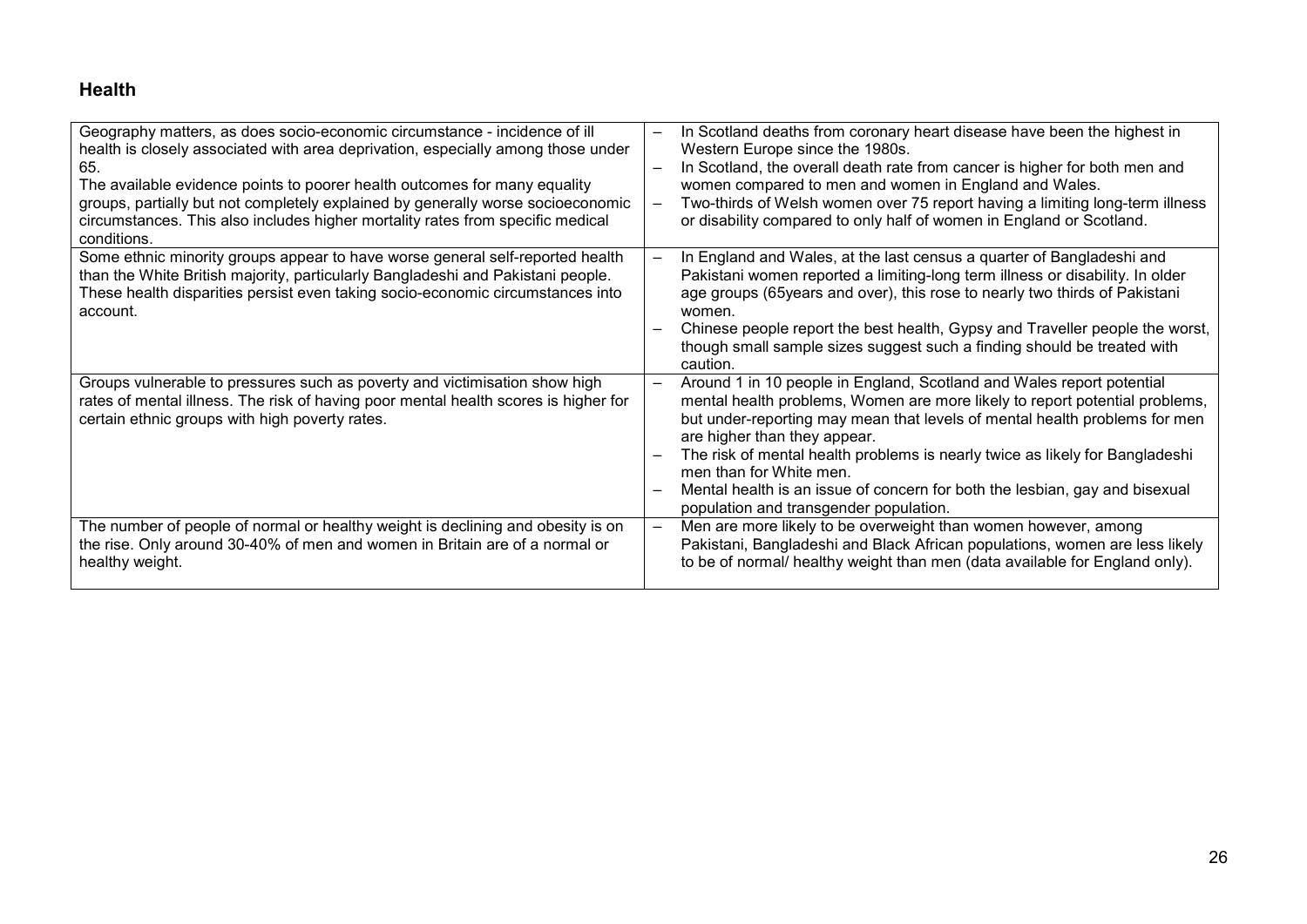# Education

| Educational outcomes differ markedly by<br>gender, socio-economic group, ethnicity<br>and disability. Boys, pupils from some<br>ethnic minority groups, and those eligible<br>for Free School Meals (FSM) are<br>performing less well as early as age 5.<br>For students from lower socio-economic<br>groups, the gap widens during the school<br>years. The gap in students' GCSE<br>results according to their family<br>backgrounds remains wider than most<br>other educational inequalities, although<br>tentative evidence indicates that it has<br>started to narrow since 2006.<br>This gap is accentuated when combined<br>with other factors associated with<br>educational underperformance, such as<br>gender and disability. | $\overline{\phantom{0}}$<br>$\qquad \qquad -$<br>$\frac{1}{2}$<br>$\qquad \qquad -$<br>$\overline{\phantom{0}}$<br>$\overline{\phantom{m}}$ | Girls outperform boys routinely at aged 5, at age 16 and at degree level throughout Britain.<br>Free School Meals (FSM) are available in England and Wales to children who come from households with relatively<br>low income. Students eligible for FSM are less than half as likely to achieve 5 good GCSEs including English and<br>Maths.<br>Ethnic differences at GCSE are narrowing except for the top where the two highest performing groups are Chinese<br>and Indian students.<br>In England, the best performing group are Chinese girls; even those on FSM outperform all other ethnic groups<br>whether on FSM or not. The worst performing group is Gypsy and Traveller children. Their performance is declining.<br>Less than 1 in 6 obtain at least five good GCSEs.<br>The performance of Chinese children at GCSE is scarcely affected by whether or not they are eligible for free school<br>meals (FSM), whilst by contrast that of Indian children is strongly diminished if they are eligible for FSM.<br>In England, 17% of children with Special Educational Needs (SEN) get five good GCSEs including English and<br>Maths, compared to 61% of children without identified SEN. This does not just apply to people with learning<br>disabilities: only 33% of children whose primary need related to visual impairment attained this level<br>When SEN is combined with those eligible for FSM, outcomes drop even further. Of children with SEN and who are<br>eligible for FSM, only 10% of girls and 8% of boys in England obtain 5 good GCSEs including English and Maths.<br>Across Britain, disabled adults are three times as likely as others to have no qualifications. |
|-------------------------------------------------------------------------------------------------------------------------------------------------------------------------------------------------------------------------------------------------------------------------------------------------------------------------------------------------------------------------------------------------------------------------------------------------------------------------------------------------------------------------------------------------------------------------------------------------------------------------------------------------------------------------------------------------------------------------------------------|---------------------------------------------------------------------------------------------------------------------------------------------|-----------------------------------------------------------------------------------------------------------------------------------------------------------------------------------------------------------------------------------------------------------------------------------------------------------------------------------------------------------------------------------------------------------------------------------------------------------------------------------------------------------------------------------------------------------------------------------------------------------------------------------------------------------------------------------------------------------------------------------------------------------------------------------------------------------------------------------------------------------------------------------------------------------------------------------------------------------------------------------------------------------------------------------------------------------------------------------------------------------------------------------------------------------------------------------------------------------------------------------------------------------------------------------------------------------------------------------------------------------------------------------------------------------------------------------------------------------------------------------------------------------------------------------------------------------------------------------------------------------------------------------------------------------------------------------------------------------|
| The experience of school life can be<br>traumatic for some. The new<br>phenomenon of cyberbullying is joining<br>homophobic bullying as a serious issue.<br>It appears that those who are bullied are<br>more likely to be outside of education,<br>employment or training at 16 years of<br>age.                                                                                                                                                                                                                                                                                                                                                                                                                                         | $\qquad \qquad -$<br>$\overline{\phantom{0}}$<br>$\frac{1}{2}$<br>$\overline{\phantom{0}}$<br>$\overline{\phantom{m}}$                      | Cyberbullying is now estimated to affect around a third of secondary age young people.<br>Two-thirds of lesbian, gay and bisexual students in Britain and four-fifths of disabled young people in England report<br>being bullied. Almost one quarter (23%) of young people questioned who practiced any religion in England reported<br>being bullied because of their faith.<br>Homophobic bullying is widespread in British secondary schools. Nearly half of all secondary schoolteachers in<br>England acknowledge that such bullying is common, and just 1 in 6 believe that their school is very active in<br>promoting respect for lesbian, gay and bisexual students.<br>Figures indicate that children in England who reported being bullied did 15% worse at GCSE and were twice as<br>likely to be NEET at aged 16.<br>In England, Asian children are excluded at a rate of 5 per 10,000 students compared to Black Caribbean children at<br>30 per 10,000 and Gypsies and Traveller children at 38 per 10,000.<br>Almost three-quarters (71%) of permanent exclusions in England involved pupils with some form of SEN in 2008/09.<br>This is equivalent to a rate of 30 out of every 10,000 pupils.                                                                                                                                                                                                                                                                                                                                                                                                                                                                                         |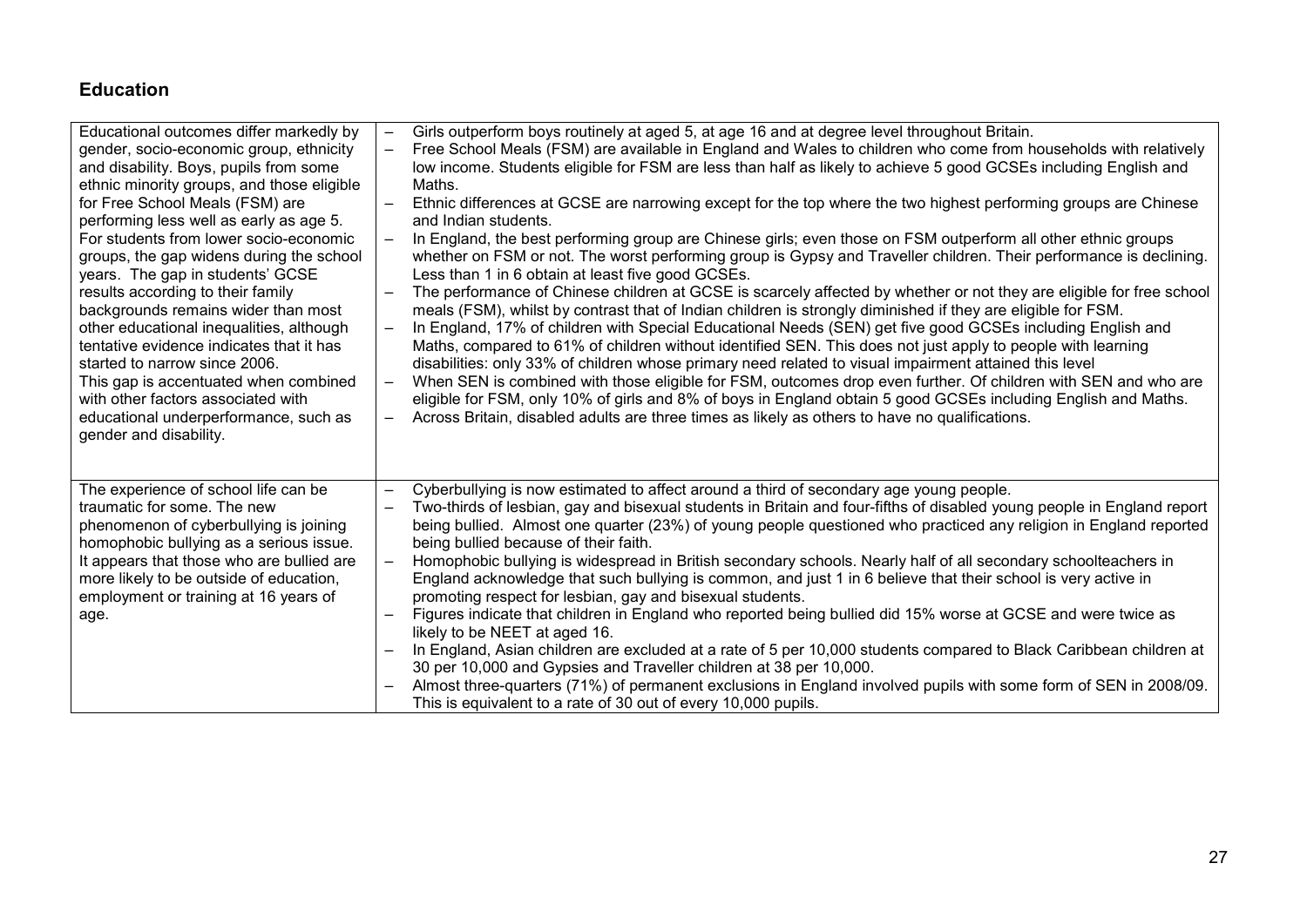| For those who go on to university, there is<br>a mixed picture. Girls continue their<br>advantage but there is strong subject<br>segregation. More ethnic minority<br>students are now going to university, but<br>they are less likely to attend Russell<br>Group Universities.                | $\overline{\phantom{m}}$<br>$\overline{\phantom{m}}$ | Women make up 59% of the undergraduate population; the proportion has been stable since 2003.<br>Ethnic minority students are up as a proportion of university students to 23% in 2009 (in line with their proportion in<br>that age group).<br>There is a higher proportion of men at Russell Group universities.<br>Less than 10% of Black students are at Russell Group universities, compared to a quarter of White students.<br>Black students are less than two-thirds as likely to get a good degree as White students.<br>Around a third of Black students get a first or upper-second class degree, compared to two-thirds of White students. |
|-------------------------------------------------------------------------------------------------------------------------------------------------------------------------------------------------------------------------------------------------------------------------------------------------|------------------------------------------------------|--------------------------------------------------------------------------------------------------------------------------------------------------------------------------------------------------------------------------------------------------------------------------------------------------------------------------------------------------------------------------------------------------------------------------------------------------------------------------------------------------------------------------------------------------------------------------------------------------------------------------------------------------------|
| There is a geographic component to skills<br>and qualifications. In Wales, more adults<br>are disadvantaged by low skills and<br>qualifications than in most other parts of<br>Britain. In some ethnic and religious<br>groups there are large numbers of people<br>without any qualifications. | $\overline{\phantom{0}}$                             | I in 4 Welsh adults lack basic literacy skills, more than in any English region and in contrast to 1 in 6 in England<br>overall. 1 in 2 people in England and Wales lack functional numeracy.<br>33% of working age Muslim women have no qualifications, and only 9% have a degree.<br>The relationship between ethnicity, literacy and numeracy is very strong and specific cases extremely negative; for<br>example, being Black and male appears to have a greater impact on levels of numeracy than being learning<br>disabled.                                                                                                                    |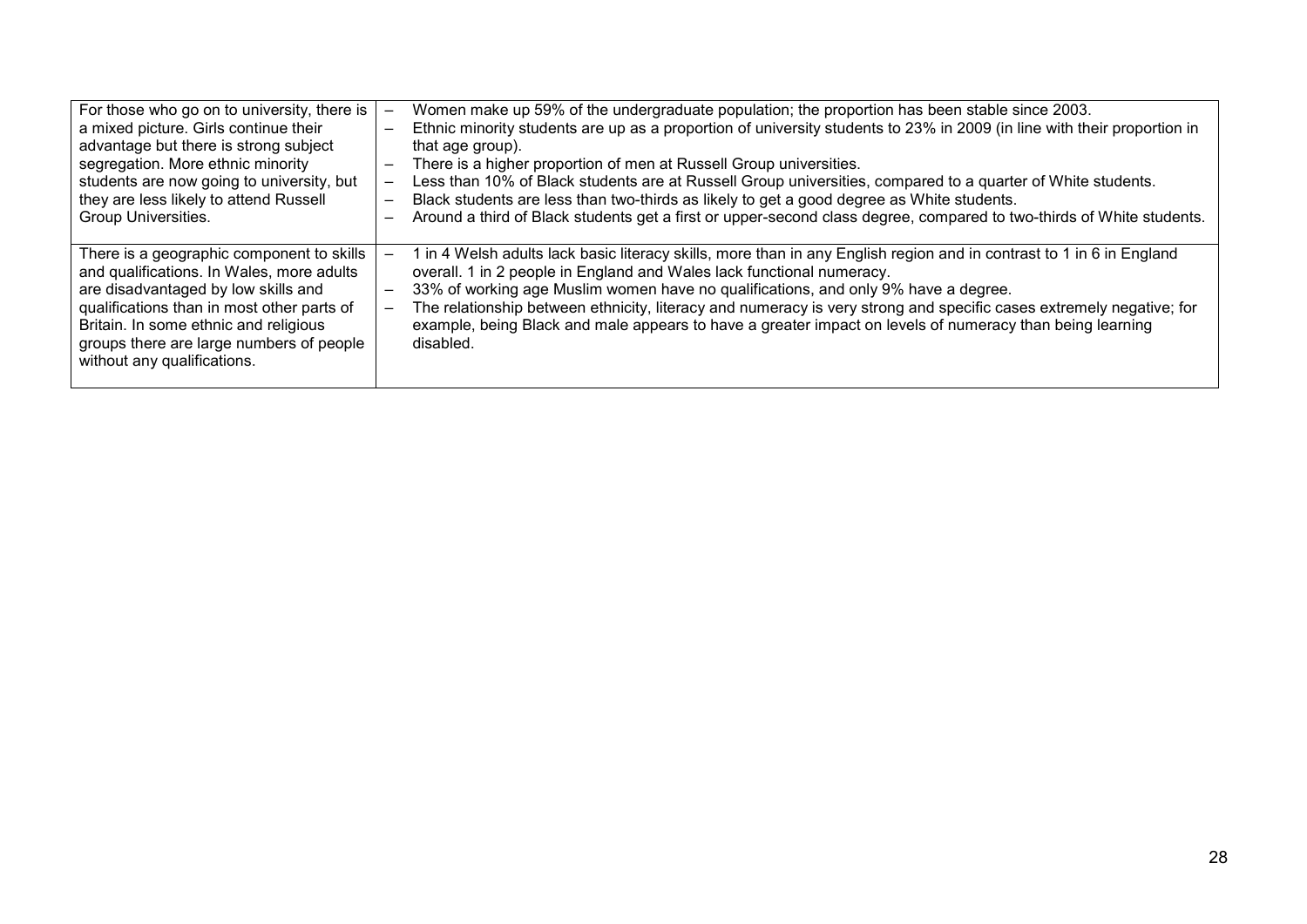# Employment

| The recent recession has hit some groups harder than others.<br>As in most countries, men have been more adversely affected<br>than women and young people more than older people.<br>People over 50 have fared better than expected during the<br>recession, perhaps due to their propensity to be flexible in the<br>workplace.<br>The impact of multiple disadvantages in a more competitive<br>labour market, which is less forgiving of low qualifications than<br>a generation ago, cannot be underestimated. Trends are<br>moving in different directions however: disabled men are<br>substantially less likely to work than in the past, while the<br>gender gap in employment has almost halved since the mid-<br>1990s, from 10 to 6 percentage points.                         | $\qquad \qquad -$<br>$\overline{\phantom{0}}$<br>$\overline{\phantom{0}}$ | For low qualified British men with disabilities the chances of working halved, from 77% to 38%<br>from the 1970s to the 2000s.<br>Employment rates vary by impairment. For example, only 23% of people with depression are in<br>employment, compared to 62% of people with skin conditions.<br>Figures suggest that 45% of disabled people in their early 20s are NEET.<br>Female employment has risen by 3 percentage points since 1995. Black Caribbean women are<br>more likely to be in full-time work than any other group of women.<br>Only 1 in 4 Bangladeshi and Pakistani women works and almost half of Bangladeshi (49%) and<br>Pakistani (44%) women are looking after the family or home, compared to 20% or fewer of<br>other groups, despite high levels of education.<br>Muslim people have the lowest rate of employment of any religious group. Only 47% of Muslim<br>men and 24% of Muslim women are employed, and figures suggest that 42% of young Muslim<br>people are NEET. |
|--------------------------------------------------------------------------------------------------------------------------------------------------------------------------------------------------------------------------------------------------------------------------------------------------------------------------------------------------------------------------------------------------------------------------------------------------------------------------------------------------------------------------------------------------------------------------------------------------------------------------------------------------------------------------------------------------------------------------------------------------------------------------------------------|---------------------------------------------------------------------------|-----------------------------------------------------------------------------------------------------------------------------------------------------------------------------------------------------------------------------------------------------------------------------------------------------------------------------------------------------------------------------------------------------------------------------------------------------------------------------------------------------------------------------------------------------------------------------------------------------------------------------------------------------------------------------------------------------------------------------------------------------------------------------------------------------------------------------------------------------------------------------------------------------------------------------------------------------------------------------------------------------|
| There is persistent gender and ethnic segregation in the labour<br>market, where some sectors are gendered or dominated by a<br>particular group.                                                                                                                                                                                                                                                                                                                                                                                                                                                                                                                                                                                                                                          | $\overline{\phantom{0}}$<br>$\qquad \qquad -$                             | Figures indicate that 1 in 4 Pakistani men in Britain are taxi drivers or similar.<br>In Britain, women occupy 77% of administration and secretarial posts but only 6% of<br>engineering and 14% of architects, planners and surveyors. 83% of people employed in<br>personal services are women.                                                                                                                                                                                                                                                                                                                                                                                                                                                                                                                                                                                                                                                                                                   |
| The occupational structure of the labour market also reveals<br>positive changes in status for some groups.                                                                                                                                                                                                                                                                                                                                                                                                                                                                                                                                                                                                                                                                                | $-$<br>$\overline{\phantom{0}}$                                           | In Britain, 40% of female jobs are in the public sector compared to 15% of male jobs.<br>Women hold 1 in 3 managerial jobs in Britain.<br>Bangladeshi and Pakistani women in Britain are more likely to be employed as professionals<br>than Bangladeshi and Pakistani men.<br>Indian and Chinese people in Britain are twice as likely to be employed as professionals as<br>White British people and the trend is upwards.<br>Muslim men are as likely to be in managerial or professional jobs as elementary ones; Jewish<br>men are 13 times more likely to be in managerial or professional jobs than elementary ones.                                                                                                                                                                                                                                                                                                                                                                         |
| Women now do better than men in every aspect of educational<br>qualification but the pay gap between men and women<br>remains. After falling continuously for the past 30 years,<br>progress seems to have halted.<br>The gender pay gap is lowest for the under 30s, rising more<br>than five-fold by the time workers reach 40. It is influenced by<br>a number of factors: lower pay in sectors where women are<br>more likely to choose careers, the effect of career breaks and<br>limited opportunities in part-time work. The level of earnings<br>penalty is strongly mediated by levels of education but is not<br>eliminated, even for the best-qualified women.<br>There remains a similarly pernicious earnings penalty on some<br>ethnic minority groups and disabled people. | $\overline{\phantom{0}}$<br>$\overline{\phantom{0}}$                      | Women with degrees are estimated to face only a 4% loss in lifetime earnings as a result of<br>motherhood, while mothers with mid-level qualifications face a 25% loss and those with no<br>qualifications a 58% loss.<br>Women aged 40 earn on average 27% less than men of the same age.<br>Disabled men experience a pay gap of 11% compared with non-disabled men, while the gap<br>between disabled women and non-disabled men is double this at 22%.<br>Some research suggests that Black graduates face a 24% pay penalty.<br>Disabled women experience a 31% pay penalty compared to non-disabled men.                                                                                                                                                                                                                                                                                                                                                                                      |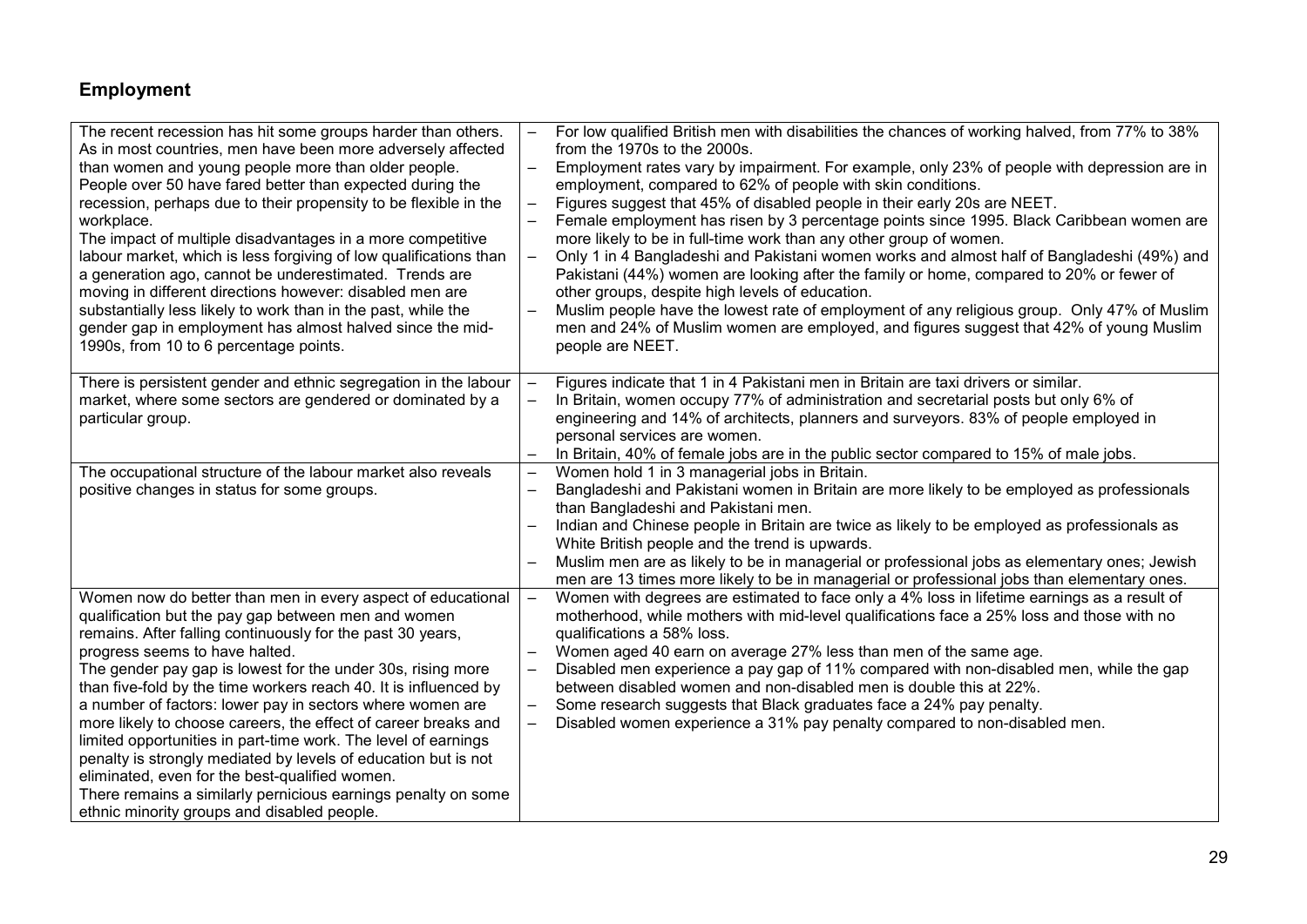| Evidence suggests that the workplace remains a stressful and     |  | People with a disability or long-term illness are over twice as likely to report bullying or   |
|------------------------------------------------------------------|--|------------------------------------------------------------------------------------------------|
| difficult place for some groups, specifically transgender people |  | harassment in the workplace as non-disabled people.                                            |
| and irregular migrant workers.                                   |  | Lesbian, gay and bisexual people are twice as likely to be report discrimination and nearly    |
|                                                                  |  | twice as likely to report unfair treatment as heterosexuals.                                   |
|                                                                  |  | Transgender people highlight transitioning at work as one of the most significant triggers for |
|                                                                  |  | discrimination.                                                                                |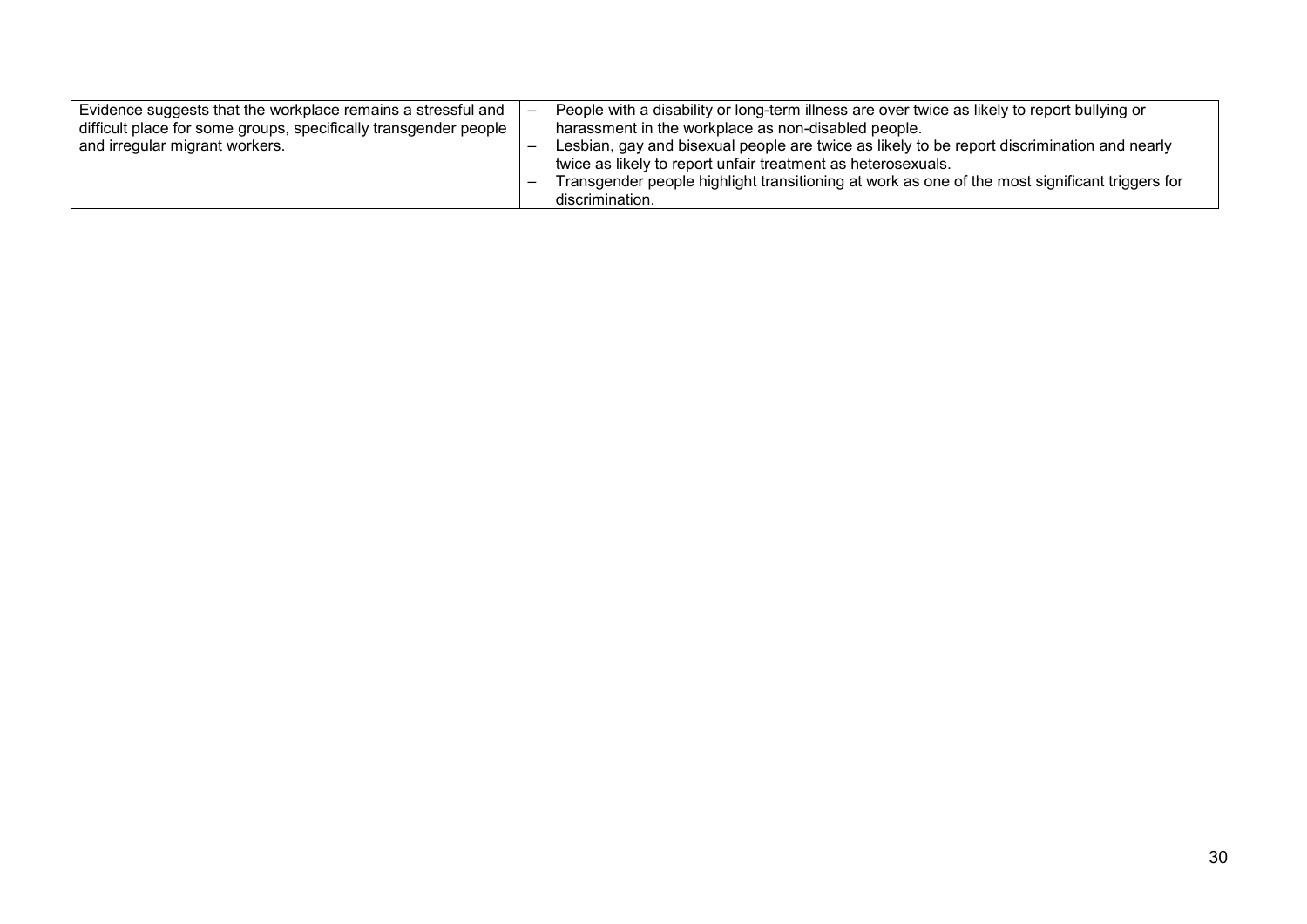# Standard of living

| The analysis of material deprivation and living standards in Britain today has<br>revealed a mixed picture. Income poverty remains persistent for some groups<br>such as women with children, ethnic minority groups and families with disabled<br>members. However, in contrast there has been growing material wealth and<br>growing home ownership alongside a persistent gap between richest and<br>poorest. |                          | The total net household wealth of the top 10% is £853,000, almost 100 times<br>higher than the net wealth of the poorest 10%, which is £8,800 or below.<br>1 person in 5 lives in households with less than 60% median income (after<br>housing costs) this rises to nearly 1 in 3 for Bangladeshi-headed households.<br>Data suggests that as many as two thirds of Bangladeshi and Pakistani<br>people and half of pensioners live in Bangladeshi or Pakistani headed<br>households below the poverty line (compared to around a sixth of the<br>general population).                                                                                                                                                                                                                                       |
|------------------------------------------------------------------------------------------------------------------------------------------------------------------------------------------------------------------------------------------------------------------------------------------------------------------------------------------------------------------------------------------------------------------|--------------------------|---------------------------------------------------------------------------------------------------------------------------------------------------------------------------------------------------------------------------------------------------------------------------------------------------------------------------------------------------------------------------------------------------------------------------------------------------------------------------------------------------------------------------------------------------------------------------------------------------------------------------------------------------------------------------------------------------------------------------------------------------------------------------------------------------------------|
|                                                                                                                                                                                                                                                                                                                                                                                                                  |                          | Nearly three-quarters of Bangladeshi children, and half of Black African<br>children in Britain grow up in poverty.<br>Over 1 in 4 of families with disabled people live below 60% median income:<br>29% of those with a disabled adult, 28% of those with a disabled child and<br>38% of those with both.                                                                                                                                                                                                                                                                                                                                                                                                                                                                                                    |
|                                                                                                                                                                                                                                                                                                                                                                                                                  |                          | 60% of women reaching state pension age in 2008 were entitled to less than<br>the full basic state pension, compared to 10% of men.                                                                                                                                                                                                                                                                                                                                                                                                                                                                                                                                                                                                                                                                           |
| The experience of poverty is closely related to poorer outcomes in terms of living<br>conditions, overcrowding, crime in the neighbourhood and destitution - leading<br>to poor health and low life expectancy.                                                                                                                                                                                                  | $\overline{\phantom{m}}$ | Only 1 in 40 households today are defined as overcrowded – however<br>female-headed households are three times as likely as average to be<br>overcrowded. A quarter of Bangladeshi households are overcrowded.<br>1 in 10 people report living in polluted and grimy neighbourhoods but reports<br>of crime, violence and vandalism are higher for many groups, including<br>women householders with children and many ethnic minority groups.<br>Ethnic minority and disabled people, and religious minority groups are<br>overrepresented in the most deprived neighbourhoods in England.<br>Asylum seekers are much more likely to experience destitution (lacking<br>access to shelter, warmth and food) than other groups, including children<br>and in dispersal areas such as Yorkshire and Humberside |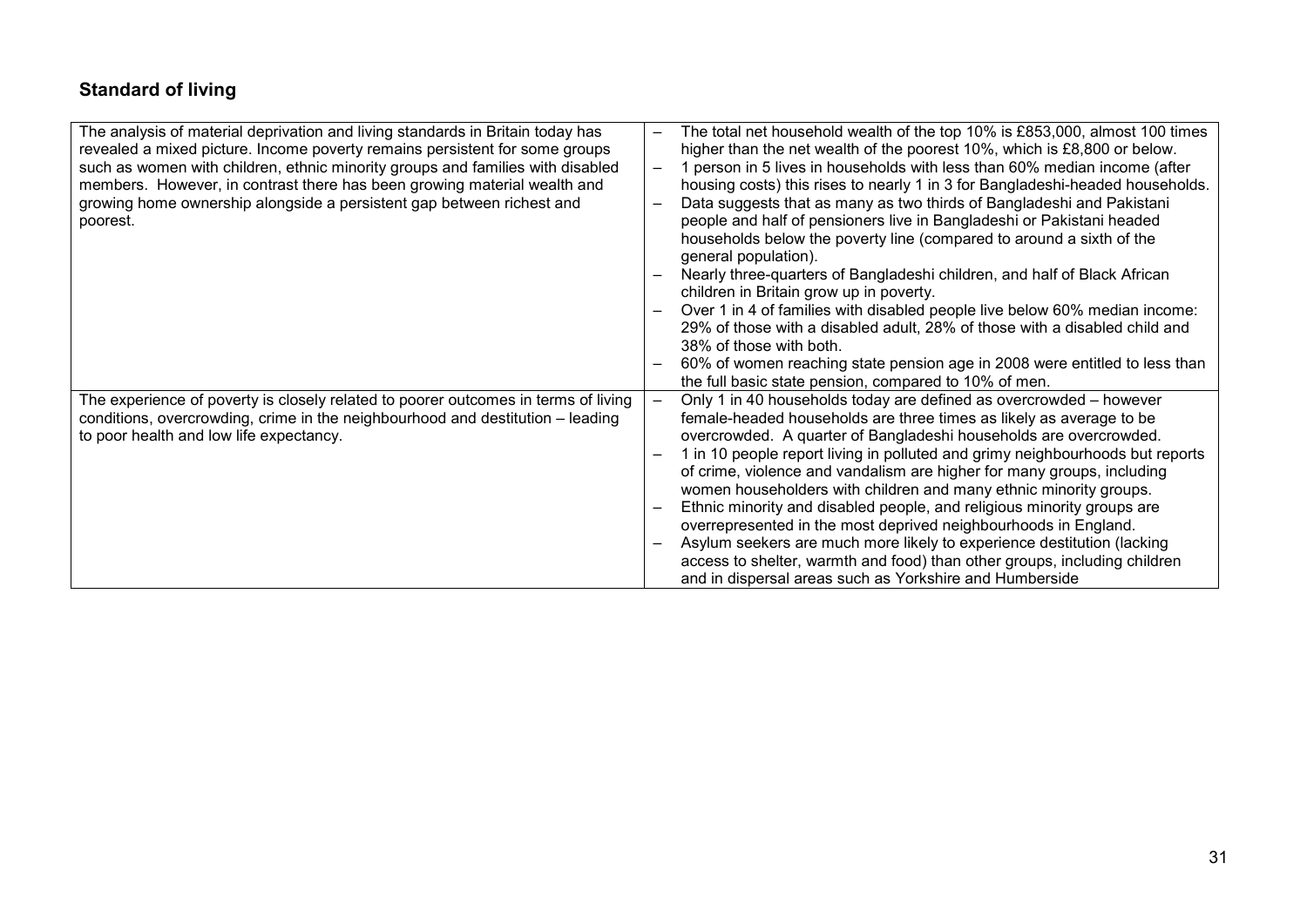# Care and support

| Britain's demographic trajectory - in particular it's greying population - is<br>creating new kinds of chronic disadvantage. Over the next decade there will be a<br>steep increase in the demand for personal care for older people. At the same<br>time, more people who might have cared for their parents will have dependent<br>children. This often means a concentration of informal care provision falling on a<br>relatively small group - the dutiful middle aged. Most carers are women although<br>a significant number are also children.                                                                                                                                                                         | 1 in 4 women and nearly 1 in 5 men in their fifties are carers.<br>—<br>Some research suggests that women have a 50:50 chance of providing care<br>—<br>by the time they are 59.<br>175,000 people under 18 have caring responsibilities. Bangladeshi, Black<br>$\overline{\phantom{m}}$<br>African, Black Caribbean and Pakistani children are more likely to have<br>caring responsibilities compared to White British children.                                                                                                       |  |
|--------------------------------------------------------------------------------------------------------------------------------------------------------------------------------------------------------------------------------------------------------------------------------------------------------------------------------------------------------------------------------------------------------------------------------------------------------------------------------------------------------------------------------------------------------------------------------------------------------------------------------------------------------------------------------------------------------------------------------|------------------------------------------------------------------------------------------------------------------------------------------------------------------------------------------------------------------------------------------------------------------------------------------------------------------------------------------------------------------------------------------------------------------------------------------------------------------------------------------------------------------------------------------|--|
| Some carers are people with health needs themselves. Critically, most carers<br>are in paid work. A small minority of those in paid work have an intense caring<br>burden.                                                                                                                                                                                                                                                                                                                                                                                                                                                                                                                                                     | 225,000 people provide 50 hours of care a week despite suffering ill health.<br>273,000 people aged 16-74 who reported being permanently sick or disabled<br>in the last Census, provide unpaid care.<br>Young disabled people are twice as likely as their non-disabled peers to be<br>caring regularly for other children or adults.<br>Of the 15.2 million employees in full-time paid work, 1.6 million provide at<br>least some unpaid care; 144,000 people in full-time paid work also provide<br>50 or more hours a week of care. |  |
| The majority of families with children in Britain combine their own caring<br>responsibilities with childcare provided by others. Early year's childcare can<br>influence children's learning and development, with high quality formal settings<br>having the greatest positive impact.<br>Ethnicity and lone parenthood are the two factors most strongly associated with<br>the use of childcare. People from lower socio-economic groups and those with<br>disabled children are less likely to use formal childcare than others. For those<br>with disabled children, it is unclear whether the lower use of childcare is parental<br>preferences or whether it is driven by a lack of appropriate and affordable places. | Bangladeshi and Pakistani children are less likely to receive formal childcare<br>than others.<br>Lone parents, non-working parents and lower income parents use less<br>childcare, and when childcare is used, are less likely to use formal childcare.<br>Parents with disabled children also use less childcare.                                                                                                                                                                                                                      |  |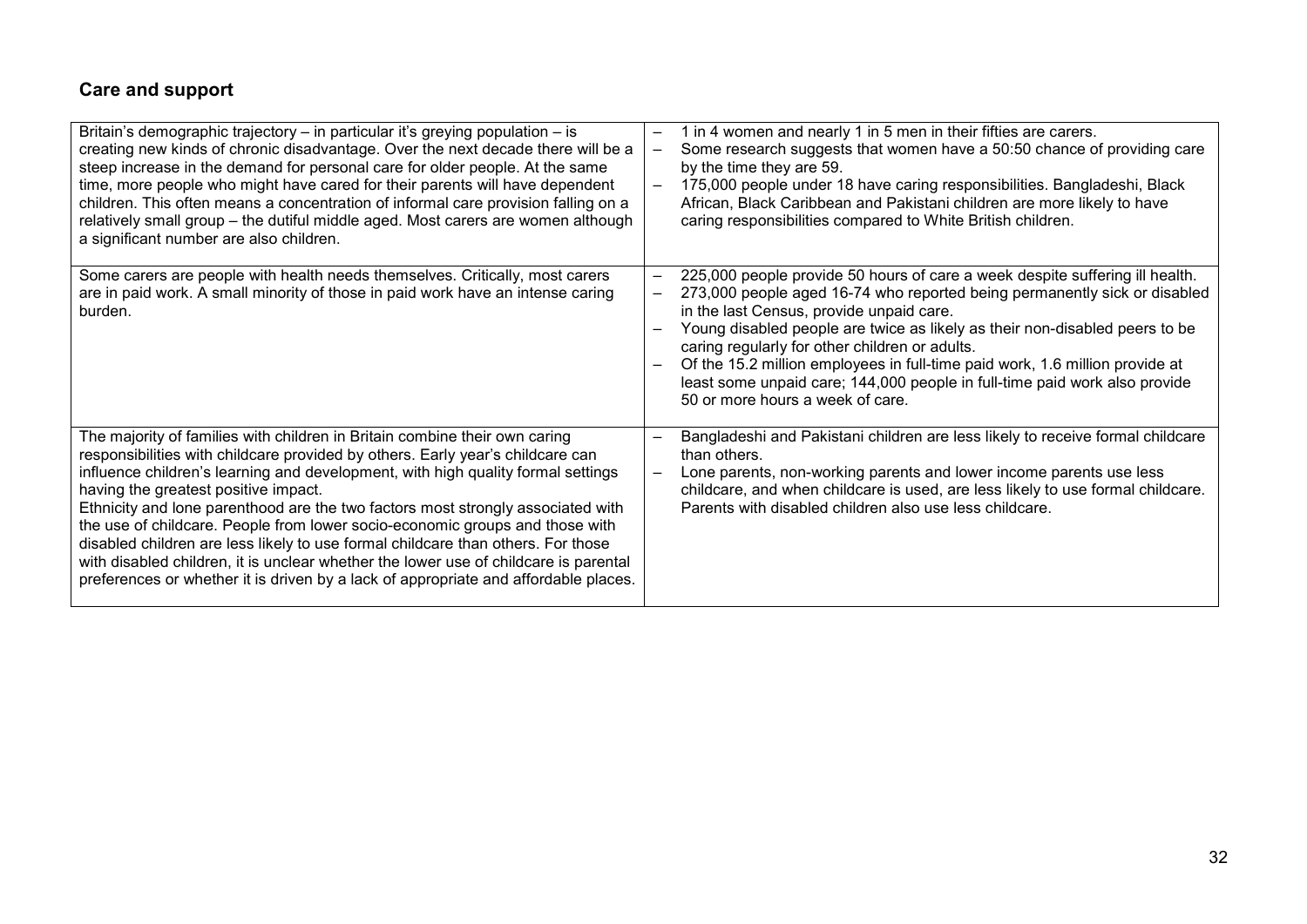# Life

| Men still have lower life expectancy than women, though this is<br>changing, and those in higher socio-economic groups can expect<br>to live longer. Because of the gender gap in life expectancy a<br>group of older people which is predominantly female is emerging.<br>Partially as a result, women are expected to experience more<br>years of ill health.                                                                                                                                                             | Men and women in the highest socio-economic group can expect to live up to 7 years longer<br>than those in the lower socio-economic groups (based on life expectancy at birth).<br>Women live around 4 years longer than men but the gap has been shrinking and is expected<br>to shrink further over time.<br>Black African women who are asylum seekers are estimated to have a mortality rate 7 times<br>higher than for White women, partly due to problems in accessing maternal healthcare.                                                                                                                                                                                                                                                                                                                                                                                                                                                                 |
|-----------------------------------------------------------------------------------------------------------------------------------------------------------------------------------------------------------------------------------------------------------------------------------------------------------------------------------------------------------------------------------------------------------------------------------------------------------------------------------------------------------------------------|-------------------------------------------------------------------------------------------------------------------------------------------------------------------------------------------------------------------------------------------------------------------------------------------------------------------------------------------------------------------------------------------------------------------------------------------------------------------------------------------------------------------------------------------------------------------------------------------------------------------------------------------------------------------------------------------------------------------------------------------------------------------------------------------------------------------------------------------------------------------------------------------------------------------------------------------------------------------|
| Infant mortality rates are higher among some ethnic groups than<br>others.                                                                                                                                                                                                                                                                                                                                                                                                                                                  | Black Caribbean and Pakistani babies are twice as likely to die in their first year than<br>Bangladeshi or White British babies.                                                                                                                                                                                                                                                                                                                                                                                                                                                                                                                                                                                                                                                                                                                                                                                                                                  |
| Some groups are more likely to be victims of homicide than<br>others, particularly black people and infants aged under 1.<br>While a large proportion of homicide victims are men, women are<br>more likely than men to be killed by partners, ex-partners, or<br>family members.<br>A large number of homicides can be attributed to identity-based<br>hate.                                                                                                                                                               | Ethnic minorities were the victims of around a quarter of homicides recorded in England and<br>Wales between 2006/07 and 2008/09: just over half of these ethnic minority victims were<br>Black.<br>Infants under the age of 1 are more likely to be a victim of homicide than any other age group:<br>one child aged under 16 died as a result of cruelty or violence each week in England and<br>Wales in 2008/09 - two-thirds of them aged under five.<br>In 2008/09, partner violence (including by ex-partners) accounted for 53% of female and 7%<br>of male homicides in England and Wales. In the same year, partner violence (including by ex-<br>partners) accounted for 46% of female and 7% of male homicides in Scotland.<br>Over 70 homicides that occurred in England and Wales between 2007/08 and 2009/10 were<br>charged as resulting from racially or religiously aggravated, transphobic or homophobic, or<br>disability related hate crimes. |
| Suicide overall has fallen, but is concentrated among certain<br>groups. Suicide rates remain high among young men. Small-scale<br>studies suggest that among some groups, including those who<br>are carers, lesbian, gay, bisexual and transgender people, self-<br>harm and suicide may be relatively very high.<br>The background of abuse, drug-addiction and mental illness of<br>many entering institutions such as prisons has led to an increased<br>risk of self-harm and self-inflicted deaths in such contexts. | Three times as many men as women commit suicide, and rates are particularly high for<br>$\overline{\phantom{0}}$<br>younger men aged 25-44.<br>- Evidence suggests that both LGB and transgender people may have an increased risk of<br>attempted suicide.<br>Self-inflicted deaths (which include unintentional death for example through drug use) are<br>more common among pre-sentence prisoners than across the rest of the prison population.                                                                                                                                                                                                                                                                                                                                                                                                                                                                                                              |
| Rates of accidents appear to be declining over time, but some<br>groups are much more likely to be involved in accidents than<br>others.                                                                                                                                                                                                                                                                                                                                                                                    | - Almost all people killed at work are men: only four fatalities (out of 129) at work in 2008/09<br>were women.<br>- Children from ethnic minorities are up to twice as likely to be involved in road traffic accidents<br>whilst walking or playing; Children with hearing difficulties are 10 times as likely.                                                                                                                                                                                                                                                                                                                                                                                                                                                                                                                                                                                                                                                  |
| Geography plays an important role in life expectancy and the<br>likelihood of committing suicide. In particular, Scotland has very<br>poor outcomes.                                                                                                                                                                                                                                                                                                                                                                        | - In England and Wales, men and women living in the most deprived areas are twice as likely to<br>commit suicide as those in the least deprived.<br>- Life expectancy in Scotland ranges from nearly 3 years lower than England at the widest point<br>(life expectancy for men at birth), although the gap closes over the age range.<br>- Two and a half times more young men (25-34) commit suicide in Scotland as in England.                                                                                                                                                                                                                                                                                                                                                                                                                                                                                                                                 |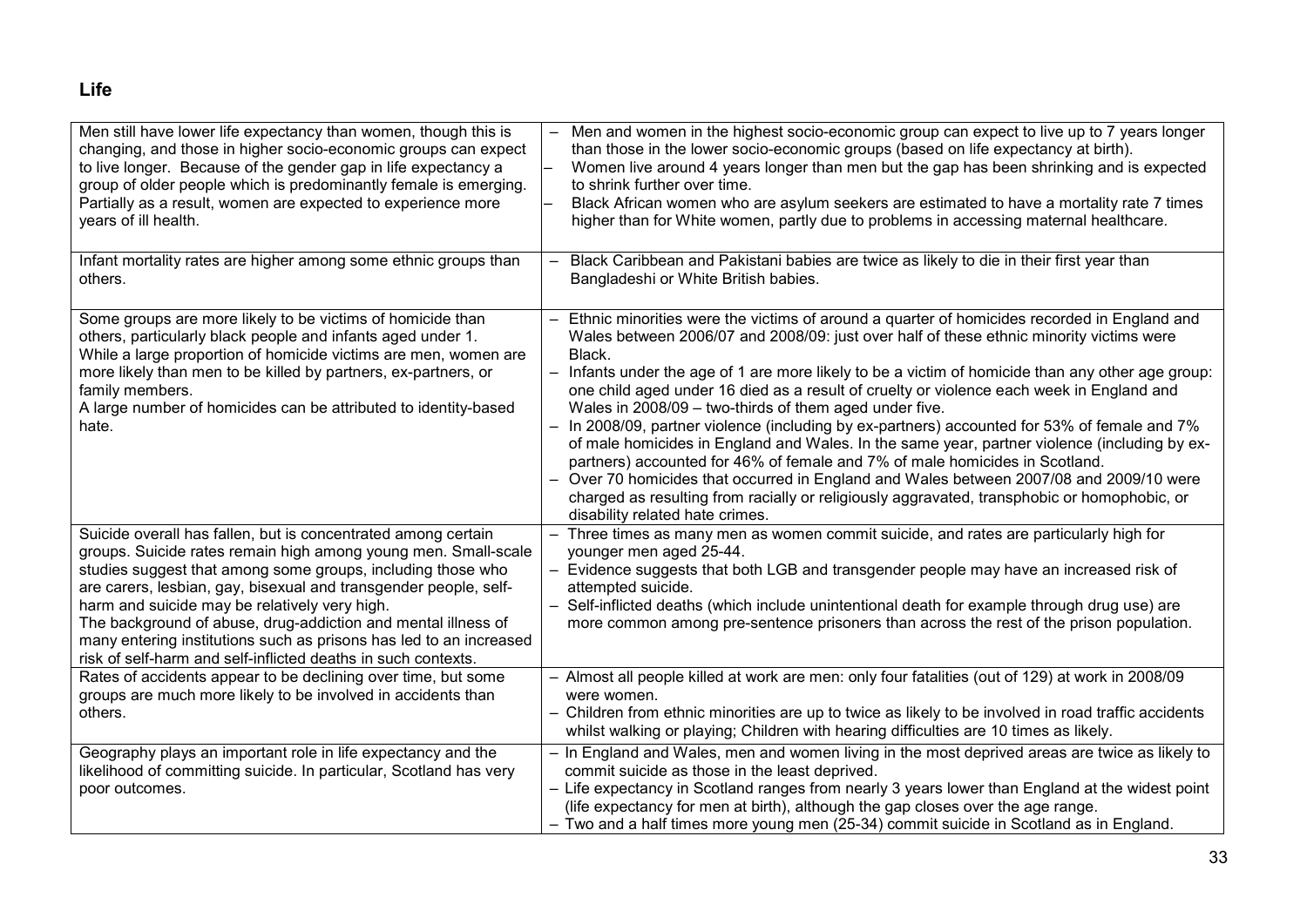### Power and voice

| Despite recent improvements, women and ethnic minorities remain<br>underrepresented in Parliament and other political institutions. Young people<br>display declining levels of political activity and engagement in decision-making<br>bodies. | A minority of adults aged under 25 now vote at general and devolved<br>elections, and the proportions are falling, with under 50% of 18 to 24 year<br>olds voting in the 2005 general election.                                                                                                                                                                                                                                                                 |  |
|-------------------------------------------------------------------------------------------------------------------------------------------------------------------------------------------------------------------------------------------------|-----------------------------------------------------------------------------------------------------------------------------------------------------------------------------------------------------------------------------------------------------------------------------------------------------------------------------------------------------------------------------------------------------------------------------------------------------------------|--|
| Overall, confidence in being able to influence local decision-making fell in 2001,<br>and has fluctuated ever since. Levels of engagement and perceptions of<br>influence vary by ethnic group and social class.                                | Members of ethnic minorities are more likely than White people to say that<br>they are involved in local decision-making, campaigning or community<br>organisations, such as those providing services to young people. They are<br>also more likely to say that they have influence over local decisions.<br>People in professional or managerial jobs are more likely to feel that they<br>can influence local decisions than people from routine occupations. |  |
| At a local level, there has been greater success in achieving diverse political<br>representation than in Westminster. Local authority politicians better resemble<br>the British population, although far from fully.                          | 3 in 10 councillors in England are women; 2 in 10 councillors in Scotland and<br>Wales are women.                                                                                                                                                                                                                                                                                                                                                               |  |
| Some of the groups who are under-represented in formal politics are more<br>involved in campaigning and decision-making bodies.                                                                                                                 | Lesbian, gay and bisexual people are more likely to be involved in informal<br>civic or political actions.                                                                                                                                                                                                                                                                                                                                                      |  |